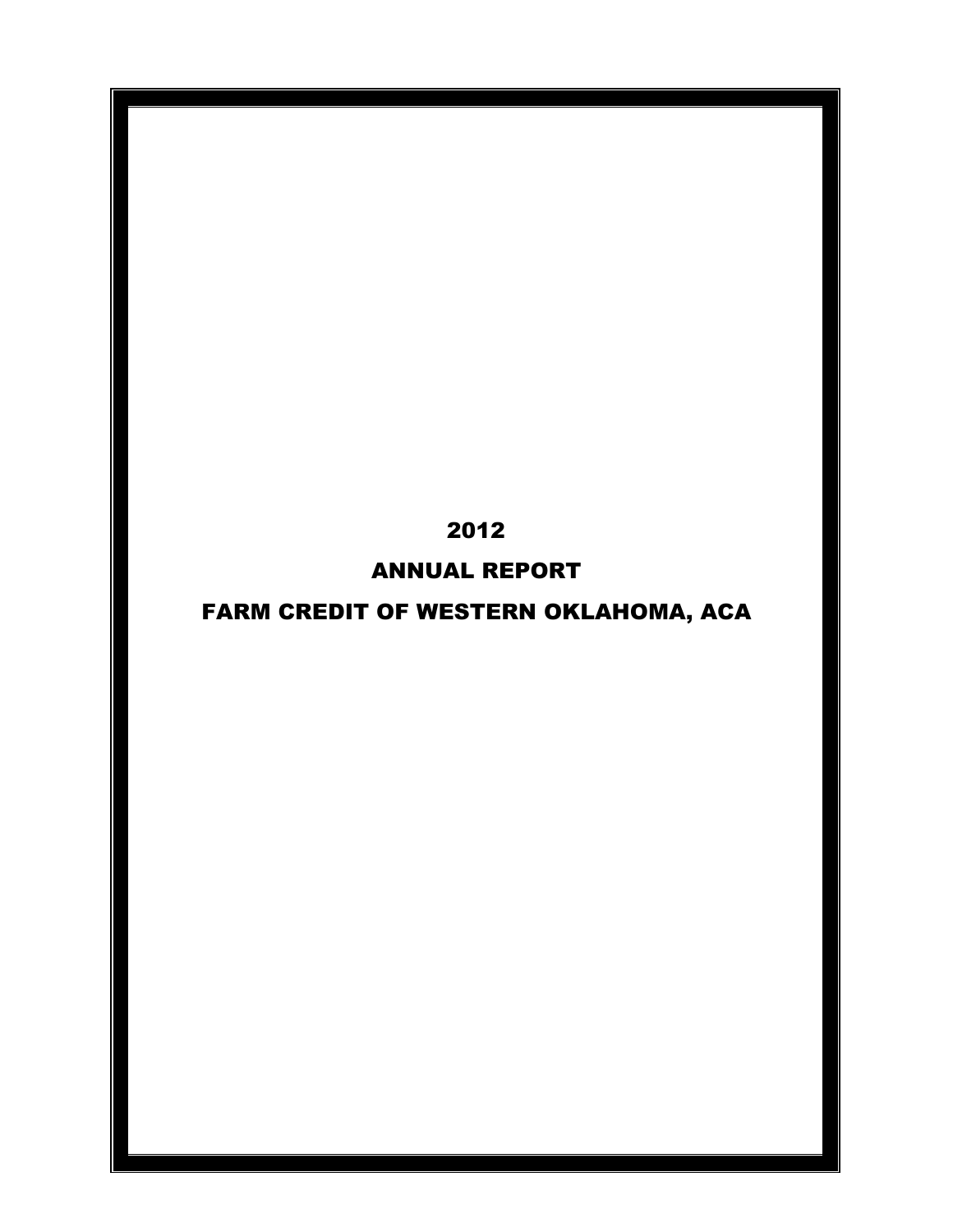$\equiv$ 

# Five-Year Summary of Selected Consolidated Financial Data

(Dollars in Thousands)

|                                                             | December 31 |                  |    |                                |    |                  |               |                  |          |                  |
|-------------------------------------------------------------|-------------|------------------|----|--------------------------------|----|------------------|---------------|------------------|----------|------------------|
|                                                             |             | 2012             |    | 2011                           |    | 2010             |               | 2009             |          | 2008             |
| <b>Statement of Condition Data</b>                          |             |                  |    |                                |    |                  |               |                  |          |                  |
| Loans                                                       | S           | 453,297          | \$ | 381,888                        |    | \$392,591        |               | \$342,780        |          | \$322,796        |
| Less allowance for loan losses                              |             | 2,162            |    | 2,149                          |    | 2,056            |               | 1,994            |          | 2,069            |
| Net loans                                                   |             | 451,135          |    | 379,739                        |    | 390,535          |               | 340,786          |          | 320,727          |
| Investment in CoBank, ACB                                   |             | 13,999           |    | NA                             |    | <b>NA</b>        |               | <b>NA</b>        |          | <b>NA</b>        |
| Investment in U.S. AgBank, FCB                              |             | ΝA               |    | 13,215                         |    | 10,825           |               | 9,614            |          | 7,805            |
| Other assets                                                |             | 16,099           |    | 12,486                         |    | 11,361           |               | 10,354           |          | 13,081           |
| <b>Total assets</b>                                         |             | \$481,233        |    | \$405,440                      | \$ | 412,721          |               | \$360,754        |          | \$341,613        |
| Obligations with maturities of one year or less             | \$          | 7,170            | S  | 10,541                         | \$ | 5,860            | \$            | 4,427            | \$       | 5,751            |
| Obligations with maturities longer than one year            |             | 389,945          |    | 315,791                        |    | 335,585          |               | 288,312          |          | 269,788          |
| <b>Total liabilities</b>                                    |             | 397,115          |    | 326,332                        |    | 341,445          |               | 292,739          |          | 275,539          |
| Protected borrower stock                                    |             |                  |    | 3                              |    | 5                |               | 9                |          | 10               |
| Capital stock                                               |             | 1,377            |    | 1,383                          |    | 1,396            |               | 1,328            |          | 1,265            |
| Unallocated retained earnings                               |             | 82,741           |    | 77,722                         |    | 69,875           |               | 66,678           |          | 64,799           |
| <b>Total shareholders' equity</b>                           |             | 84,118           |    | 79,108                         |    | 71,276           |               | 68,015           |          | 66.074           |
| Total liabilities and shareholders' equity                  |             | \$481,233        |    | \$405,440                      |    | \$412,721        |               | \$360,754        |          | \$341,613        |
|                                                             |             |                  |    | For the Year Ended December 31 |    |                  |               |                  |          |                  |
|                                                             |             | 2012             |    | 2011                           |    | 2010             |               | 2009             |          | 2008             |
| <b>Statement of Income Data</b>                             |             |                  |    |                                |    |                  |               |                  |          |                  |
| Net interest income                                         | \$          | 11,173           | \$ | 10,389                         | \$ | 10,103           | \$            | 9,380            | -\$      | 8.607            |
| Patronage distribution from Farm Credit institutions        |             | 1,689            |    | 3,669                          |    | 527              |               | 152              |          | 1,268            |
| Tax-free recapitalization distribution due to AgBank merger |             |                  |    | 2,390                          |    |                  |               |                  |          |                  |
| Provision for loan losses/(Loan loss reversal)              |             | 89               |    | 67                             |    | 405              |               | 921              |          | (1,071)          |
| Noninterest expense, net                                    |             | 6,503            |    | 7,029                          |    | 5.626            |               | 5,676            |          | 5,494            |
| Provision for income taxes                                  |             | 1                |    | 5                              |    | 2                |               | 58               |          | 21               |
| Net income/Comprehensive income                             | \$          | 6,269            | \$ | 9,347                          | \$ | 4,597            | \$            | 2,877            | \$       | 5,431            |
| <b>Key Financial Ratios</b>                                 |             |                  |    |                                |    |                  |               |                  |          |                  |
| For the Year                                                |             |                  |    |                                |    |                  |               |                  |          |                  |
| Return on average assets                                    |             | 1.43%            |    | 2.36%                          |    | 1.20%            |               | 0.82%            |          | 1.81%            |
| Return on average shareholders' equity                      |             | 7.65%            |    | 12.53%                         |    | 6.52%            |               | 4.26%            |          | 8.18%            |
| Net interest income as a percentage                         |             |                  |    |                                |    |                  |               |                  |          |                  |
| of average earning assets                                   |             | 2.70%            |    | 2.77%                          |    | 2.79%            |               | 2.84%            |          | 3.05%            |
| Net charge-offs/(recoveries) as a percentage                |             |                  |    |                                |    |                  |               |                  |          |                  |
| of average net loans                                        |             | 0.02%            |    | $(0.01\%)$                     |    | 0.10%            |               | 0.30%            |          | (0.58%)          |
| <b>At Year End</b>                                          |             |                  |    |                                |    |                  |               |                  |          |                  |
| Shareholders' equity as a percentage of total assets        |             | 17.48%           |    | 19.51%                         |    | 17.27%           |               | 18.85%           |          | 19.34%           |
| Debt as a ratio to shareholders' equity                     |             | 4.72:1           |    | 4.13:1                         |    | 4.79:1           |               | 4.30:1           |          | 4.17:1           |
| Allowance for loan losses as a percentage                   |             | 0.48%            |    | 0.56%                          |    | 0.52%            |               | 0.58%            |          | 0.64%            |
| of loans<br>Permanent capital ratio                         |             |                  |    |                                |    |                  |               |                  |          |                  |
| Total surplus ratio                                         |             | 15.44%<br>15.14% |    | 16.58%<br>16.23%               |    | 16.16%<br>15.80% |               | 17.05%<br>16.67% |          | 18.95%<br>18.56% |
| Core surplus ratio                                          |             | 14.98%           |    | 16.03%                         |    |                  |               |                  |          | 18.56%           |
| <b>Net Income Distribution</b>                              |             |                  |    |                                |    | 15.62%           |               | 16.67%           |          |                  |
|                                                             |             |                  |    |                                |    |                  |               | 1,998            |          |                  |
| Cash patronage distributions paid                           | \$<br>\$    | 1,500<br>1,250   | \$ | 1,400<br>1,500                 | \$ | 1,000            | \$<br>\$      |                  | \$<br>\$ | 2,003            |
| Cash patronage declared<br>Other                            |             |                  | \$ |                                | \$ | 1,400            |               | 1,000            |          | 2,000            |
| Loans serviced for U.S. AgBank, FCB                         |             | <b>NA \$</b>     |    | $\overline{\phantom{a}}$       | \$ | 71               | $\sqrt[6]{3}$ | 131              | \$       | 152              |
|                                                             |             |                  |    |                                |    |                  |               |                  |          |                  |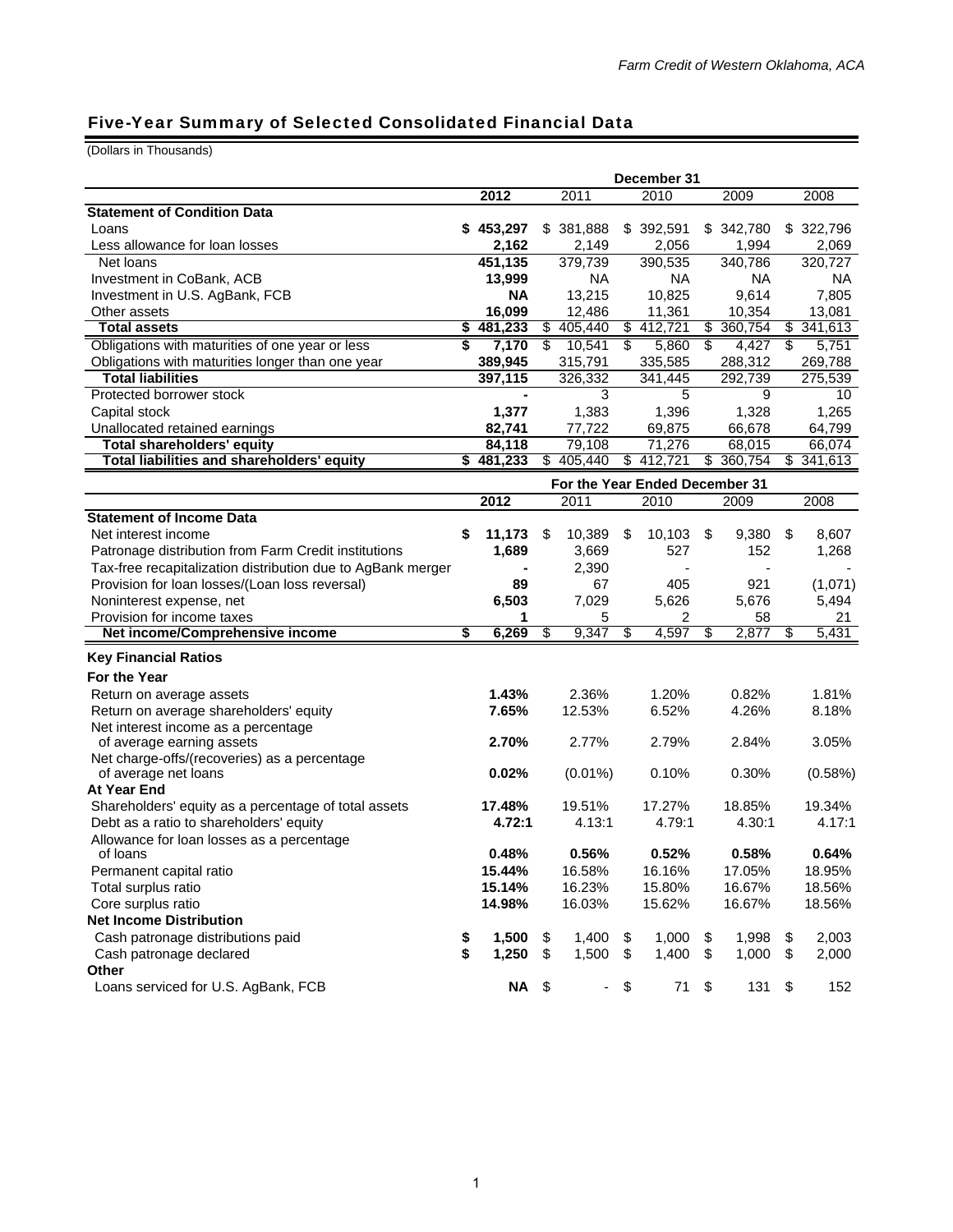# **MANAGEMENT'S DISCUSSION AND ANALYSIS**

# **INTRODUCTION**

The following discussion summarizes the financial position and results of operations of Farm Credit of Western Oklahoma, ACA for the year ended December 31, 2012. Comparisons with prior years are included. We have emphasized material known trends, commitments, events, or uncertainties that have impacted, or are reasonably likely to impact our financial condition and results of operations. You should read these comments along with the accompanying financial statements, footnotes and other sections of this report. The accompanying financial statements were prepared under the oversight of our Audit Committee. The Management's Discussion and Analysis includes the following sections:

- **•** Business Overview
- Economic Overview
- Loan Portfolio
- Credit Risk Management
- Results of Operations
- **•** Liquidity
- Capital Resources
- Regulatory Matters
- **Governance**
- Forward-Looking Information
- Critical Accounting Policies and Estimates
- Customer Privacy

Our quarterly reports to shareholders are available approximately 40 days after the calendar quarter end and annual reports are available approximately 75 days after the calendar year end. The reports may be obtained free of charge on our website, www.fcwestok.com, or upon request. We are located at 3302 Williams Avenue, Woodward, Oklahoma 73801 or may be contacted by calling (580) 256-3465 or (800) 299-3465.

## **BUSINESS OVERVIEW**

### *Farm Credit System Structure and Mission*

As of December 31, 2012, we are one of 82 associations in the Farm Credit System (System), which was created by Congress in 1916 and has served agricultural producers for over 90 years. The System mission is to provide sound and dependable credit to American farmers, ranchers, and producers or harvesters of aquatic products and farmrelated businesses through a member-owned cooperative system. This is done by making loans and providing financial services. Through its commitment and dedication to agriculture, the System continues to have the largest portfolio of agricultural loans of any lender in the United States. The Farm Credit Administration (FCA) is the System's independent safety and soundness federal regulator and was established to supervise, examine and regulate System institutions.

### *Our Structure and Focus*

As a cooperative, we are owned by the members we serve. Our territory served extends across a diverse agricultural region from the Black Mesa in the northwest part of the Panhandle in Cimarron County to near Carnegie in the southeast part of Washita County in Oklahoma. The counties in our territory are listed in Note 1 of the accompanying financial statements. We make long-term real estate mortgage loans to farmers, ranchers, rural residents and agribusinesses and production and intermediate-term loans for agricultural production or operating purposes. Additionally, we provide other related services to our borrowers, such as credit life insurance and fee based appraisal services. Our success begins with our extensive agricultural experience and knowledge of the market and is dependent on the level of satisfaction we provide to our borrowers.

As part of the System, we obtain the funding for our lending and operations from a Farm Credit Bank. Our funding bank, CoBank, ACB (CoBank), is a cooperative of which we are a member. Prior to its merger with CoBank on January 1, 2012, U.S. AgBank, FCB (AgBank) was our funding bank. CoBank, its related associations, and AgVantis, Inc. (AgVantis) are referred to as the District.

Effective January 1, 2012, AgBank merged with and into CoBank, FCB, a wholly owned subsidiary of CoBank, ACB. CoBank is headquartered just outside Denver, Colorado. CoBank had total assets of \$92.48 billion and capital of \$6.44 billion at December 31, 2012. As a result of the merger, our investment in AgBank stock was converted to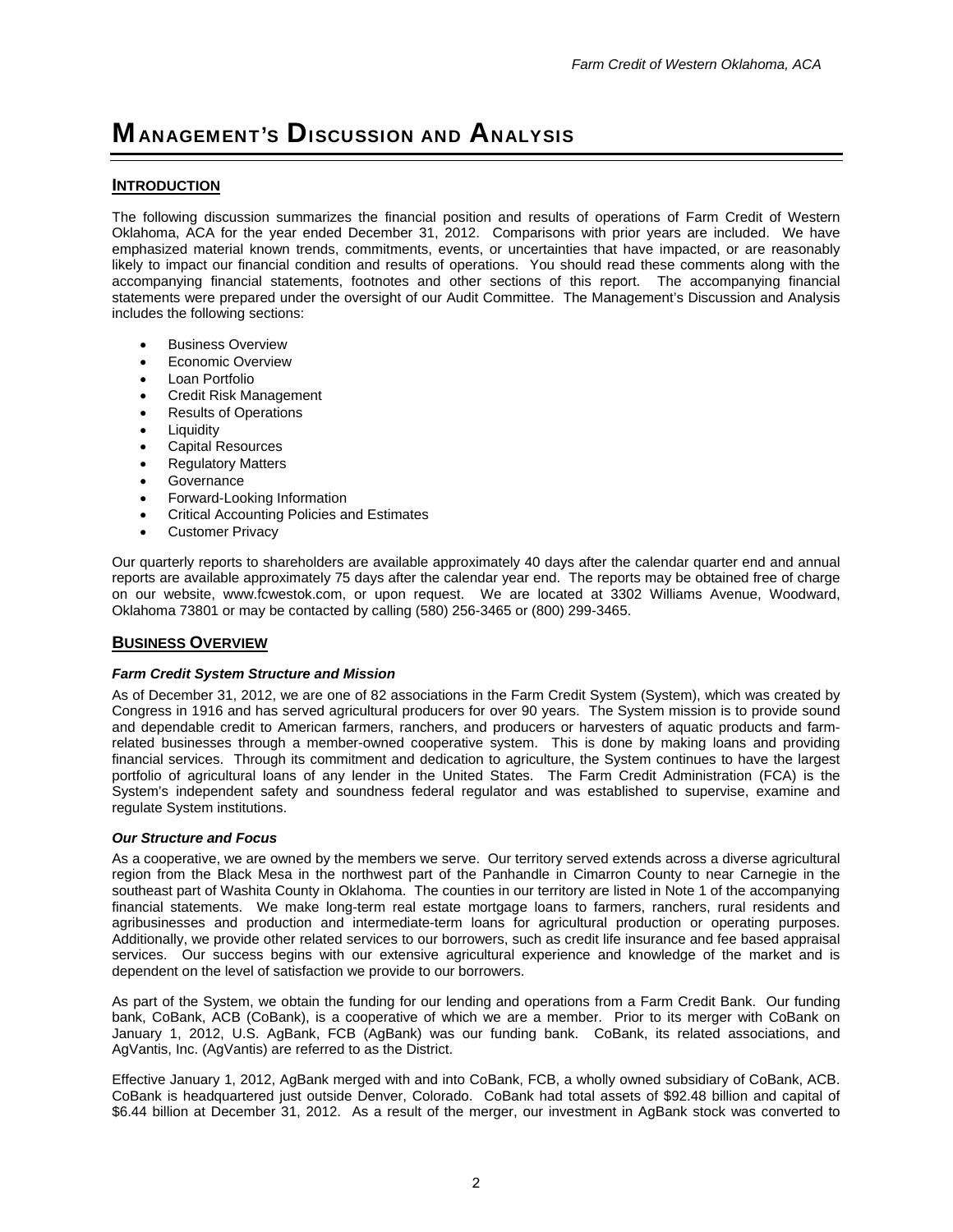CoBank stock. For purposes throughout this disclosure, "the Bank" refers to AgBank for periods prior to January 1, 2012 and to CoBank for periods subsequent to December 31, 2011. We, along with the borrower's investment in our Association are materially affected by CoBank's financial condition and results of operations. The CoBank quarterly and annual reports and the AgBank District reports are available free of charge by accessing CoBank's website, www.cobank.com, or may be obtained at no charge by contacting us at 3302 Williams Avenue, Woodward, Oklahoma 73801 or may be contacted by calling (580) 256-3465 or (800) 299-3465. Annual reports are available within 75 days after year end and quarterly reports are available within 40 days after the calendar quarter end.

We purchase technology and other operational services from AgVantis, which is a technology service corporation. Our current Services Agreement with AgVantis expires on December 31, 2013. We are a shareholder in AgVantis, along with all other AgVantis customers. Farm Credit Foundations, a human resource service provider for a number of Farm Credit institutions, provides our payroll and human resource services.

# **ECONOMIC OVERVIEW**

For many years, agriculture experienced a sustained period of favorable economic conditions due to strong commodity prices, rising land values, and, to a lesser extent, government support and multi-peril insurance programs. Because of this overall prosperity and continued robust agricultural environment, our financial results have been positively impacted. Production agriculture, however, is a cyclical business that is heavily influenced by commodity prices. In 2009 and 2010, certain agricultural sectors experienced significant stress, which negatively impacted credit quality measures. The agricultural sectors which have been adversely affected have been dairy, poultry, hogs, fed cattle, nurseries and ethanol operations, while grain producers have been positively affected.Drought conditions in 2012 in our territory may impact grain and cattle producers in future years. Overall conditions were satisfactory in 2012, but dairy continues to reflect some stress and high feed costs are stressing margins in the meat protein complexes, especially poultry. The negative impact to us from these less favorable conditions is somewhat lessened by geographic and commodity diversification and the generally strong financial condition of our agricultural borrowers.

During 2012, economic conditions in our region were generally favorable due to increased land and collateral values, commodity prices, and off-farm income sources. Expansion in the oil, gas and wind energy have had a major favorable impact in our region.

# **LOAN PORTFOLIO**

Total loans outstanding were \$453.3 million at December 31, 2012, an increase of \$71.4 million, or 18.70%, from loans at December 31, 2011 of \$381.9 million, and an increase \$60.7 million, or 15.46%, from loans at December 31, 2010 of \$392.6 million. The increase in loans was primarily due to increasing land values, a low interest rate environment and an increase in farm input costs. The types of loans outstanding at December 31 are reflected in the following table.

|                                        | 2012      |                | 2011      |         | 2010      |         |
|----------------------------------------|-----------|----------------|-----------|---------|-----------|---------|
| (dollars in thousands)                 | Volume    | <b>Percent</b> | Volume    | Percent | Volume    | Percent |
| Real estate mortgage loans             | \$300,101 | 66.2%          | \$242,137 | 63.4%   | \$229,858 | 58.5%   |
| Production and intermediate-term loans | 137,879   | 30.4%          | 126,506   | 33.1%   | 149.201   | 38.0%   |
| Agribusiness loans to:                 |           |                |           |         |           |         |
| Cooperatives                           | 8,345     | 1.8%           | 2.644     | 0.7%    | 5.714     | 1.5%    |
| Processing and marketing               | 4,356     | $1.0\%$        | 6.120     | 1.6%    | 3.843     | 1.0%    |
| Farm related business                  | 1.022     | $0.2\%$        | 375       | $0.1\%$ | 287       | 0.1%    |
| Rural residential real estate loans    | 1,594     | $0.4\%$        | 4,106     | 1.1%    | 3,688     | 0.9%    |
| Total                                  | 453.297   | 100.0%         | \$381.888 | 100.0%  | \$392,591 | 100.0%  |

Real estate mortgage loans outstanding increased 23.94% to \$300.1 million, compared with \$242.1 million at yearend 2011, primarily due to increasing land values and low interest rate environment. Long-term mortgage loans are primarily used to purchase, refinance or improve real estate. These loans have maturities ranging from 5 to 40 years. Real estate mortgage loans are also made to rural homeowners. By federal regulation, a real estate mortgage loan must be secured by a first lien and may only be made in an amount up to 85% of the original appraised value of the property, or up to 97% of the appraised value, if the loan is guaranteed by certain state, federal, or other governmental agencies. Under our current underwriting standards, we loan less than the regulatory limit of 85% of the appraised value of the property.

The production and intermediate-term loans increased 8.99% to \$137.9 million compared with 2011 loans of \$126.5 million, primarily due to an increase in farm input costs. Production loans are used to finance the ongoing operating needs of agricultural producers. Production loans generally match the borrower's normal production and marketing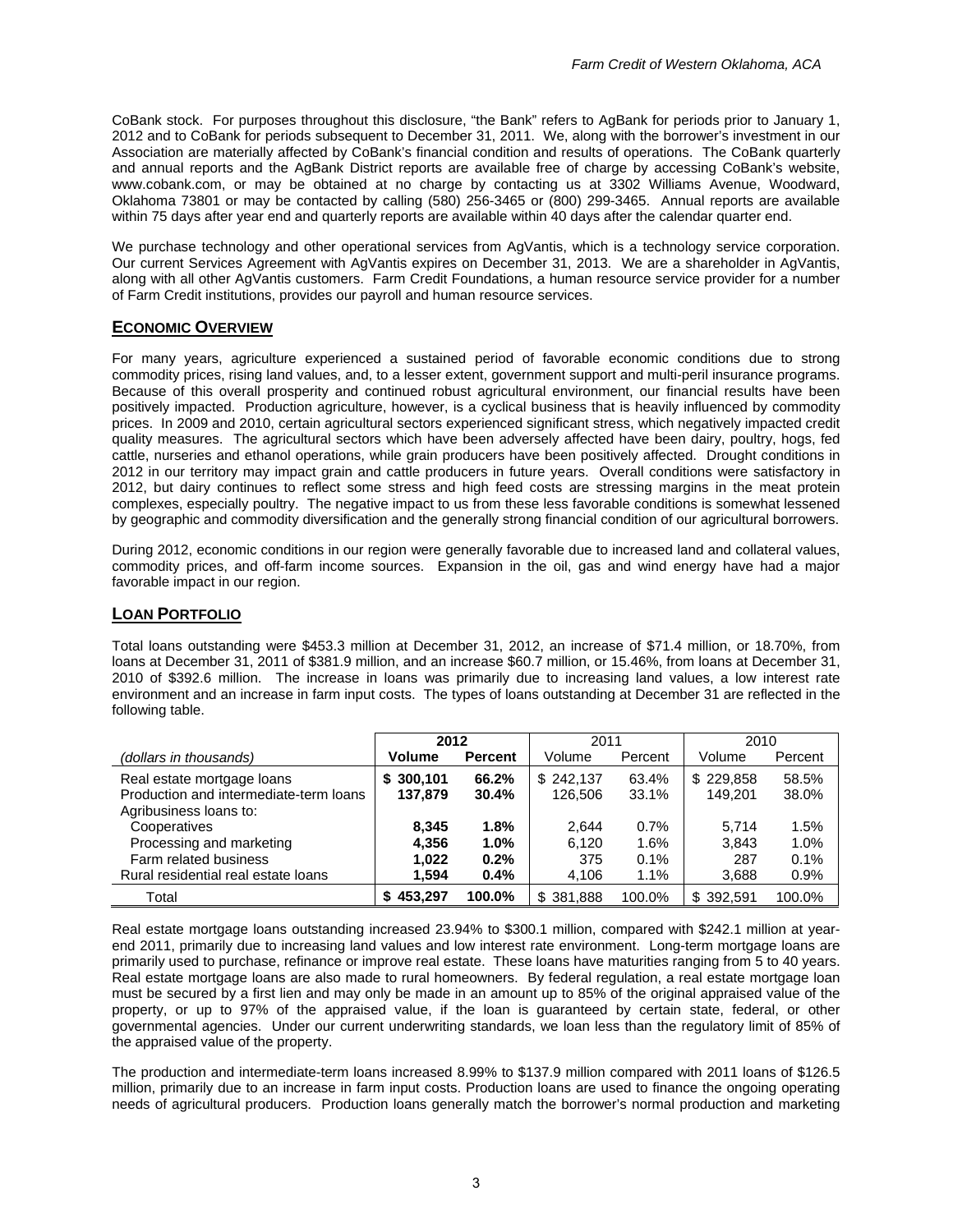cycle, which is typically 12 months. Intermediate-term loans are generally used to finance depreciable capital assets of a farm or ranch. Intermediate-term loans are written for a specific term, 1 to 15 years, with most loans being less than 10 years.

#### *Portfolio Diversification*

While we make loans and provide financially related services to qualified borrowers in agricultural and rural sectors and to certain related entities, our loan portfolio is diversified by loan participations purchased and sold, geographic locations served, commodities financed and loan size as illustrated in the following four tables.

We purchase loan participations from other System and non-System entities to generate additional earnings and diversify risk related to existing commodities financed and our geographic area served. In addition, we sell a portion of certain large loans to other System and non-System entities to reduce risk and comply with lending limits we have established.

Our volume of participations purchased and sold as of December 31 follows.

| (dollars in thousands)   | 2012     | 2011     | 2010     |
|--------------------------|----------|----------|----------|
| Participations purchased | \$58,695 | \$55.041 | \$71,566 |
| Participations sold      | \$14.364 | \$11.309 | \$10.935 |

We have no purchased loans, loans sold with recourse, retained subordinated participation interests in loans sold, or interests in pools of subordinated participation interests that are held in lieu of retaining a subordinated participation interest in the loans sold.

The geographic distribution of loans by county at December 31 follows. As previously mentioned we purchase loan participations outside our territory, which are included in Other in the following table.

|                                 | 2012    | 2011    | 2010    |
|---------------------------------|---------|---------|---------|
| Beaver                          | 2.35%   | 2.65%   | 2.36%   |
| <b>Beckham</b>                  | 2.38%   | 1.80%   | 1.19%   |
| Cimarron                        | 3.25%   | 2.83%   | 2.55%   |
| Custer                          | 7.30%   | 6.38%   | 5.97%   |
| Dewey                           | 4.47%   | 5.00%   | 4.62%   |
| Ellis                           | 4.16%   | 3.22%   | 3.87%   |
| Harper                          | 5.31%   | 5.57%   | 6.05%   |
| Roger Mills                     | 2.77%   | 3.29%   | 4.80%   |
| Texas                           | 10.36%  | 7.91%   | 7.87%   |
| Washita                         | 5.19%   | 5.40%   | 6.48%   |
| Woods                           | 5.96%   | 6.82%   | 6.35%   |
| Woodward                        | 7.95%   | 7.15%   | 8.50%   |
| Other - Oklahoma                | 11.26%  | 11.14%  | 7.23%   |
| Other – Oklahoma Participations | 5.05%   | 6.33%   | 6.67%   |
| Other - Kansas                  | 8.98%   | 10.20%  | 8.61%   |
| Other – Kansas Participations   | 6.42%   | 5.18%   | 7.21%   |
| Other - Texas                   | 4.97%   | 6.97%   | 5.65%   |
| Other                           | 1.87%   | 2.16%   | 4.02%   |
| Total                           | 100.00% | 100.00% | 100.00% |

We are party to a Territorial Approval Agreement (Agreement) with other associations in the states of Oklahoma, Colorado, Kansas and New Mexico. The Agreement eliminates territorial restrictions and allows associations that are a party to the Agreement to make loans in any other association's territory regardless of a borrower's place of residence, location of operations, location of loan security or location of a headquarters. This Agreement can be terminated upon the earlier to occur of:

- 1) the time when all but one association has withdrawn as a party to the Agreement; or
- 2) December 31, 2025; or
- 3) when requested by FCA.

The following table shows the primary agricultural commodities produced by our borrowers based on the Standard Industrial Classification System (SIC) published by the federal government. This system is used to assign commodity or industry categories based on the primary business of the customer. A primary business category is assigned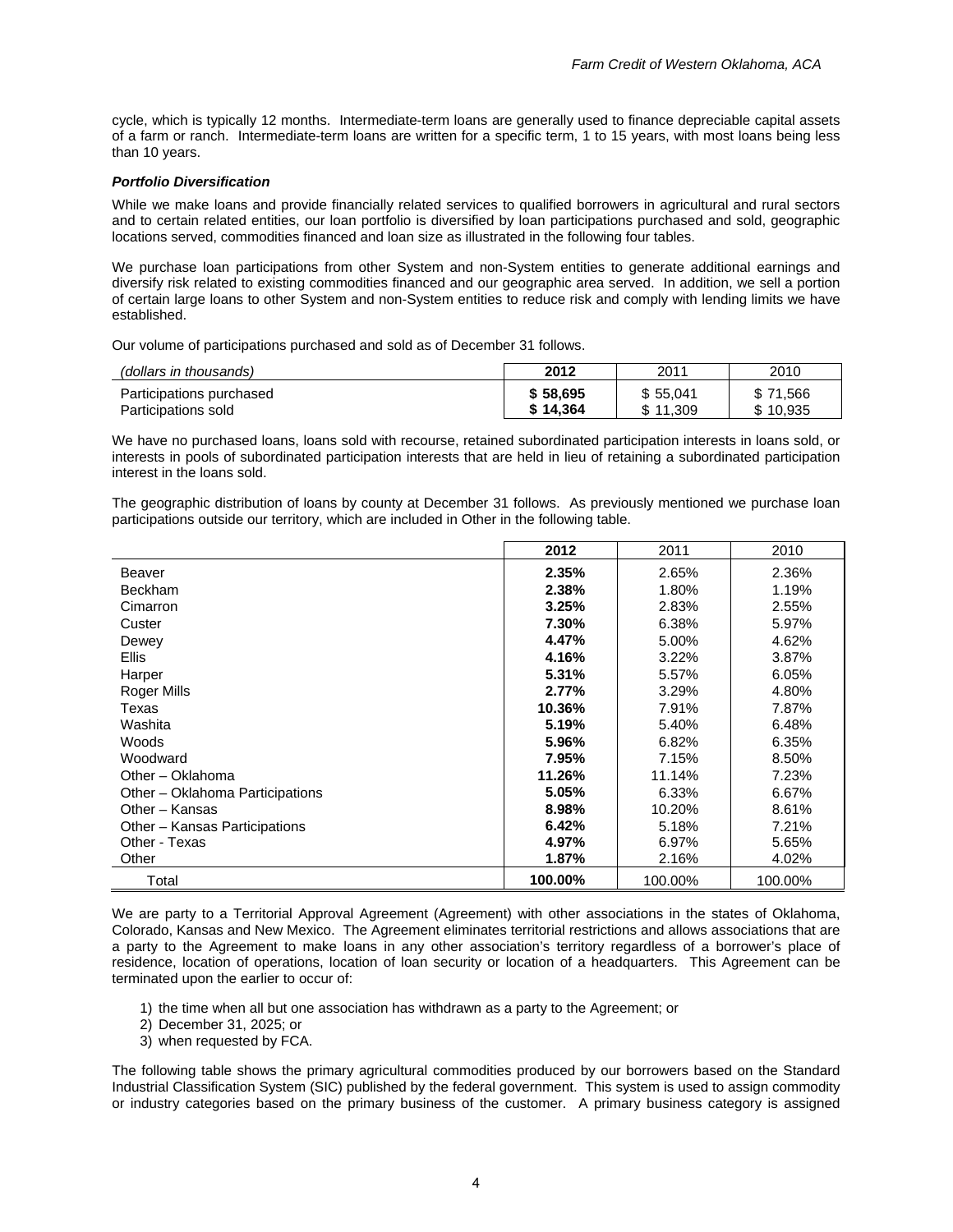when the commodity or industry accounts for 50% or more of the total value of sales for a business; however, a large percentage of agricultural operations typically includes more than one commodity.

|                                   | December 31 |         |         |  |
|-----------------------------------|-------------|---------|---------|--|
| <b>SIC Category</b>               | 2012        | 2011    | 2010    |  |
| <b>Beef</b>                       | 61.62%      | 62.28%  | 58.85%  |  |
| Cash grain/Corn/Sorghum           | 13.85%      | 13.83%  | 13.89%  |  |
| Wheat                             | 12.13%      | 11.48%  | 11.74%  |  |
| Peanuts/Cotton/Peppers/Watermelon | 2.13%       | 1.86%   | 1.37%   |  |
| Ag Services                       | 2.09%       | 1.06%   | 1.53%   |  |
| Landlords                         | 1.38%       | 1.80%   | 1.21%   |  |
| Hay                               | 1.21%       | 1.17%   | 1.28%   |  |
| Dairy                             | 1.05%       | 1.06%   | 2.58%   |  |
| Hogs                              | 0.94%       | 1.08%   | 1.79%   |  |
| Nursery                           | 0.22%       | 0.31%   | 0.99%   |  |
| Harvesting                        | 0.11%       | 0.23%   | 0.86%   |  |
| Poultry                           | $0.06\%$    | 0.21%   | 0.20%   |  |
| Other                             | 3.21%       | 3.63%   | 3.71%   |  |
| <b>Total</b>                      | 100.00%     | 100.00% | 100.00% |  |

Our loan portfolio contains a concentration of cattle, wheat and various other grain producers. These commodities will most likely remain our largest concentrations as these are the primary agricultural industries in our area. Repayment ability of our borrowers is closely related to the production and profitability of the commodities they raise. If a loan fails to perform, restructuring and/or other servicing alternatives are influenced by the underlying value of the collateral which is impacted by industry economics. Our future performance would be negatively impacted by adverse agricultural conditions. The degree of the adverse impact would be correlated to the commodities negatively affected and the magnitude and duration of the adverse agricultural conditions to our borrowers.

In addition to commodity diversification noted in the previous table, further diversification is also achieved from loans to rural residents and part-time farmers which typically derive most of their earnings from non-agricultural sources. These borrowers are less subject to agricultural cycles and would likely be more affected by weaknesses in the general economy. Of our loan volume at December 31, 2012, approximately 53% consists of borrowers with income not solely from agricultural sources, an increase from 52% for 2011, and 40% for 2010.

The principal balance outstanding at December 31, 2012 for loans \$250 thousand or less accounted for 32.56% of loan volume and 85.78% of the number of loans. Credit risk on small loans, in many instances, may be reduced by non-farm income sources. The table below details loan principal by dollar size at December 31.

|                    | 2012        |              | 2011        |           | 2010        |           |
|--------------------|-------------|--------------|-------------|-----------|-------------|-----------|
| (dollars in        | Amount      | Number of    | Amount      | Number of | Amount      | Number of |
| thousands)         | outstanding | <b>loans</b> | outstanding | loans     | outstanding | loans     |
| $$1 - $250$        | \$147.584   | 2.087        | \$141.068   | 2,119     | \$141.546   | 2,130     |
| $$251 - $500$      | 56.366      | 163          | 48.307      | 136       | 49.601      | 142       |
| $$501 - $1,000$    | 70.198      | 98           | 60.302      | 87        | 54.870      | 79        |
| $$1,001 - $5,000$  | 166.493     | 83           | 132.211     | 64        | 146.574     | 72        |
| $$5,001 - $25,000$ | 12,656      | 2            |             | -         |             |           |
| Total              | \$453.297   | 2,433        | \$381,888   | 2,406     | \$392,591   | 2,423     |

Loans over \$5 million consist of a new real estate mortgage loan booked in 2012 and an existing agribusiness loan which had additional disbursements during 2012.

Approximately 25% of our loans outstanding is attributable to 18 borrowers. Due to their size, the loss of any of these loans or the failure of any of these loans to perform would adversely affect the portfolio and our future operating results.

Credit guarantees with government agencies of \$20.1 million at year-end 2012, \$19.6 million at year-end 2011 and \$17.0 million at year-end 2010 were outstanding.

## *Credit Commitments*

We may participate in financial instruments with off-balance-sheet risk to satisfy the financing needs of our borrowers. These financial instruments include commitments to extend credit. The instruments involve, to varying degrees,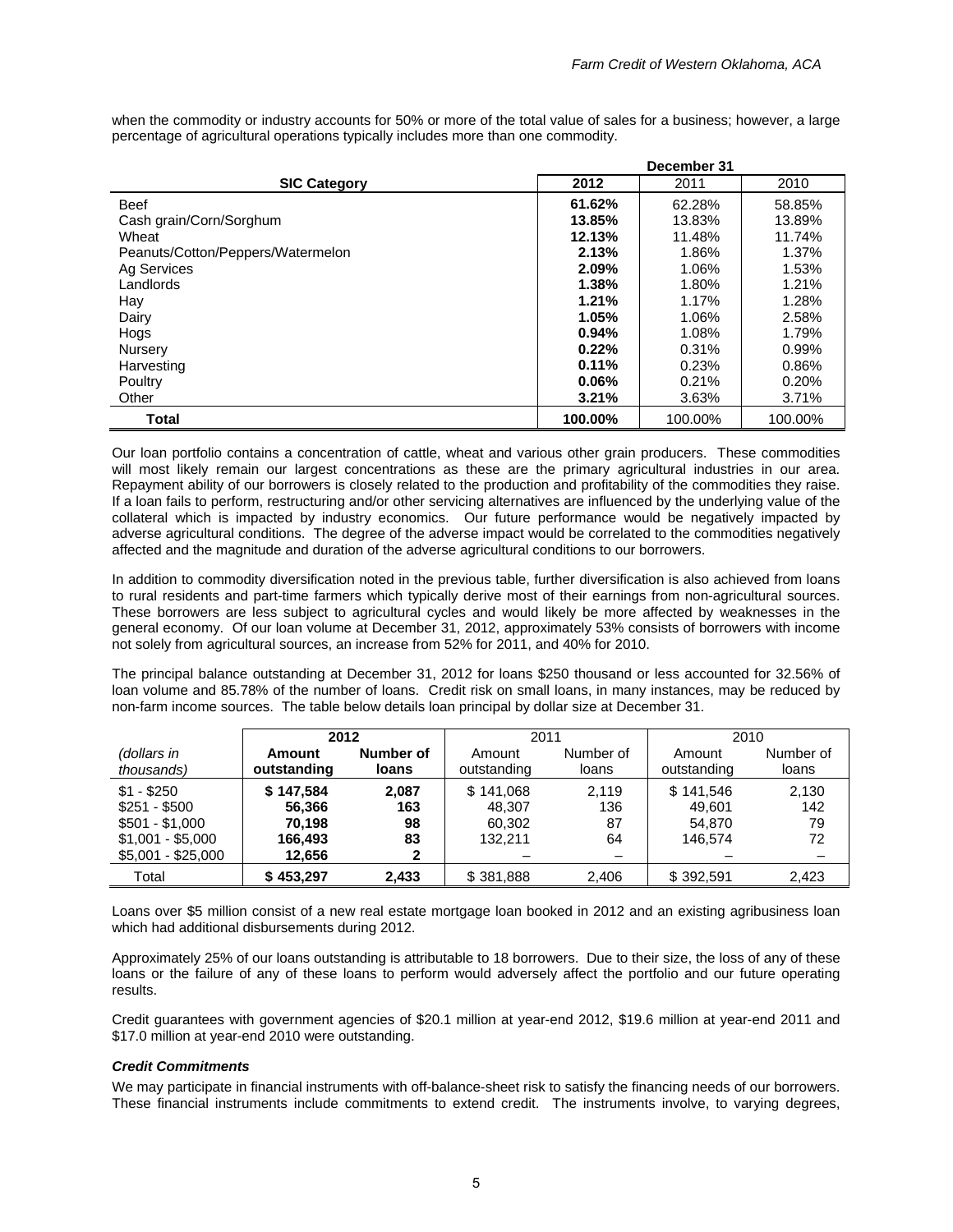elements of credit risk in excess of the amount recognized in our consolidated financial statements. Commitments to extend credit are agreements to lend to a borrower as long as there is not a violation of any condition established in the contract. Commitments and letters of credit generally have fixed expiration dates or other termination clauses and may require payment of a fee by the borrower. We may also participate in standby letters of credit to satisfy the financing needs of our borrowers. These standby letters of credit are irrevocable agreements to guarantee payments of specified financial obligations. The following table summarizes the maturity distribution of unfunded credit commitments on loans at December 31, 2012.

| (dollars in thousands)                                                                    | Less than<br>vear   | $1 - 3$ years         | $3 - 5$ vears          | Over 5<br>vears    | Total                   |
|-------------------------------------------------------------------------------------------|---------------------|-----------------------|------------------------|--------------------|-------------------------|
| Commitments to extend credit<br>Standby letters of credit<br>Commercial letters of credit | \$56,228<br>66<br>- | \$44.542<br>50<br>540 | \$<br>1.518<br>49<br>- | \$<br>46<br>-<br>- | \$102,334<br>165<br>540 |
| Total commitments                                                                         | \$56,294            | \$45.132              | \$<br>.567             | \$<br>46           | \$103,039               |

Since many of these commitments are expected to expire without being drawn upon, the total commitments do not necessarily represent future cash requirements. However, these credit-related financial instruments have off-balance sheet credit risk because their amounts are not reflected on the Consolidated Statement of Condition until funded or drawn upon. The credit risk associated with issuing commitments and letters of credit is substantially the same as that involved in extending loans to borrowers and we apply the same credit policies to these commitments. The amount of collateral obtained, if deemed necessary upon extension of credit, is based on our credit evaluation of the borrower. No material losses are anticipated as a result of these credit commitments.

### *High Risk Assets*

Nonperforming loan volume is comprised of nonaccrual loans, restructured loans, and loans 90 days past due still accruing interest and are referred to as impaired loans. High risk assets consist of impaired loans and other property owned. Comparative information regarding high risk assets in the portfolio, including accrued interest, follows:

| (dollars in thousands)                                                                                                         | 2012                    |           | 2011                    |            |                         | 2010        |
|--------------------------------------------------------------------------------------------------------------------------------|-------------------------|-----------|-------------------------|------------|-------------------------|-------------|
| Nonaccrual loans:<br>Real estate mortgage<br>Production and intermediate-term<br>Agribusiness<br>Rural residential real estate | \$                      | 171<br>37 | \$                      | 320<br>128 | \$                      | 72<br>2,509 |
| Total nonaccrual loans                                                                                                         |                         | 208       |                         | 449        |                         | 2,581       |
| Accruing loans 90 days past due:<br>Real estate mortgage                                                                       |                         |           |                         | 390        |                         |             |
| Total high risk assets                                                                                                         |                         | 208       | \$                      | 839        | \$                      | 2,581       |
| Nonaccrual loans to total loans<br>High risk assets to total loans<br>High risk assets to total shareholders' equity           | 0.05%<br>0.05%<br>0.25% |           | 0.12%<br>0.22%<br>1.06% |            | 0.66%<br>0.66%<br>3.62% |             |

We had no loans classified as restructured or other property owned for the years presented.

Total high risk assets decreased \$631 thousand, or 75.20%, to \$208 thousand at December 31, 2012 compared with \$839 thousand at year-end 2011. Accruing loans 90 days past due decreased \$390 thousand due to the payoff of one loan in 2012.

Nonaccrual loans represent all loans where there is a reasonable doubt as to collection of all principal and/or interest. Nonaccrual volume decreased \$241 thousand compared with December 31, 2011 due to payoffs, pay downs and a charge-off of one production and intermediate-term loan. At December 31, 2012, two customers comprise 100% of total nonaccrual volume.The following table provides additional information on nonaccrual loans as of December 31.

| (dollars in                                           | 2012   | 001. | 2010 |  |
|-------------------------------------------------------|--------|------|------|--|
| thousands.                                            | 2U I Z | ∠∪   |      |  |
| Nonaccrual current as to principal and i<br>∟ınterest |        |      |      |  |

For the years presented, we had no cash basis nonaccrual loans and no restructured loans in nonaccrual status.

High risk asset volume is anticipated to increase in the future due to the volatility and uncertainty in the general economy and the extensive drought condition in our territory.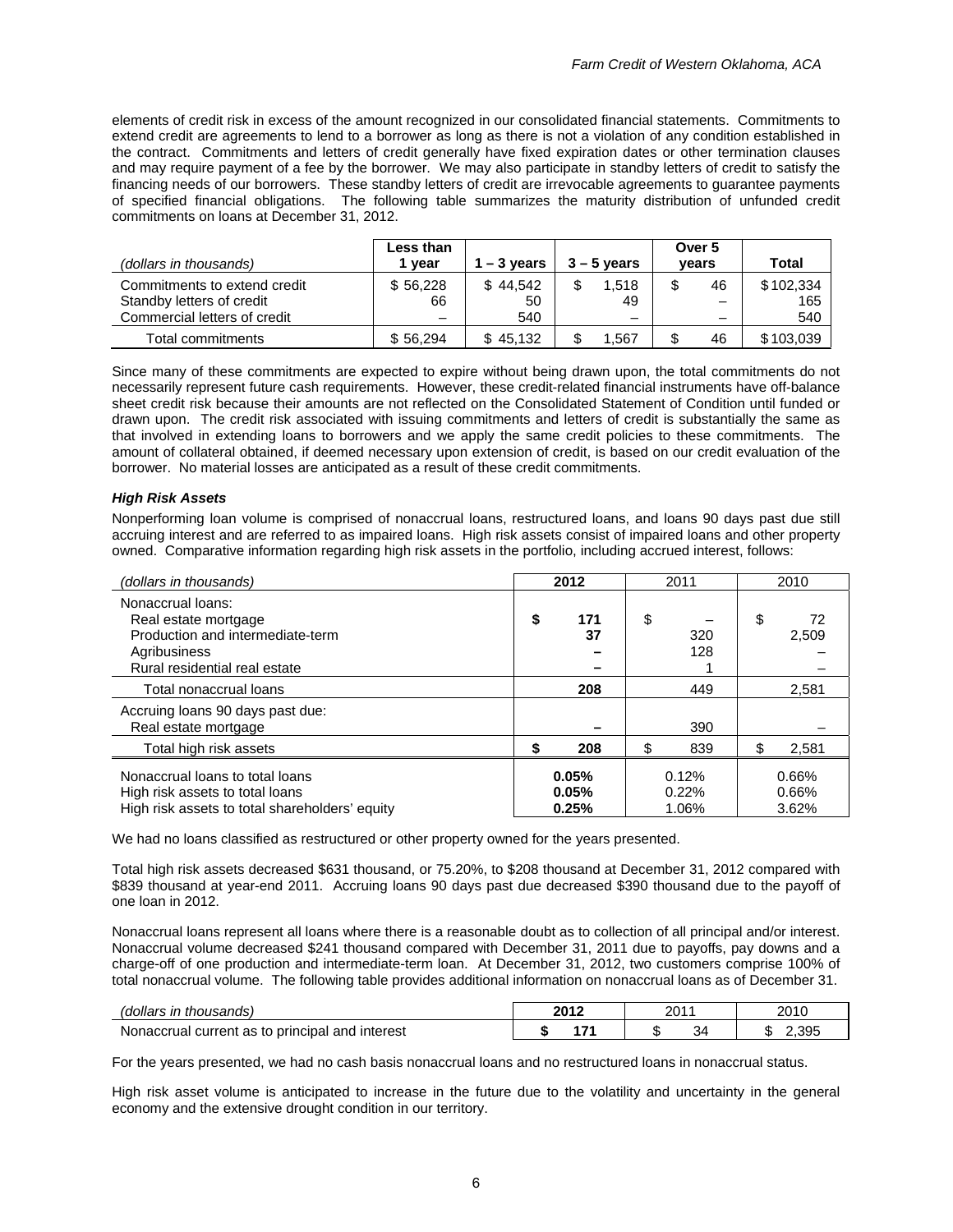# *Credit Quality*

We review the credit quality of the loan portfolio on an on-going basis as part of our risk management practices. Each loan is classified according to the Uniform Classification System (UCS), which is used by all System institutions. Below are the classification definitions.

- Acceptable Assets are expected to be fully collectible and represent the highest quality.
- Other Assets Especially Mentioned (OAEM) Assets are currently collectible but exhibit some potential weakness.
- Substandard Assets exhibit some serious weakness in repayment capacity, equity, and/or collateral pledged on the loan.
- Doubtful Assets exhibit similar weaknesses as substandard assets. However, doubtful assets have additional weaknesses in existing facts that make collection in full highly questionable.
- Loss Assets are not considered collectible.

The following table presents statistics based on UCS related to the credit quality of the loan portfolio, including accrued interest at December 31.

|                                          | 2012                     | 2011                     | 2010                     |
|------------------------------------------|--------------------------|--------------------------|--------------------------|
| Acceptable<br><b>OAEM</b><br>Substandard | 97.90%<br>1.77%<br>0.33% | 98.25%<br>1.33%<br>0.42% | 95.73%<br>3.38%<br>0.89% |
| Total                                    | 100.00%                  | 100.00%                  | 100.00%                  |

During 2012, overall credit quality improved. Loans classified as Acceptable and OAEM were 99.67% at December 31, 2012, 99.58% at December 31, 2011 and 99.11% at December 31, 2010. We had no loans classified as Doubtful or Loss for any of the three years presented. The financial position of most agricultural producers strengthened during the past decade, and most of our borrowers have maintained generally strong financial positions. As such, our credit quality is anticipated to remain sound in the near term. However, agriculture remains a cyclical business that is heavily influenced by production, operating costs and commodity prices. Each of these can be significantly impacted by uncontrollable events. If less favorable economic conditions continue, it will likely lead to weakening in the loan portfolio. Loan delinquencies (accruing loans 30 days or more past due) as a percentage of accruing loans decreased and remained at a low level of 0.05% at December 31, 2012, compared with 0.37% at December 31, 2011 and 0.15% at December 31, 2010.

### *Allowance for Loan Losses*

We maintain an allowance for loan losses at a level consistent with the probable losses identified by management. The allowance for loan losses at each period end was considered to be adequate to absorb probable losses existing in the loan portfolio. Because the allowance for loan losses considers factors such as current agricultural and economic conditions, loan loss experience, portfolio quality and loan portfolio composition, there will be a direct impact to the allowance for loan losses and our income statement when there is a change in any of those factors. The following table provides relevant information regarding the allowance for loan losses as of December 31.

| (dollars in thousands)                             | 2012    | 2011       | 2010    |
|----------------------------------------------------|---------|------------|---------|
| Balance at beginning of year                       | \$2,149 | \$2,056    | \$1,994 |
| Charge-offs:                                       |         |            |         |
| Real estate mortgage                               | 41      |            |         |
| Production and intermediate-term                   | 116     | 57         | 343     |
| Total charge-offs                                  | 157     | 57         | 343     |
| Recoveries:                                        |         |            |         |
| Real estate mortgage                               | 41      |            |         |
| Production and intermediate-term                   | 40      | 83         |         |
| Total recoveries                                   | 81      | 83         |         |
| Net charge-offs /(recoveries)                      | 76      | (26)       | 343     |
| Provision for loan losses                          | 89      | 67         | 405     |
| Balance at December 31                             | \$2,162 | \$2,149    | \$2,056 |
| Net charge-offs /(recoveries) to average net loans | 0.02%   | $(0.01\%)$ | 0.10%   |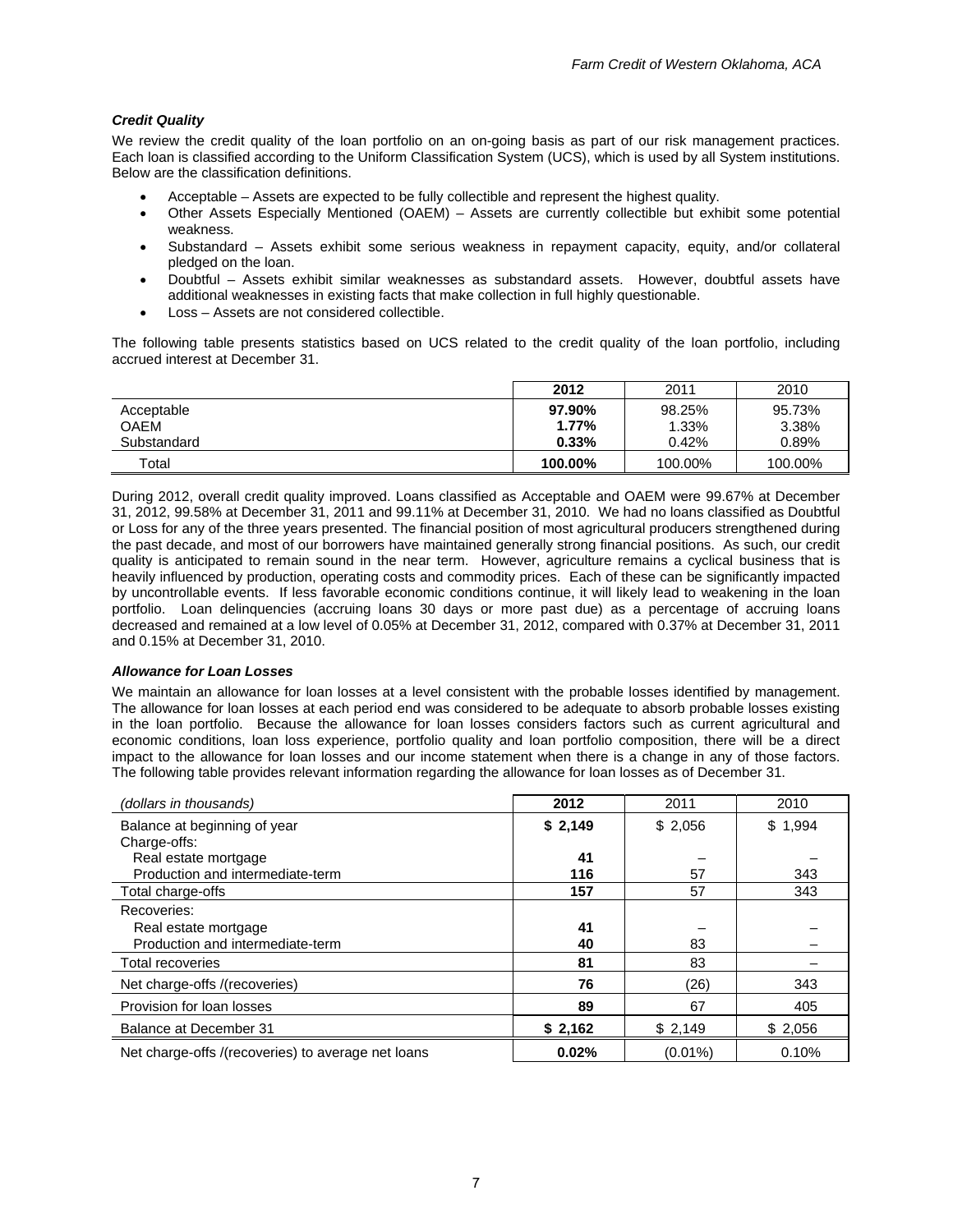The following table presents the allowance for loan losses by loan type as of December 31.

| (dollars in thousands)           | 2012    | 2011    | 2010    |
|----------------------------------|---------|---------|---------|
| Real estate mortgage             | 182     | 54      | 188     |
| Production and intermediate-term | 1,908   | 2,018   | 1,828   |
| Agribusiness                     | 70      | 73      | -37     |
| Rural residential real estate    |         |         |         |
| Total                            | \$2.162 | \$2.149 | \$2,056 |

The allowance for loan losses increased \$13 thousand from December 31, 2011, to \$2.2 million at December 31, 2012. The increase in allowance for loan losses was primarily due to increased loan volume. Net charge-offs of \$76 thousand were recorded during 2012. Overall, charge-off activity remains low relative to the size of our loan portfolio. Comparative allowance for loan losses coverage as a percentage of loans and certain other credit quality indicators as of December 31 are presented in the following table.

|                               | 2012      | 2011    | 2010   |
|-------------------------------|-----------|---------|--------|
| Allowance as a percentage of: |           |         |        |
| ∟oans                         | 0.48%     | 0.56%   | 0.52%  |
| Impaired loans                | 1.039.42% | 256.14% | 79.66% |
| Nonaccrual loans              | 1.039.42% | 478.62% | 79.66% |

### *Young, Beginning and Small Farmers and Ranchers Program*

As part of the Farm Credit System, we are committed to providing sound and dependable credit and related services to young, beginning and small (YBS) farmers and ranchers. Our mission statement is to develop business relationships with young, beginning and small farmers and ranchers who exhibit the management skills necessary to build a solid financial position, have viable operations, contribute to the agricultural community and become our profitable customers. The FCA regulatory definitions for YBS farmers and ranchers are shown below.

- Young Farmer: A farmer, rancher, or producer or harvester of aquatic products who was age 35 or younger as of the date the loan was originally made.
- Beginning Farmer: A farmer, rancher, or producer or harvester of aquatic products who had 10 years or less farming or ranching experience as of the date the loan was originally made.
- Small Farmer: A farmer, rancher, or producer or harvester of aquatic products who normally generated less than \$250 thousand in annual gross sales of agricultural or aquatic products at the date the loan was originally made.

The following table outlines our percentage of YBS loans as a percentage of the number of loans in our loan portfolio while the USDA column represents the percent of farmers and ranchers classified as YBS within our territory per the 2007 USDA Agricultural Census, which is the most current data available. Due to FCA regulatory definitions, a farmer/rancher may be included in multiple categories as they would be included in each category in which the definition was met.

|           | JSDA   | 2012   | 2011   | 2010   |
|-----------|--------|--------|--------|--------|
| Young     | 7.50%  | 20.32% | 21.52% | 20.86% |
| Beginning | 25.75% | 19.84% | 23.14% | 23.22% |
| Small     | 92.48% | 62.51% | 60.98% | 60.55% |

Note that several differences exist in definitions between USDA statistics and our data due to our use of FCA definitions. Young farmers are defined as 34 years old and younger by the USDA, while FCA definitions include farmers 35 years old and younger. Beginning farmers are defined by FCA as those with 10 years or less farming experience; however, the USDA identifies beginning farmers as on their current farm less than 10 years. This may include both beginning farmers and experienced farmers who have recently changed farmsteads. Our percentages are based on the number of loans in our portfolio, while the USDA percentages are based on the number of farmers and ranchers. While these definition differences do exist, the information will be utilized as it is the best comparative information available.

We establish annual marketing goals to increase market share of loans to YBS farmers and ranchers. Our goals are as follows:

- Continue to enhance and expand the use of our YBS Advisory Committee;
- Offer related services either directly or in coordination with others that are responsive to the needs of YBS farmers and ranchers in our territory;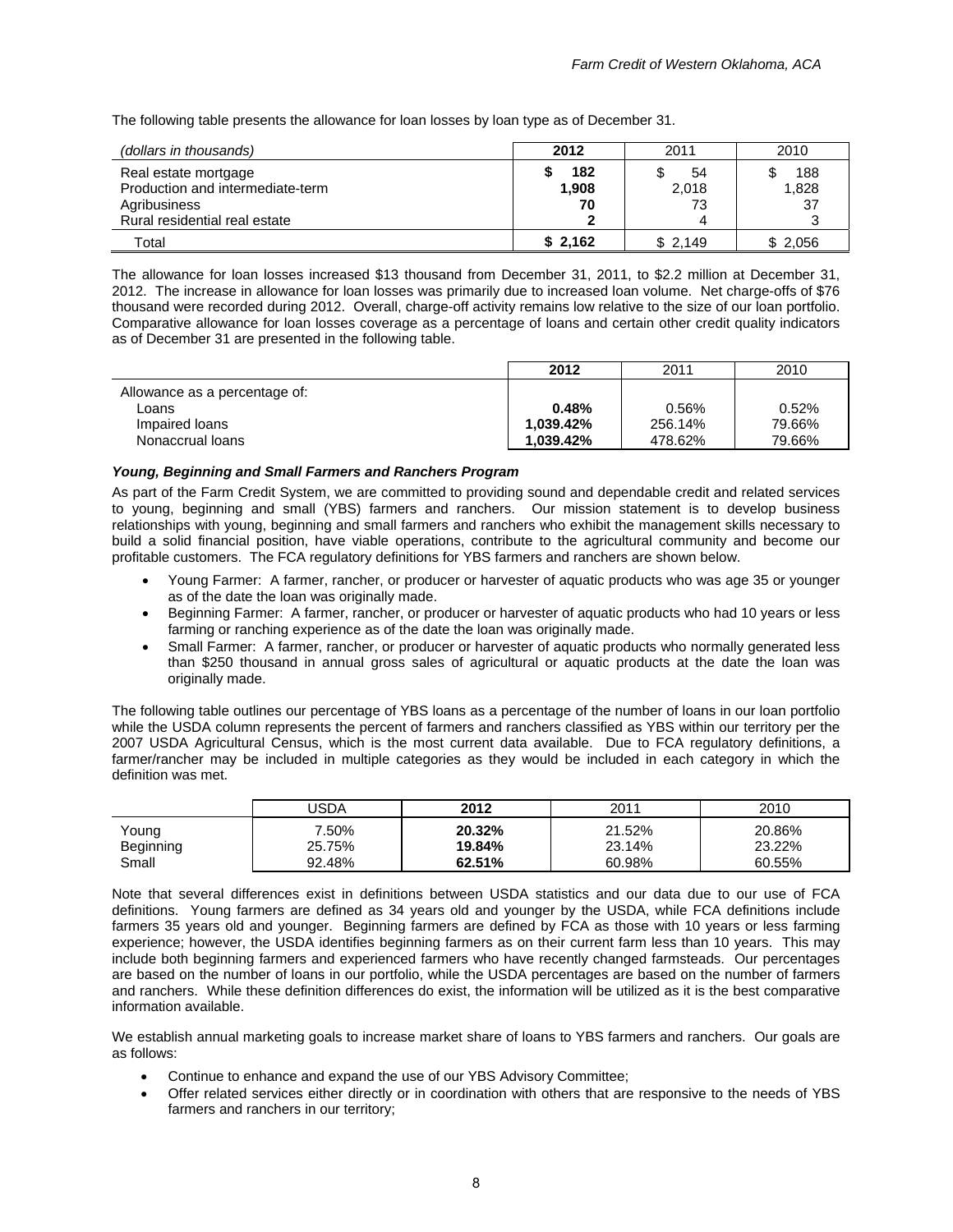- Take full advantage of opportunities for coordinating credit and services offered with other System institutions in the territory and other governmental and private sources of credit who offer credit and services to those who qualify as YBS farmers and ranchers in our territory; and,
- Implement effective outreach programs to attract YBS farmers and ranchers.

In conjunction with our YBS goals, in 2012 we held three meetings with the YBS Advisory Committee from Clinton and took this group of individuals to Washington D.C. to meet with USDA, Oklahoma Senators and Congressmen, National Cattlemen's Beef Association, Farm Bureau and the FCA; and met with the YBS Advisory Committee from Alva twice. We continued YBS outreach programs including the Take-One-Off Program, whereby interest rates are reduced by one percent for individuals under 35, for up to 3 years. We continued to offer and obtain FSA guarantees, continued to support area 4-H and FFA programs through donations and sponsorships and continued to provide college scholarships.

Quarterly reports are provided to our Board of Directors detailing the number, volume and credit quality of our YBS customers. We have developed quantitative targets to monitor our progress.

- Loan volume and loan number goals for YBS farmers and ranchers in our territory;
- Percentage goals representative of the demographics of YBS farmers and ranchers in our territory;
- Percentage goals for loans made to new borrowers qualifying as YBS farmers and ranchers in our territory; and
- Goals for capital committed to loans made to YBS farmers and ranchers in our territory.

|           | New Lending |              | <b>Total Portfolio</b> |               |      |        |  |  |
|-----------|-------------|--------------|------------------------|---------------|------|--------|--|--|
|           | Goal        |              | Actual                 |               | Goal | Actual |  |  |
| Young     | \$10,000    | \$24.458     | 70,000                 | 88.820        |      |        |  |  |
| Beginning | \$15,000    | \$21,090     | 80,000                 | -SS<br>79.136 |      |        |  |  |
| Small     | \$25,000    | \$<br>47,913 | 140,000                | \$156,674     |      |        |  |  |

To ensure that credit and services offered to our YBS farmers and ranchers are provided in a safe and sound manner and within our risk-bearing capacity, we utilize customized loan underwriting standards, loan guarantee programs, fee waiver programs, or other credit enhancement programs. Additionally, we are actively involved in developing and sponsoring educational opportunities, leadership training, business financial training and insurance services for YBS farmers and ranchers.

## **CREDIT RISK MANAGEMENT**

Credit risk arises from the potential failure of a borrower to meet repayment obligations that result in a financial loss to the lender. Credit risk exists in our loan portfolio and also in our unfunded loan commitments and standby letters of credit. Credit risk is actively managed on an individual and portfolio basis through application of sound lending and underwriting standards, policies and procedures.

Underwriting standards are utilized to determine an applicant's operational, financial, and managerial resources available for repaying debt within the terms of the note and loan agreement. Underwriting standards include among other things, an evaluation of:

- character borrower integrity and credit history;
- capacity repayment capacity of the borrower based on cash flows from operations or other sources of income;
- collateral to protect the lender in the event of default and also serve as a secondary source of loan repayment;
- capital ability of the operation to survive unanticipated risks; and,
- conditions intended use of the loan funds, terms, restrictions, etc.

Processes for information gathering, balance sheet and income statement verification, loan analysis, credit approvals, disbursements of proceeds and subsequent loan servicing actions are established and followed. Underwriting standards vary by industry and are updated periodically to reflect market and industry conditions.

By regulation, we cannot have loan commitments to one borrower for more than 15% of our permanent capital. Additionally, we set our own lending limits to manage loan concentration risk. Lending limits have been established for individual loan size, commodity type, special lending programs and geographic concentrations. We have adopted an individual lending limit maximum of 10% of permanent capital for our highest quality borrowers.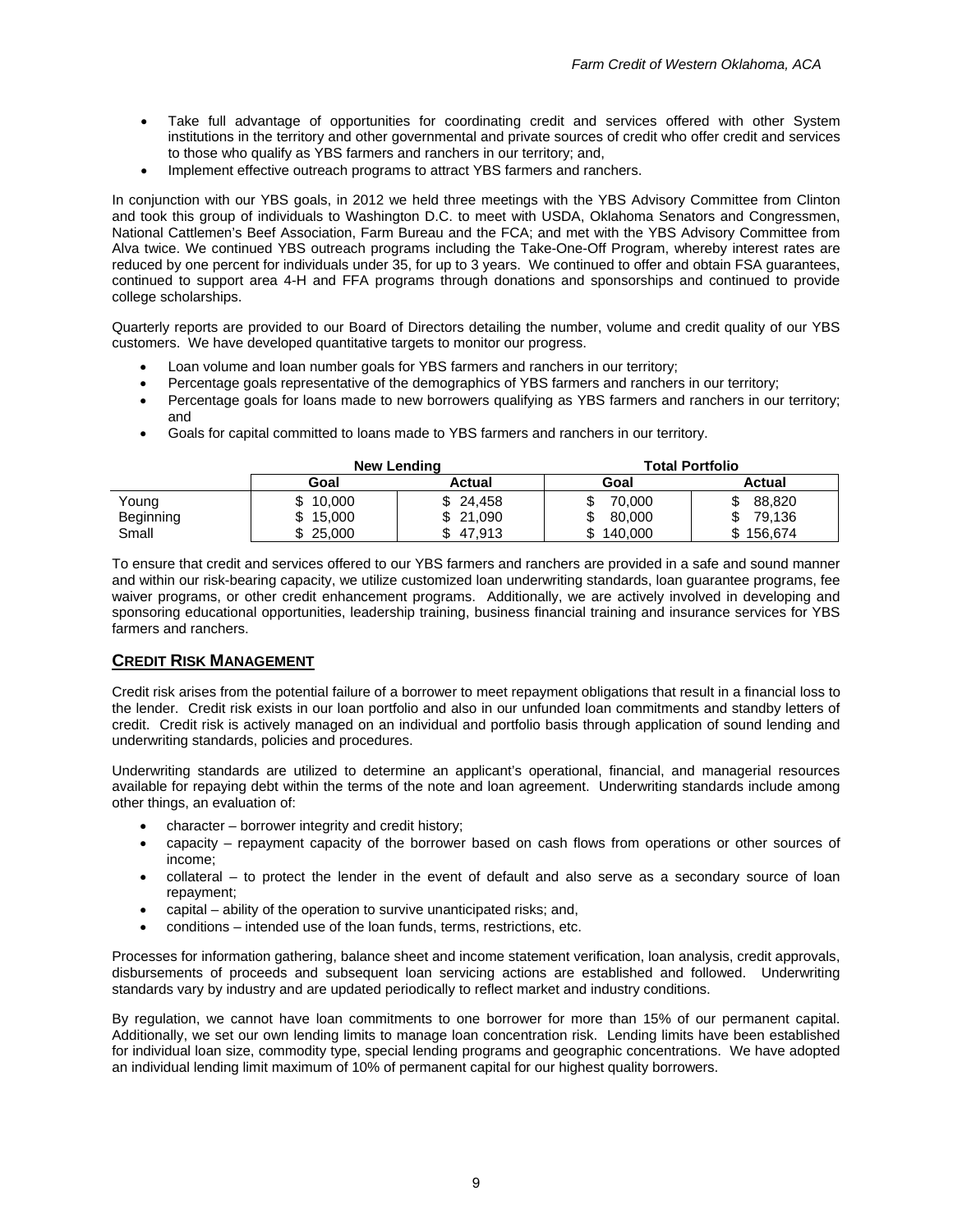We have established internal lending delegations to properly control the loan approval process. Delegations to staff are based on our risk-bearing ability, loan size, complexity, type and risk, as well as the expertise and position of the credit staff member. Larger and more complex loans or loans perceived to have higher risk are typically approved by our loan committee with the most experienced and knowledgeable credit staff serving as members.

The majority of our lending is first mortgage real estate loans which must be secured by a first lien on real estate. Production and intermediate-term lending accounts for most of the remaining volume and is typically secured by livestock, crops and equipment. Collateral evaluations are completed in compliance with FCA and Uniform Standards of Professional Appraisal Practices requirements. All property is appraised at market value. All collateral evaluations must be performed by a qualified appraiser. Certain appraisals must be performed by individuals with a state certification or license.

We use a two-dimensional risk rating model (Model) based on the Farm Credit System's Combined System Risk Rating Guidance. The Model estimates each loan's probability of default (PD) and loss given default (LGD). PD estimates the probability that a borrower will experience a default within twelve months from the date of determination. LGD provides an estimation of the anticipated loss with respect to a specific financial obligation of a borrower assuming a default has occurred or will occur within the next twelve months. The Model uses objective and subjective criteria to identify inherent strengths, weaknesses, and risks in each loan. PDs and LGDs are utilized in loan and portfolio management processes and are utilized for the allowance for loan losses estimate. This Model also serves as the basis for economic capital modeling.

The Model's 14-point probability of default scale provides for nine acceptable categories, one OAEM category, two substandard categories, one doubtful category and one loss category, each carrying a distinct percentage of default probability. The Model's LGD scale provides 6 categories, A through F, that have the following anticipated principal loss and range of economic loss expectations:

- A 0% anticipated principal loss; 0% to 5% range of economic loss
- B 0% to 3% anticipated principal loss; >5% to 15% range of economic loss
- C > 3% to 7% anticipated principal loss; >15% to 20% range of economic loss
- $\bullet$  D > 7% to 15% anticipated principal loss; > 20% to 25% range of economic loss
- E > 15% to 40% anticipated principal loss; >25% to 50% range of economic loss
- F above 40% anticipated loss; above 50% range of economic loss

# **RESULTS OF OPERATIONS**

### *Earnings Summary*

In 2012, we recorded net income of \$6.3 million, compared with \$9.3 million in 2011, and \$4.6 million in 2010. The decrease in 2012 was primarily due to a decrease in patronage income and the one-time recapitalization distribution from AgBank recorded in 2011. The following table presents the changes in the significant components of net income from the previous year.

| (dollars in thousands)                  | 2012 vs. 2011 | 2011 vs. 2010 |
|-----------------------------------------|---------------|---------------|
| Net income, prior year                  | 9,347<br>\$   | 4,597<br>\$   |
| Increase/(Decrease) from changes in:    |               |               |
| Interest income                         | 548           | (361)         |
| Interest expense                        | 236           | 647           |
| Net interest income                     | 784           | 286           |
| Provision for loan losses               | (22)          | 338           |
| Noninterest income                      | (3, 461)      | 5,193         |
| Noninterest expense                     | (383)         | (1,064)       |
| Provision for income taxes              |               | (3)           |
| Total (decrease)/increase in net income | (3,078)       | 4,750         |
| Net income, current year                | 6,269         | 9,347         |

Return on average assets decreased to 1.43% from 2.36% in 2011, and return on average shareholders' equity decreased to 7.65% from 12.53% in 2011, primarily as a result of decreased noninterest income offset by an increase in noninterest expense.

### *Net Interest Income*

Net interest income for 2012 was \$11.2 million compared with \$10.4 million for 2011 and \$10.1 million for 2010. Net interest income is our principal source of earnings and is impacted by interest earning asset volume, yields on assets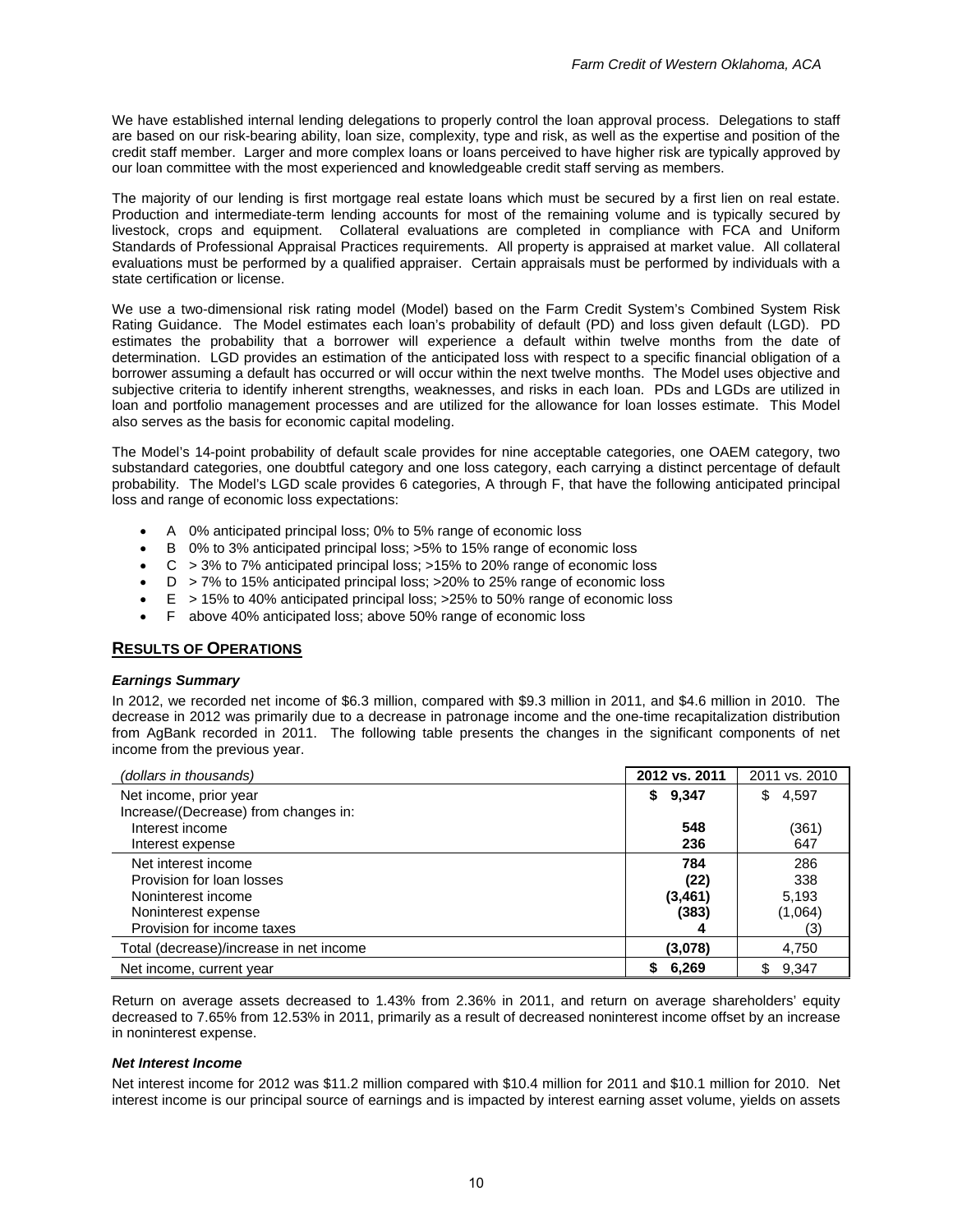and cost of debt. The increase in net interest income was largely due to increased loan volume. The table below provides an analysis of the individual components of the change in net interest income during 2012 and 2011.

| (dollars in thousands)                                                                                                                                                                                  | 2012 vs. 2011                 | 2011 vs. 2010               |
|---------------------------------------------------------------------------------------------------------------------------------------------------------------------------------------------------------|-------------------------------|-----------------------------|
| Net interest income, prior year                                                                                                                                                                         | \$10,389                      | \$10,103                    |
| Increase/(Decrease) in net interest income from changes in:<br>Interest rates earned<br>Interest rates paid<br>Volume of interest-bearing assets and liabilities<br>Interest income on nonaccrual loans | (1,270)<br>1.010<br>997<br>47 | (1,009)<br>894<br>385<br>16 |
| Increase in net interest income                                                                                                                                                                         | 784                           | 286                         |
| Net interest income, current year                                                                                                                                                                       | \$11,173                      | \$10,389                    |

The following table illustrates net interest margin and the average interest rates on loans and debt cost and interest rate spread.

|                                                          | For the Year Ended December 31 |                |                |  |  |
|----------------------------------------------------------|--------------------------------|----------------|----------------|--|--|
|                                                          | 2012                           | 2011           | 2010           |  |  |
| Net interest margin                                      | 2.70%                          | 2.77%          | 2.79%          |  |  |
| Interest rate on:<br>Average loan volume<br>Average debt | 4.53%<br>2.14%                 | 4.86%<br>2.46% | 5.14%<br>2.75% |  |  |
| Interest rate spread                                     | 2.39%                          | 2.40%          | 2.39%          |  |  |

The decrease in interest rate spread resulted from a 33 basis point decrease in interest rates on average loan volume and a 32 basis point decrease in interest rates on average debt. The decrease in net interest margin in addition to the change in spread was due to lower earnings on our own capital.

### *Provision for Loan Losses/(Loan Loss Reversals)*

We monitor our loan portfolio on a regular basis to determine if any increase through provision for loan losses or decrease through a loan loss reversal in our allowance for loan losses is warranted based on our assessment of the probable losses in our loan portfolio. We recorded net provision for loan losses of \$89 thousand in 2012, compared with net provision for loan losses of \$67 thousand in 2011 and \$405 thousand in 2010. The provision for loan losses recorded during 2012 was primarily due to increased loan volume, charge-off on a machinery loan and a small charge-off on a cattle loan, offset by a recovery on a previously charged-off machinery loan and small recoveries on 3 previously charged-off cattle loans. The provision for loan losses recorded in 2011 was primarily due to the exceptional drought occurring throughout our territory along with partial charge-offs of two equipment loans offset partially by a recovery on a previously charged-off cattle loan and improved credit quality. The provision for loan losses recorded in 2010 was primarily due to increased loan volume and by partial charge-offs of two livestock related loans.

### *Noninterest Income*

During 2012, we recorded noninterest income of \$2.7 million, compared with \$6.2 million in 2011 and \$1.0 million in 2010. Patronage distributions from our funding Bank are our primary source of noninterest income. Beginning in 2012, patronage is accrued in the year earned and then received from CoBank in the following year. CoBank patronage will be distributed in cash. Patronage earned from CoBank was \$1.6 million in 2012. In March 2011, we received cash patronage from AgBank as a result of its 2010 earnings. AgBank also declared patronage in December 2011, prior to its merger with CoBank, on its 2011 earnings. This resulted in AgBank patronage income of \$3.7 million in 2011. Cash patronage received from AgBank was \$527 thousand in 2010. AgBank patronage was paid in cash. Pursuant to the merger between CoBank and AgBank, AgBank undertook a recapitalization transaction in order to align all associations with CoBank's stock investment requirement. The recapitalization occurred on December 31, 2011 and involved the tax-free issuance of AgBank common stock to each association in exchange for an equal amount of attributed surplus previously allocated on a patronage basis to such association. The attributed surplus was a Bank equity representing prior year earnings. The exchange resulted in non-interest income of \$2.4 million being recognized in 2011 and a corresponding increase in the Investment in Bank. This non-cash income would only be available for patronage to our members upon a cash redemption of the stock by CoBank, which redemption would likely be remote. On January 1, 2012, the stock in AgBank was converted to CoBank stock as a result of the merger.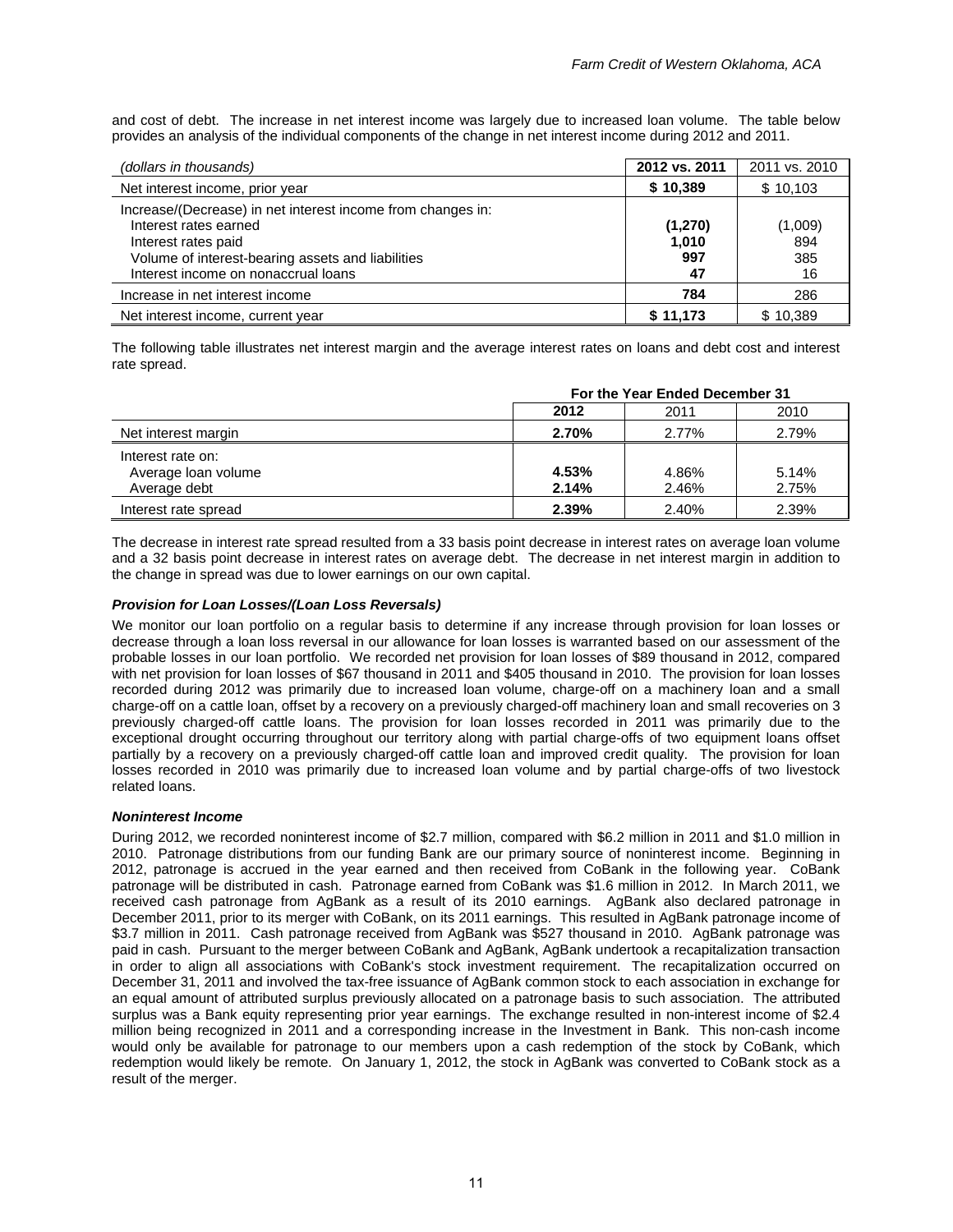Beginning in 2012, we also received a patronage distribution from AgVantis, based on our services purchased from AgVantis during 2012. We received a Notice of Allocation with our total patronage of \$121 thousand, which includes cash patronage of \$24 thousand. The balance of the allocation is recorded in other assets. This patronage program replaced the previous program whereby we received a rebate from AgVantis which reduced the cost of our purchased services from AgVantis. Additionally, we received a cash patronage of \$5 thousand from Farm Credit Foundations, the organization that provides our payroll and human resource services. Patronage from these two entities and CoBank is included in patronage distribution from Farm Credit institutions on the Consolidated Statement of Comprehensive Income.

Mineral income of \$512 thousand was recognized during 2012. Quarterly payments totaling \$506 thousand were received from the Bank. In 2011, mineral income was received from the Bank as a priority patronage and included as part of the Bank patronage income received annually.

During 2012 and 2010, we received from Farm Credit System Insurance Company (FCSIC) a distribution of \$377 thousand and \$338 thousand respectively representing our allocated portion of the excess amount in the System's insurance fund above the 2% secure base amount. No such distribution was made in 2011.

Noninterest income also includes loan fees, financially related services income and other noninterest income. Loan fees in 2012 were \$60 thousand, an increase of \$45 thousand, from 2011, primarily due to conversion fees.

### *Noninterest Expense*

Noninterest expense for 2012 increased \$383 thousand, or 5.35%, to \$7.5 million compared with 2011. Noninterest expense for each of the three years ended December 31 is summarized below:

|                                                                                                                                       |                                       |                                       |                                           | <b>Percent of Change</b>                   |                                          |
|---------------------------------------------------------------------------------------------------------------------------------------|---------------------------------------|---------------------------------------|-------------------------------------------|--------------------------------------------|------------------------------------------|
| (dollars in thousands)                                                                                                                | 2012                                  | 2011                                  | 2010                                      | 2012/2011                                  | 2011/2010                                |
| Salaries & employee benefits<br>Occupancy & equipment<br>Purchased services from AgVantis<br>Supervisory & examination costs<br>Other | \$4.040<br>334<br>696<br>153<br>2,163 | \$3.955<br>330<br>499<br>143<br>2,042 | 3.214<br>\$<br>328<br>432<br>126<br>1,836 | 2.15%<br>1.21%<br>39.48%<br>6.99%<br>5.93% | 23.1%<br>0.6%<br>15.5%<br>13.5%<br>11.2% |
| Total operating expense                                                                                                               | 7,386                                 | 6,969                                 | 5,936                                     | 5.98%                                      | 17.4%                                    |
| Farm Credit Insurance Fund premium                                                                                                    | 160                                   | 194                                   | 163                                       | (17.53%)                                   | 19.0%                                    |
| Total noninterest expense                                                                                                             | \$7,546                               | 7.163<br>S.                           | 6.099<br>S                                | 5.35%                                      | 17.5%                                    |

For the year ended December 31, 2012, total operating expense increased \$417 thousand, or 5.98%, compared with the year ended December 31, 2011, primarily due to overall increases in operating costs. During the past five years we have had good growth in high quality loan volume. This expansion has resulted in a need for more operating capacity required to service the additional loans. Salaries and employee benefits increased due to increased number of employees and normal raises. Purchased services from AgVantis increased primarily due to a change in the application of a rebate from AgVantis. Prior to 2012 this was booked as a reduction to the cost of the services; beginning in 2012 it is recognized as patronage income. Additionally there was an increase in the cost of the services purchased from AgVantis. Other expenses have increased due to increased public and member relations, donations to youth programs and professional purchased services. Farm Credit Insurance Fund premium decreased \$34 thousand to \$160 thousand due to a decrease in the premium rate offset by an increase in volume. Premium rates were 5 basis points during 2012 compared with 6 basis points in 2011 and 5 basis points during 2010.

## **LIQUIDITY**

Liquidity is necessary to meet our financial obligations. Liquidity is needed to pay our note with CoBank, fund loans and other commitments, and fund business operations in a cost-effective manner. Our liquidity policy is intended to manage short-term cash flow and maximize debt reduction. Our direct loan with CoBank, cash on hand and loan repayments provide adequate liquidity to fund our on-going operations and other commitments.

## *Funding Sources*

Our primary source of liquidity is the ability to obtain funds for our operations through a borrowing relationship with CoBank. Our note payable to CoBank is collateralized by a pledge to CoBank of substantially all of our assets. Substantially all cash received is applied to the note payable and all cash disbursements are drawn on the note payable. The indebtedness is governed by a General Financing Agreement (GFA) which was extended through May 31, 2013 with the merger of AgBank and CoBank on January 1, 2012. We expect renewal of the GFA at that time.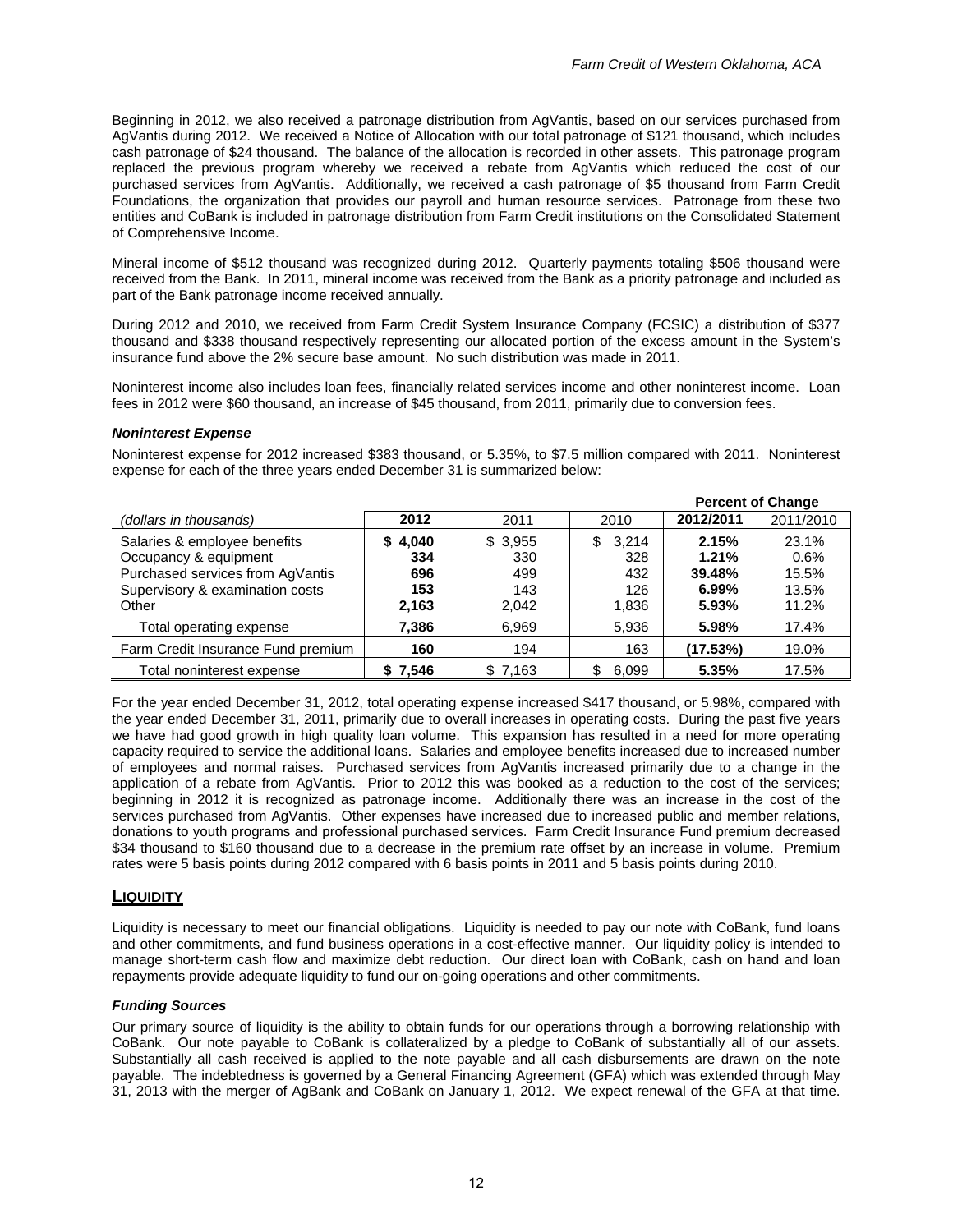The annual average principal balance of the note payable to CoBank was \$347.4 million in 2012. The annual average principal balance of the note payable to AgBank was \$311.3 million in 2011 and \$304.7 million in 2010.

We plan to continue to fund lending operations through the utilization of our borrowing relationship with CoBank, retained earnings from current and prior years and from borrower stock investments. CoBank's primary source of funds is the ability to issue Systemwide Debt Securities to investors through the Federal Farm Credit Bank Funding Corporation. This access has traditionally provided a dependable source of competitively priced debt that is critical for supporting our mission of providing credit to agriculture and rural America. Although financial markets experienced significant volatility in the last few years, we were able to obtain sufficient funding to meet the needs of our customers.

### *Interest Rate Risk*

The interest rate risk inherent in our loan portfolio is substantially mitigated through our funding relationship with CoBank which allows for loans to be match-funded. Borrowings from CoBank match the pricing, maturity, and option characteristics of our loans to borrowers. CoBank manages interest rate risk through the direct loan pricing and its asset/liability management processes. Although CoBank incurs and manages the primary sources of interest rate risk, we may still be exposed to interest rate risk through the impact of interest rate changes on earnings generated from our loanable funds. To stabilize earnings from loanable funds, we have committed excess funds with CoBank at a fixed rate as a part of CoBank's Association Equity Positioning Program (AEPP). This enables us to reduce our overall cost of funds with CoBank without significantly increasing our overall interest rate risk position.

### *Funds Management*

We offer variable, fixed, adjustable prime-based and LIBOR-based rate loans to borrowers. Our Asset/Liability Committee determines the interest rate charged based on the following factors: 1) the interest rate charged by CoBank; 2) our existing rates and spreads; 3) the competitive rate environment; and 4) our profitability objectives.

# **CAPITAL RESOURCES**

Capital supports asset growth and provides protection for unexpected credit and operating losses. Capital is also needed for investments in new products and services. We believe a sound capital position is critical to our long-term financial success due to the volatility and cycles in agriculture. Over the past several years, we have been able to build capital primarily through net income retained after patronage. Shareholders' equity at December 31, 2012 totaled \$84.1 million, compared with \$79.1 million at December 31, 2011 and \$71.3 million at December 31, 2010. The increase of \$5.0 million in shareholders' equity reflects net income, partially offset by patronage refunds and net stock retirements. Our capital position is reflected in the following ratio comparisons.

|                                                                                                     | 2012             | 2011             | 2010             |
|-----------------------------------------------------------------------------------------------------|------------------|------------------|------------------|
| Debt to shareholders' equity                                                                        | 4.72:1<br>18.65% | 4.13:1           | 4.79:1           |
| Shareholders' equity as a percent of net loans<br>Shareholders' equity as a percent of total assets | 17.48%           | 20.83%<br>19.51% | 18.25%<br>17.27% |

Debt to shareholders' equity increased and shareholders' equity as a percent of net loans and of total assets decreased from 2011 primarily due to the growth in loan volume.

## *Retained Earnings*

Our retained earnings increased \$5.0 million to \$82.7 million at December 31, 2012 from \$77.7 million at December 31, 2011 and increased \$12.8 million from \$69.9 million at December 31, 2010. The increase was a result of net income of \$6.3 million, partially offset by \$1.3 million of patronage distributions declared.

## *Patronage Program*

We have a Patronage Program that allows us to distribute our available net earnings to our shareholders. This program provides for the application of net earnings in the manner described in our Bylaws. In addition to determining the amount and method of patronage to be distributed, this includes increasing surplus to meet capital adequacy standards established by Regulations; increasing surplus to a level necessary to support competitive pricing at targeted earnings levels; and increasing surplus for reasonable reserves. Patronage distributions are based on business done with us during the year. We paid cash patronage of 1.5 million in 2012, \$1.4 million in 2011 and \$1.0 million in 2010. During 2012, we declared patronage distributions of \$1.25 million to be paid in April 2013.

### *Stock*

Our total stock decreased \$9 thousand to \$1.377 million at December 31, 2012, from \$1.386 million at December 31, 2011 and decreased from \$1.4 million at December 31, 2010. The decrease was due to \$185 thousand of stock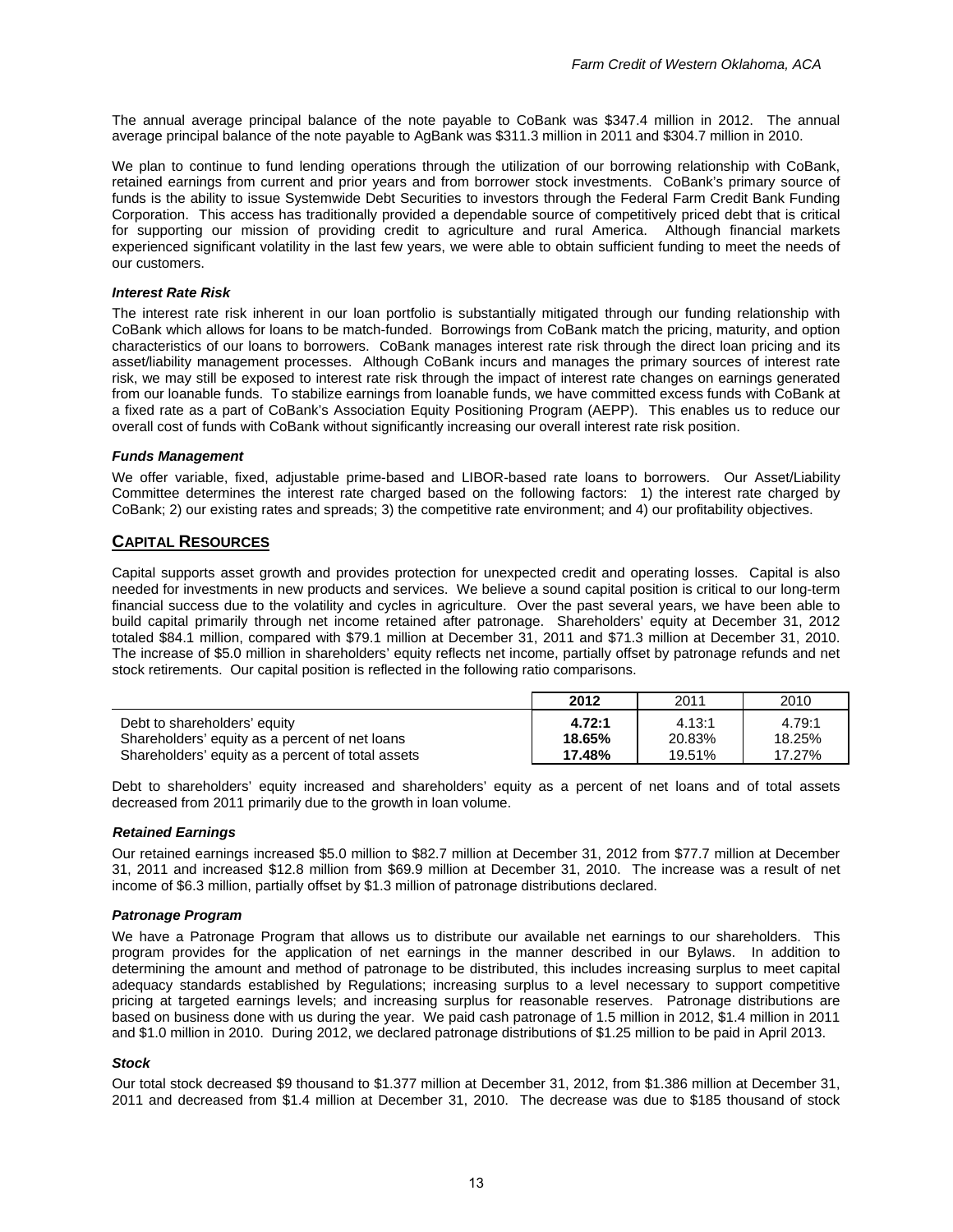retirements, partially offset by \$176 thousand of stock issuances. We require a stock investment for each borrower. We have a Borrower Level Stock Program which allows stock to be assigned to each borrower instead of each loan. This reduces the stock requirements for borrowers with multiple loans. The current stock requirement for each borrower is the lesser of one thousand dollars or 2.00% of the collective total balance of each borrower's loan(s).

### *Capital Plan and Regulatory Requirements*

Our Board of Directors establishes a formal capital adequacy plan that addresses capital goals in relation to risks. The capital adequacy plan assesses the capital level necessary for financial viability and to provide for growth. Our plan is updated annually and approved by our Board of Directors. FCA regulations require the plan consider the following factors in determining optimal capital levels, including:

- Regulatory capital requirements;
- Asset quality;
- Needs of our customer base; and
- Other risk-oriented activities, such as funding and interest rate risks, contingent and off-balance sheet liabilities and other conditions warranting additional capital.

FCA regulations establish minimum capital standards expressed as a ratio of capital to assets, taking into account relative risk factors for all System institutions. In general, the regulations provide for a relative risk weighting of assets and establish a minimum ratio of permanent capital, total surplus and core surplus to risk-weighted assets. Our capital ratios as of December 31 and the FCA minimum requirements follow.

|                         | Regulatory<br>Minimum | 2012   | 2011   | 2010   |
|-------------------------|-----------------------|--------|--------|--------|
| Permanent capital ratio | 7.00%                 | 15.44% | 16.58% | 16.16% |
| Total surplus ratio     | 7.00%                 | 15.14% | 16.23% | 15.80% |
| Core surplus ratio      | 3.50%                 | 14.98% | 16.03% | 15.62% |

As of December 31, 2012, we exceeded the regulatory minimum capital ratios and are expected to do so throughout 2013. However, the minimum ratios established were not meant to be adopted as the optimum capital level, so we have established goals in excess of the regulatory minimum. As of December 31, 2012, we have met our goals. Due to our strong capital position, we will continue to be able to retire at-risk stock.

## **REGULATORY MATTERS**

As of December 31, 2012, we had no enforcement actions in effect and FCA took no enforcement actions on us during the year.

The FCA is considering the promulgation of Tier 1 and Tier 2 capital standards for Farm Credit System institutions. The Tier 1/Tier 2 capital structure would be similar to the capital tiers delineated in the Basel Accord that the other Federal financial regulatory agencies have proposed for the banking organizations they regulate.

## **GOVERNANCE**

### *Board of Directors*

We are governed by a 9 member board that provides direction and oversees our management. Of these directors, 8 are elected by the shareholders and 1 is appointed by the elected directors. Our Board of Directors represents the interests of our shareholders. The Board of Directors meets regularly to perform the following functions, among others:

- selects, evaluates and compensates the chief executive officer;
- approves the strategic plan, capital plan, financial plan and the annual operating budget;
- oversees the lending operations;
- directs management on significant issues and,
- oversees the financial reporting process, communications with shareholders and our legal and regulatory compliance.

### *Director Independence*

All directors must exercise sound judgment in deciding matters in our interest. All our directors are independent from the perspective that none of our management or staff serves as Board members. However, we are a financial services cooperative, and the Farm Credit Act and FCA Regulations require our elected directors to have a loan relationship with us.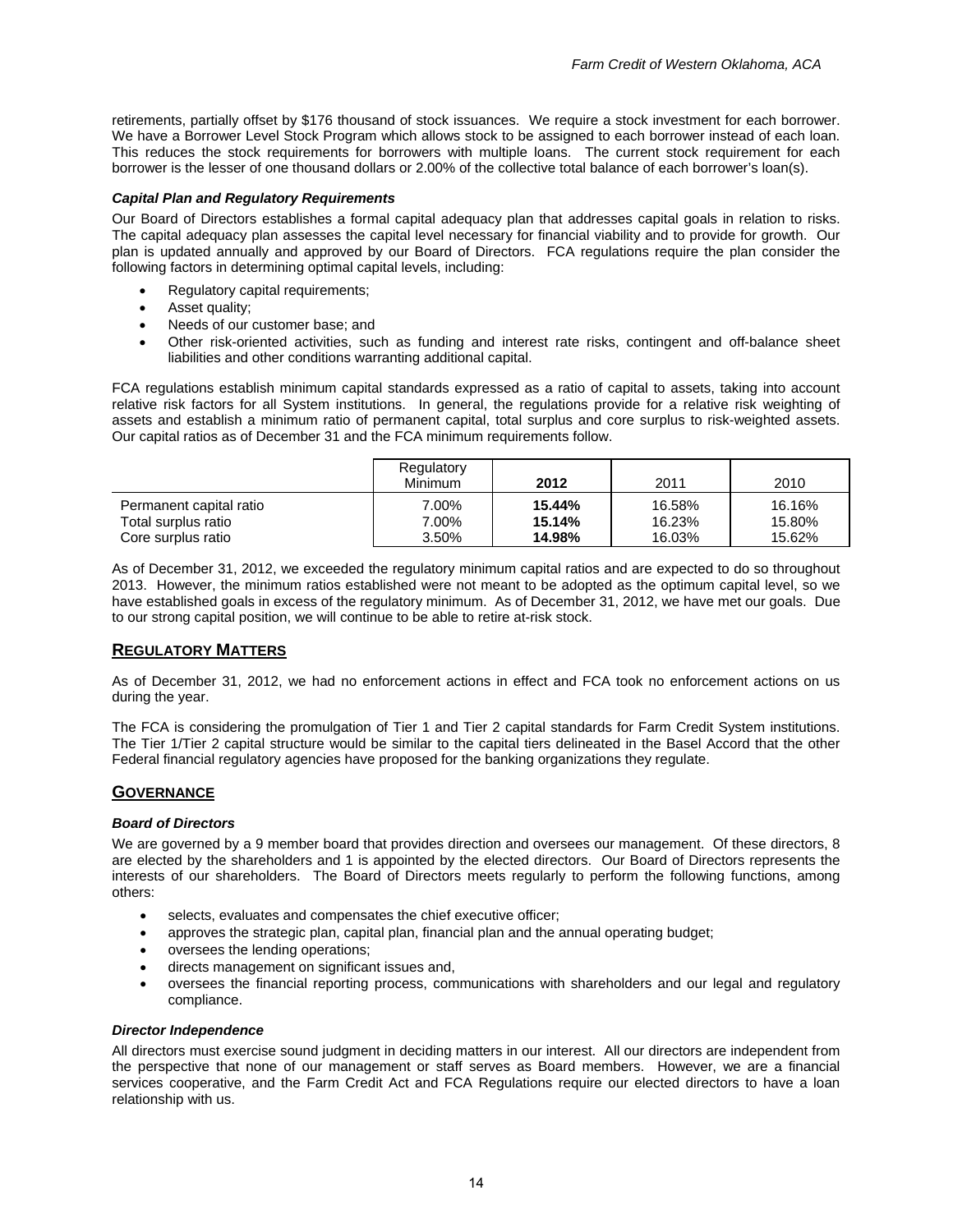The elected directors, as borrowers, have a vested interest in ensuring our Association remains strong and successful. However, our borrowing relationship could be viewed as having the potential to compromise the independence of an elected director. For this reason, the Board has established independence criteria to ensure that a loan relationship does not compromise the independence of our Board. Annually, in conjunction with our independence analysis and reporting on our loans to directors, each director provides financial information and any other documentation and/or assertions needed for the Board to determine the independence of each Board member.

### *Audit Committee*

The Audit Committee reports to the Board of Directors. The Audit Committee is composed of 4 members of the Board of Directors. During 2012, 5 meetings were held. The Audit Committee responsibilities generally include, but are not limited to: oversight of the financial reporting risk and the accuracy of the quarterly and annual shareholder reports;

- the oversight of the system of internal controls related to the preparation of quarterly and annual shareholder reports;
- the review and assessment of the impact of accounting and auditing developments on the consolidated financial statements; and,
- the establishment and maintenance of procedures for the receipt, retention and treatment of confidential and anonymous submission of concerns, regarding accounting, internal accounting controls or auditing matters.

### *Compensation Committee*

The Compensation Committee is responsible for the oversight of employee and director compensation. The Compensation Committee is composed of the full Board of Directors. The Committee annually reviews, evaluates and approves the compensation policies, programs and plans for senior officers and employees including benefits programs.

### *Other Governance*

The Board has monitored the requirements of public companies under the Sarbanes-Oxley Act. While we are not subject to the requirements of this law, we are striving to implement steps to strengthen governance and financial reporting. We strive to maintain strong governance and financial reporting through the following actions:

- a system for the receipt and treatment of whistleblower complaints;
- a code of ethics for our President/CEO, Chief Financial Officer and Chief Credit Officer;
- open lines of communication between the independent auditors, management, and the Audit Committee;
- "plain English" disclosures;
- officer certification of accuracy and completeness of the consolidated financial statements; and,
- information disclosure through our website.

## **FORWARD-LOOKING INFORMATION**

Our discussion contains forward-looking statements. These statements are not guarantees of future performance and involve certain risks, uncertainties and assumptions that are difficult to predict. Words such as "anticipates," "believes," "could," "estimates," "may," "should," and "will," or other variations of these terms are intended to identify forward-looking statements. These statements are based on assumptions and analyses made in light of experience and other historical trends, current conditions, and expected future developments. However, actual results and developments may differ materially from our expectations and predictions due to a number of risks and uncertainties, many of which are beyond our control. These risks and uncertainties include, but are not limited to:

- political, legal, regulatory and economic conditions and developments in the United States and abroad;
- economic fluctuations in the agricultural, rural utility, international, and farm-related business sectors;
- weather, disease, and other adverse climatic or biological conditions that periodically occur that impact agricultural productivity and income;
- changes in United States government support of the agricultural industry and/or the Farm Credit System; and,
- actions taken by the Federal Reserve System in implementing monetary policy.

## **CRITICAL ACCOUNTING POLICIES AND ESTIMATES**

Our consolidated financial statements are based on accounting principles generally accepted in the United States of America. Our significant accounting policies are critical to the understanding of our results of operations and financial position because some accounting policies require us to make complex or subjective judgments and estimates that may affect the value of certain assets or liabilities. We consider these policies critical because we have to make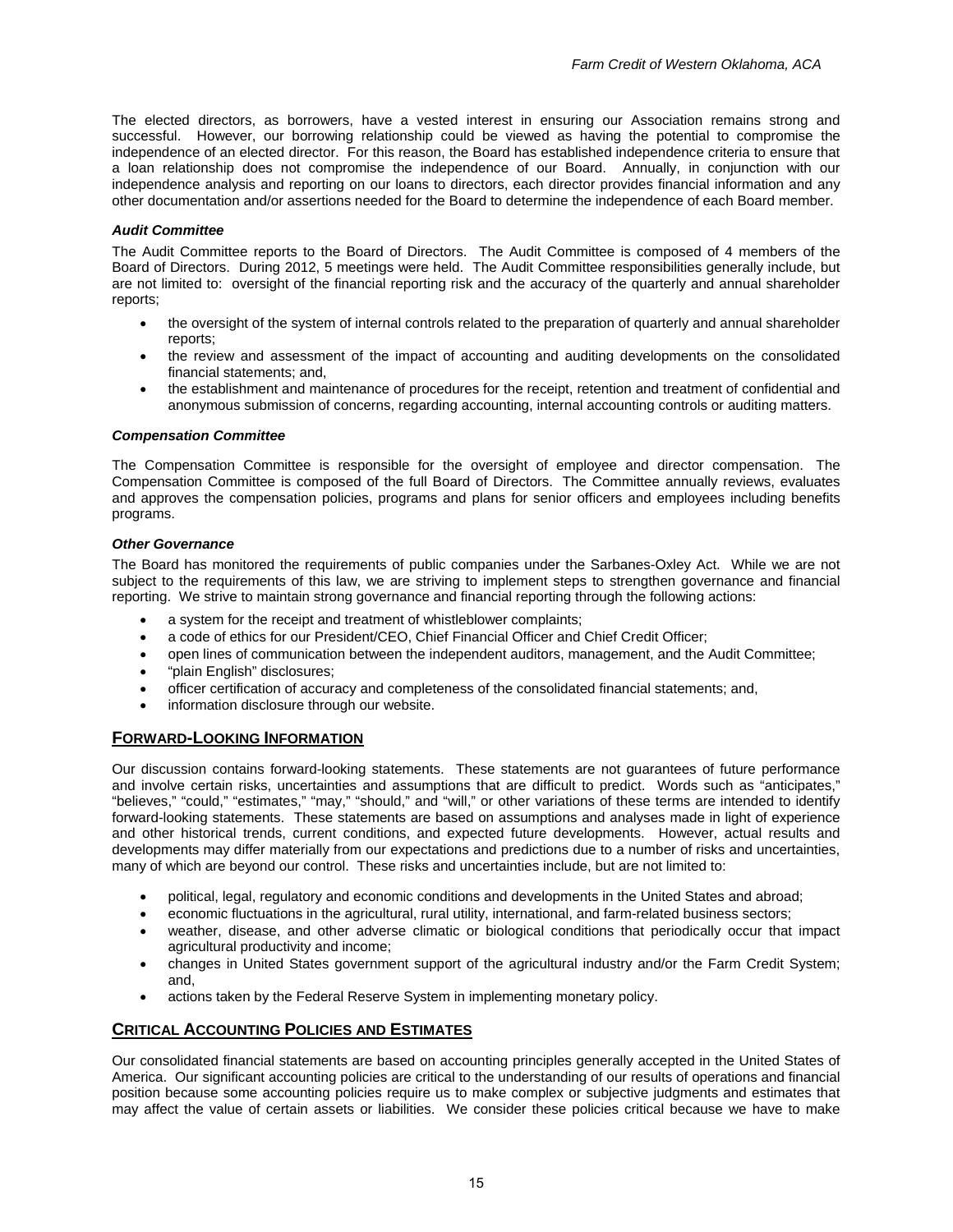judgments about matters that are inherently uncertain. For a complete discussion of significant accounting policies, see Note 2 of the accompanying consolidated financial statements. The development and selection of critical accounting policies, and the related disclosures, have been reviewed by our Audit Committee. A summary of critical policies relating to the determination of the allowance for loan losses follows.

#### *Allowance for Loan Losses*

The allowance for loan losses is our best estimate of the amount of probable loan losses existing in and inherent in our loan portfolio as of the balance sheet date. The allowance for loan losses is increased through provisions for loan losses and loan recoveries and is decreased through loan loss reversals and loan charge-offs. We determine the allowance for loan losses based on a regular evaluation of the loan portfolio, which generally considers recent historical charge-off experience adjusted for relevant factors.

Loans are evaluated based on the borrower's overall financial condition, resources, and payment record; the prospects for support from any financially responsible guarantor; and, if appropriate, the estimated net realizable value of any collateral. The allowance for loan losses attributable to these loans is established by a process that estimates the probable loss inherent in the loans, taking into account various historical factors, internal risk ratings, regulatory oversight, and geographic, industry and other factors.

Changes in the factors we consider in the evaluation of losses in the loan portfolio could occur for various credit related reasons and could result in a change in the allowance for loan losses, which would have a direct impact on the provision for loan losses and results of operations. See Notes 2 and 3 to the accompanying consolidated financial statements for detailed information regarding the allowance for loan losses.

### **CUSTOMER PRIVACY**

FCA regulations require that borrower information be held in confidence by Farm Credit institutions, their directors, officers and employees. FCA regulations and our Standards of Conduct Policies specifically restrict Farm Credit institution directors and employees from disclosing information not normally contained in published reports or press releases about the institution or its borrowers or members. These regulations also provide Farm Credit institutions clear guidelines for protecting their borrowers' nonpublic information.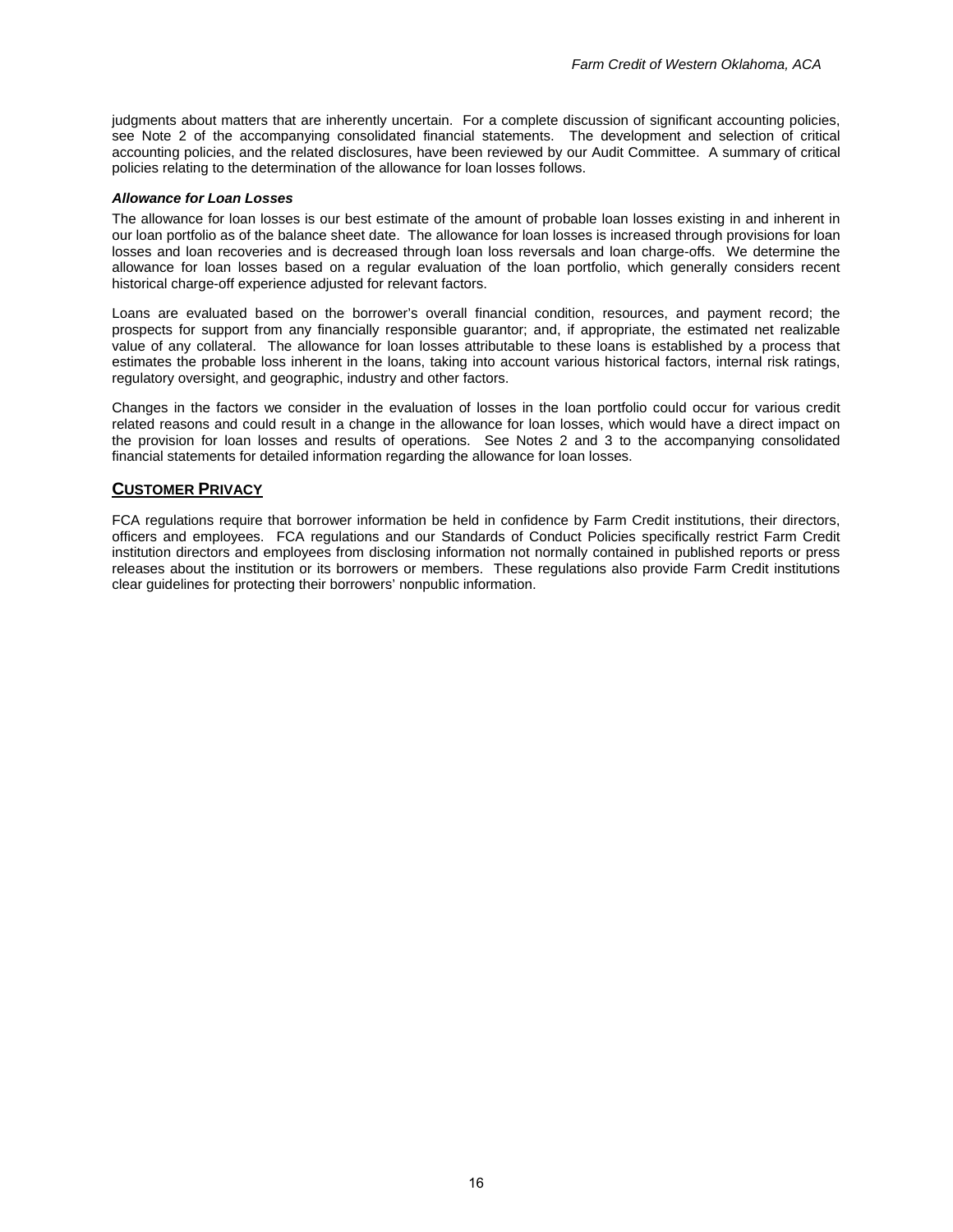

Our roots run deep.

#### $A<sub>I</sub> *VA*$

219 Oklahoma Blvd. Alva, OK 73717 580 327-0870 866 903-0870 Fax 580 327-6952

#### **CLINTON**

2600 Modelle Ave. P.O. Box 969 Clinton, OK 73601 580 323-0342 800 722-3004 Fax 580 323-0650

#### **ELK CITY**

101 Carter Road Elk City, OK 73644 580 821-9200 888 821-9202 Fax 580 821-9208

### **GUYMON**

2143 Hwy. 64 N. Guymon, OK 73942 580 338-3828 866 691-2267 Fax 580 338-5111

**WOODWARD** 3302 Williams Ave. Woodward, OK 73801 580 256-3465 800 299-3465 Fax 580 256-5982

# **REPORT OF MANAGEMENT**

The financial statements of Farm Credit of Western Oklahoma, ACA (Association) are prepared by management, who is responsible for their integrity and objectivity, including amounts that must necessarily be based on judgments and estimates. The financial statements have been prepared in conformity with generally accepted accounting principles appropriate in the circumstances, and in the opinion of management, fairly present the financial condition of the Association. Other financial information included in the 2012 annual report is consistent with that in the financial statements.

To meet its responsibility for reliable financial information, management depends on the Association's accounting and internal control systems, which have been designed to provide reasonable, but not absolute, assurance that assets are safequarded and transactions are properly authorized and recorded. To monitor compliance, CoBank, ACB's Internal Audit staff performed audits of the accounting records, reviewed accounting systems and internal controls, and recommended improvements as appropriate. The financial statements are examined by PricewaterhouseCoopers LLP, independent auditors, who also conduct a review of internal controls to the extent necessary to comply with auditing standards generally accepted in the United States of America. The Association is also examined by the Farm Credit Administration.

The Audit Committee of the Board of Directors has overall responsibility for the Association's system of internal control and financial reporting. The Audit Committee consults regularly with management and reviews the results of the examinations by the various entities named above. The independent auditors have direct access to the Audit Committee.

The undersigned certify the Farm Credit of Western Oklahoma, ACA's Annual Report has been reviewed and prepared in accordance with all applicable statutory or regulatory requirements, and that the information contained herein is true, accurate, and complete to the best of our knowledge and belief.

immie L. Purvine Chairman of the Board

n Grunewald **resident and Chief Executive Officer** 

amie Shirkey **Chief Financial Officer** 

March 15, 2013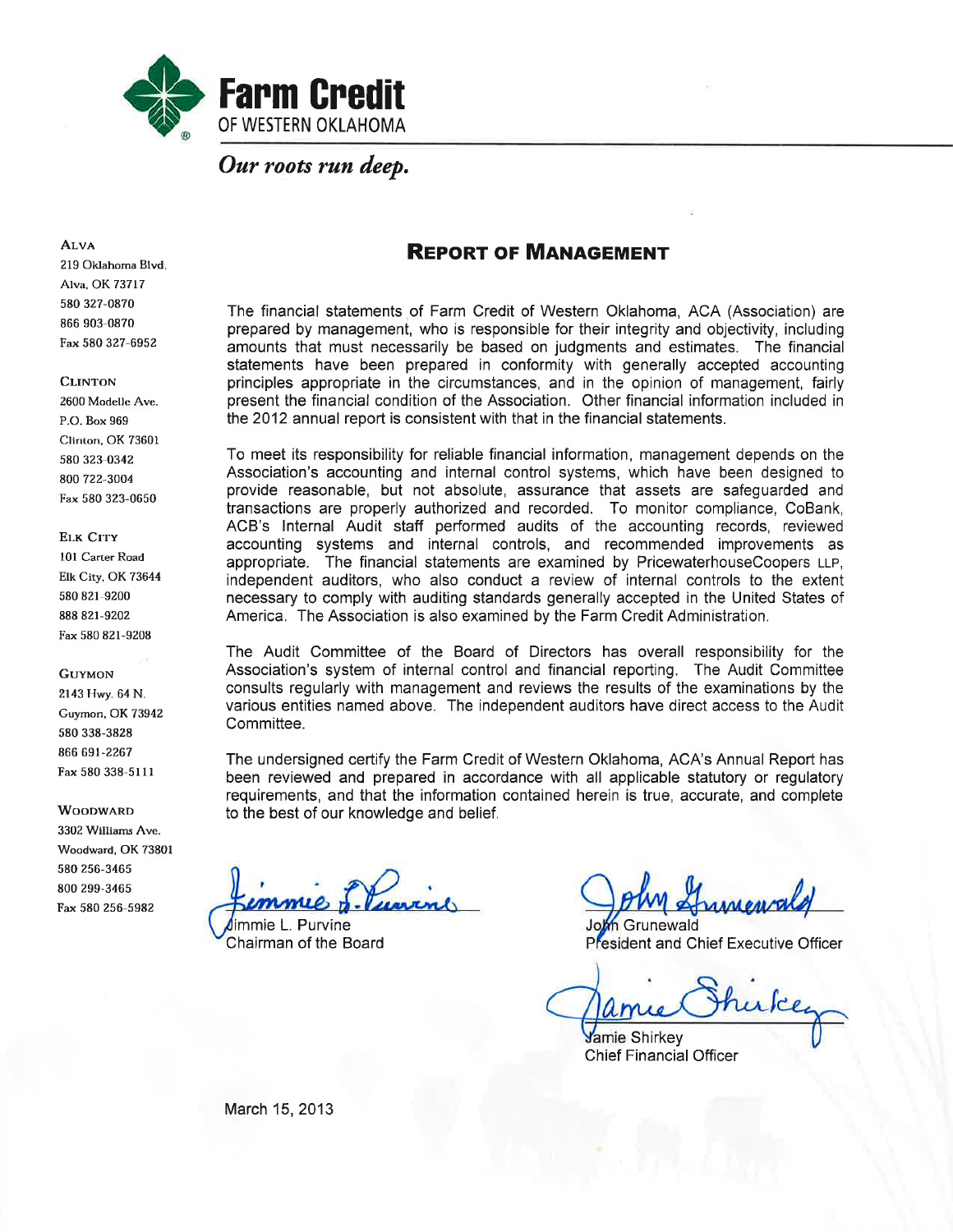

Our roots run deep.

#### **ALVA**

219 Oklahoma Blvd. Alva, OK 73717 580 327-0870 866.903.0870 Fax 580 327-6952

#### **CLINTON**

2600 Modelle Ave. P.O. Box 969 Clinton, OK 73601 580 323-0342 800 722-3004 Fax 580 323-0650

#### **FIK CITY**

101 Carter Road Elk City, OK 73644 580 821-9200 888 821-9202 Fax 580 821-9208

#### **GUYMON**

2143 Hwy. 64 N. Guymon, OK 73942 580 338-3828 866 691-2267 Fax 580 338-5111

#### **WOODWARD**

3302 Williams Ave. Woodward, OK 73801 580 256-3465 800 299-3465 Fax 580 256-5982

# **AUDIT COMMITTEE REPORT**

The Audit Committee (Committee) includes 4 members from the Board of Directors of Farm Credit of Western Oklahoma, ACA (Association). In 2012, 5 Committee meetings were held. The Committee oversees the scope of the Association's internal audit program, the independence of the outside auditors, the adequacy of the Association's system of internal controls and procedures, and the adequacy of management's action with respect to recommendations arising from those auditing activities. The Committee's responsibilities are described more fully in the Internal Control Policy and the Audit Committee Committee Charter. The approved the appointment of PricewaterhouseCoopers, LLP (PwC) as the Association's independent auditors for 2012.

The fees for professional services rendered for the Association by its independent auditor, PwC, during 2012 were \$18,023 for audit services, \$6,800 for tax services.

Management is responsible for the Association's internal controls and the preparation of the consolidated financial statements in accordance with accounting principles generally accepted in the United States of America. PwC is responsible for performing an independent audit of the Association's consolidated financial statements in accordance with auditing standards generally accepted in the United States of America and to issue a report thereon. The Committee's responsibilities include monitoring and overseeing these processes.

In this context, the Committee reviewed and discussed the Association's Quarterly Reports and the Association's audited financial statements for the year ended December 31, 2012 (the "Financial Statements") with management. The Committee also reviews with PwC the matters required to be discussed by Statement on Auditing Standards No. 114 (The Auditor's Communication with Those Charged with Governance). Both PwC and the Association's internal auditors directly provide reports on significant matters to the Committee.

Based on the foregoing review and discussions and relying thereon, the Committee recommended that the Board of Directors include the Financial Statements in the Association's Annual Report to Shareholders for the year ended December 31, 2012.

LaVern W. Phillips, Chairman of the Audit Committee

**Audit Committee Members** Jimmie Purvine **Steve Semmel** Ronald W. White

March 15, 2013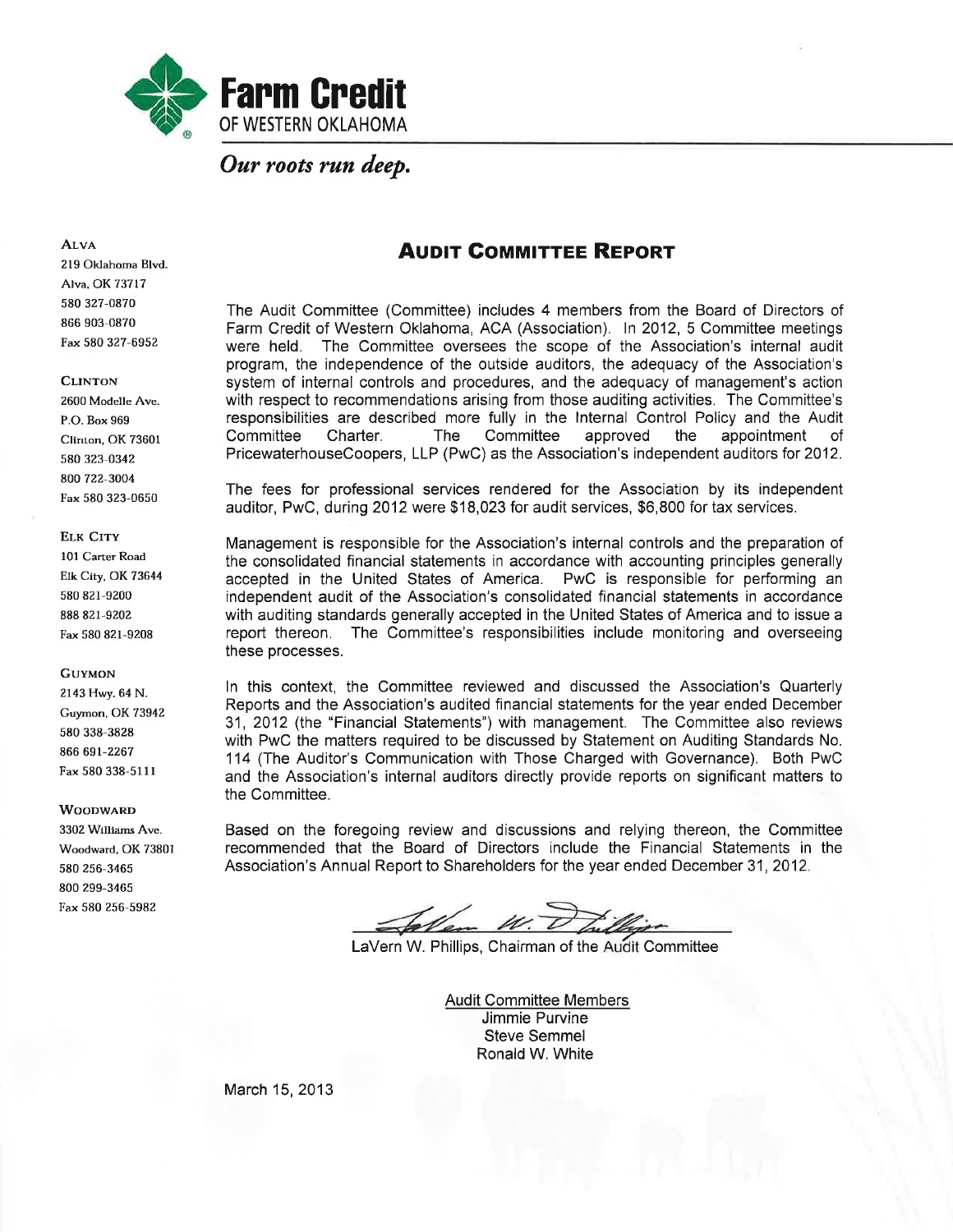

# **Independent Auditor's Report**

To the Board of Directors and Shareholders of Farm Credit of Western Oklahoma, ACA

We have audited the accompanying consolidated financial statements of Farm Credit of Western Oklahoma, ACA and its subsidiaries (the Association), which comprise the consolidated statement of condition as of December 31, 2012, 2011 and 2010, and the related consolidated statements of comprehensive income, of changes in shareholders' equity, and of cash flows for the years then ended.

# *Management's Responsibility for the Consolidated Financial Statements*

Management is responsible for the preparation and fair presentation of the consolidated financial statements in accordance with accounting principles generally accepted in the United States of America; this includes the design, implementation, and maintenance of internal control relevant to the preparation and fair presentation of consolidated financial statements that are free from material misstatement, whether due to fraud or error.

# *Auditor's Responsibility*

Our responsibility is to express an opinion on the consolidated financial statements based on our audits. We conducted our audits in accordance with auditing standards generally accepted in the United States of America. Those standards require that we plan and perform the audit to obtain reasonable assurance about whether the consolidated financial statements are free from material misstatement.

An audit involves performing procedures to obtain audit evidence about the amounts and disclosures in the consolidated financial statements. The procedures selected depend on our judgment, including the assessment of the risks of material misstatement of the consolidated financial statements, whether due to fraud or error. In making those risk assessments, we consider internal control relevant to the Association's preparation and fair presentation of the consolidated financial statements in order to design audit procedures that are appropriate in the circumstances, but not for the purpose of expressing an opinion on the effectiveness of the Association's internal control. Accordingly, we express no such opinion. An audit also includes evaluating the appropriateness of accounting policies used and the reasonableness of significant accounting estimates made by management, as well as evaluating the overall presentation of the consolidated financial statements. We believe that the audit evidence we have obtained is sufficient and appropriate to provide a basis for our audit opinion.

# *Opinion*

In our opinion, the consolidated financial statements referred to above present fairly, in all material respects, the financial position of Farm Credit of Western Oklahoma, ACA and its subsidiaries at December 31, 2012, 2011 and 2010, and the results of its operations and its cash flows for the years then ended in accordance with accounting principles generally accepted in the United States of America.

Pricewaterhouse Coopers LLP

March 15, 2013

*PricewaterhouseCoopers LLP, 1100 Walnut Suite 1300, Kansas City MO 64106 T: (816) 472 7921, F: (813) 329 7730, www.pwc.com/us*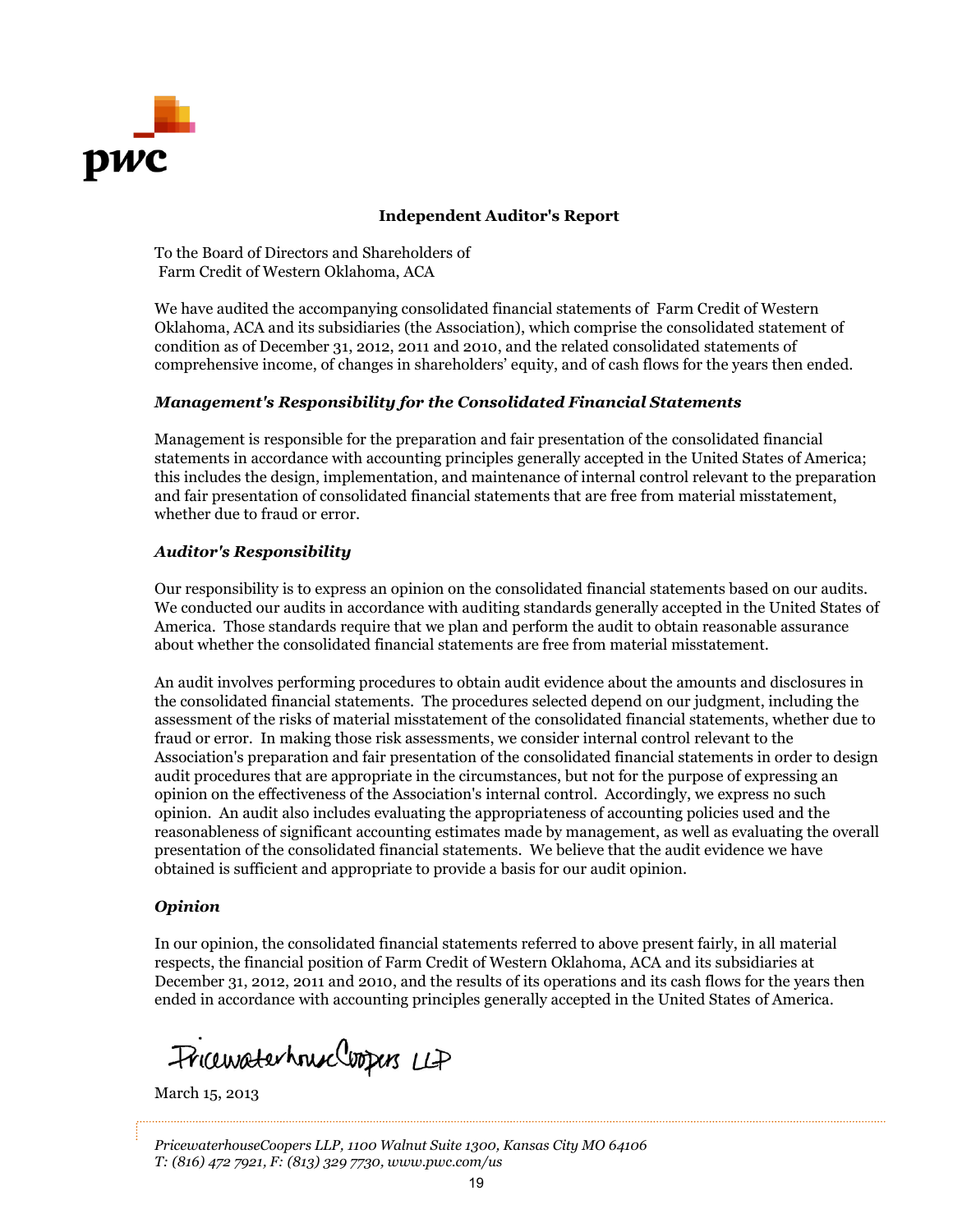L,

# Consolidated Statement of Condition

(Dollars in Thousands)

|                                                    | December 31 |           |    |           |    |           |
|----------------------------------------------------|-------------|-----------|----|-----------|----|-----------|
|                                                    |             | 2012      |    | 2011      |    | 2010      |
| <b>ASSETS</b>                                      |             |           |    |           |    |           |
| Loans                                              | \$          | 453,297   | \$ | 381,888   | \$ | 392,591   |
| Less allowance for loan losses                     |             | 2,162     |    | 2,149     |    | 2,056     |
| Net loans                                          |             | 451,135   |    | 379,739   |    | 390,535   |
| Cash                                               |             | 6,247     |    | 3,113     |    | 3,556     |
| Accrued interest receivable                        |             | 5,707     |    | 5,114     |    | 5,140     |
| Investment in CoBank, ACB                          |             | 13,999    |    | <b>NA</b> |    | <b>NA</b> |
| Investment in U.S. AgBank, FCB                     |             | <b>NA</b> |    | 13,215    |    | 10,825    |
| Premises and equipment, net                        |             | 1,692     |    | 1,749     |    | 1,786     |
| Prepaid benefit expense                            |             | 510       |    | 521       |    | 605       |
| Other assets                                       |             | 1,943     |    | 1,989     |    | 274       |
| <b>Total assets</b>                                | \$          | 481,233   | \$ | 405,440   | \$ | 412,721   |
|                                                    |             |           |    |           |    |           |
| <b>LIABILITIES</b>                                 |             |           |    |           |    |           |
| Note payable to CoBank, ACB                        | \$          | 387,008   |    | <b>NA</b> |    | <b>NA</b> |
| Note payable to U.S. AgBank, FCB                   |             | <b>NA</b> |    | 312,833   |    | 332,504   |
| Advance conditional payments                       |             | 5,248     |    | 8,365     |    | 3,804     |
| Accrued interest payable                           |             | 2,937     |    | 2,958     |    | 3,081     |
| Patronage distributions payable                    |             | 1,250     |    | 1,500     |    | 1,400     |
| Accrued benefits liability                         |             | 110       |    | 126       |    | 144       |
| <b>Other liabilities</b>                           |             | 562       |    | 550       |    | 512       |
| <b>Total liabilities</b>                           |             | 397,115   |    | 326,332   |    | 341,445   |
| <b>Commitments and Contingencies (See Note 13)</b> |             |           |    |           |    |           |
| <b>SHAREHOLDERS' EQUITY</b>                        |             |           |    |           |    |           |
| Protected borrower stock                           |             |           |    | 3         |    | 5         |
| Capital stock                                      |             | 1,377     |    | 1,383     |    | 1,396     |
| Unallocated retained earnings                      |             | 82,741    |    | 77,722    |    | 69,875    |
| <b>Total shareholders' equity</b>                  |             | 84,118    |    | 79,108    |    | 71,276    |
| Total liabilities and shareholders' equity         | \$          | 481,233   | \$ | 405,440   | \$ | 412,721   |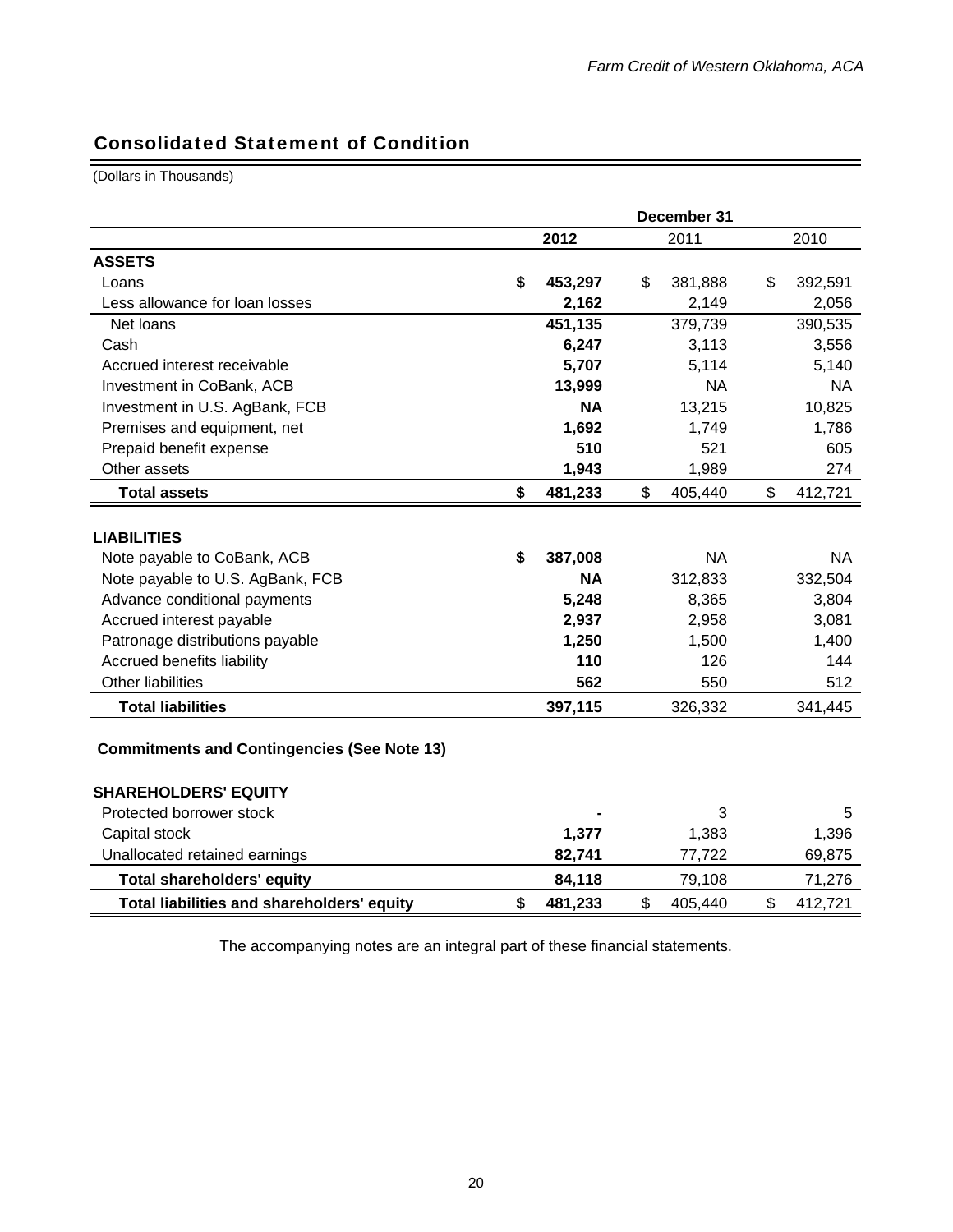# Consolidated Statement of Comprehensive Income

(Dollars in Thousands)

|                                                             | For the Year Ended December 31 |             |                |  |  |
|-------------------------------------------------------------|--------------------------------|-------------|----------------|--|--|
|                                                             | 2012                           | 2011        | 2010           |  |  |
| <b>INTEREST INCOME</b>                                      |                                |             |                |  |  |
| Loans                                                       | \$18,758                       | \$18,210    | 18,571<br>\$   |  |  |
| <b>Total interest income</b>                                | 18,758                         | 18,210      | 18,571         |  |  |
| <b>INTEREST EXPENSE</b>                                     |                                |             |                |  |  |
| Note payable to CoBank, ACB                                 | 7,507                          | <b>NA</b>   | <b>NA</b>      |  |  |
| Note payable to U.S. AgBank, FCB                            | <b>NA</b>                      | 7,743       | 8,426          |  |  |
| Other                                                       | 78                             | 78          | 42             |  |  |
| <b>Total interest expense</b>                               | 7,585                          | 7,821       | 8,468          |  |  |
| Net interest income                                         | 11,173                         | 10,389      | 10,103         |  |  |
| Provision for loan losses                                   | 89                             | 67          | 405            |  |  |
| Net interest income after provision for loan losses         | 11,084                         | 10,322      | 9,698          |  |  |
| <b>NONINTEREST INCOME</b>                                   |                                |             |                |  |  |
| Financially related services income                         | 32                             | 33          | 55             |  |  |
| Loan fees                                                   | 60                             | 15          | 19             |  |  |
| Patronage distribution from Farm Credit institutions        | 1,689                          | 3,669       | 527            |  |  |
| Farm Credit Insurance Fund distribution                     | 377                            |             | 338            |  |  |
| Mineral income                                              | 512                            | 31          | 12             |  |  |
| Tax-free recapitalization distribution due to AgBank merger |                                | 2,390       |                |  |  |
| Other noninterest income                                    | 62                             | 55          | 49             |  |  |
| <b>Total noninterest income</b>                             | 2,732                          | 6,193       | 1,000          |  |  |
| <b>NONINTEREST EXPENSE</b>                                  |                                |             |                |  |  |
| Salaries and employee benefits                              | 4,040                          | 3,955       | 3,214          |  |  |
| Occupancy and equipment                                     | 334                            | 330         | 328            |  |  |
| Purchased services from AgVantis, Inc.                      | 696                            | 499         | 432            |  |  |
| Farm Credit Insurance Fund premium                          | 160                            | 194         | 163            |  |  |
| Supervisory and examination costs                           | 153                            | 143         | 126            |  |  |
| Other noninterest expense                                   | 2,163                          | 2,042       | 1,836          |  |  |
| <b>Total noninterest expense</b>                            | 7,546                          | 7,163       | 6,099          |  |  |
| Income before income taxes                                  | 6,270                          | 9,352       | 4,599          |  |  |
| Provision for income taxes                                  |                                | 5           | $\overline{2}$ |  |  |
| Net income/Comprehensive income                             | \$<br>6,269                    | \$<br>9,347 | \$<br>4,597    |  |  |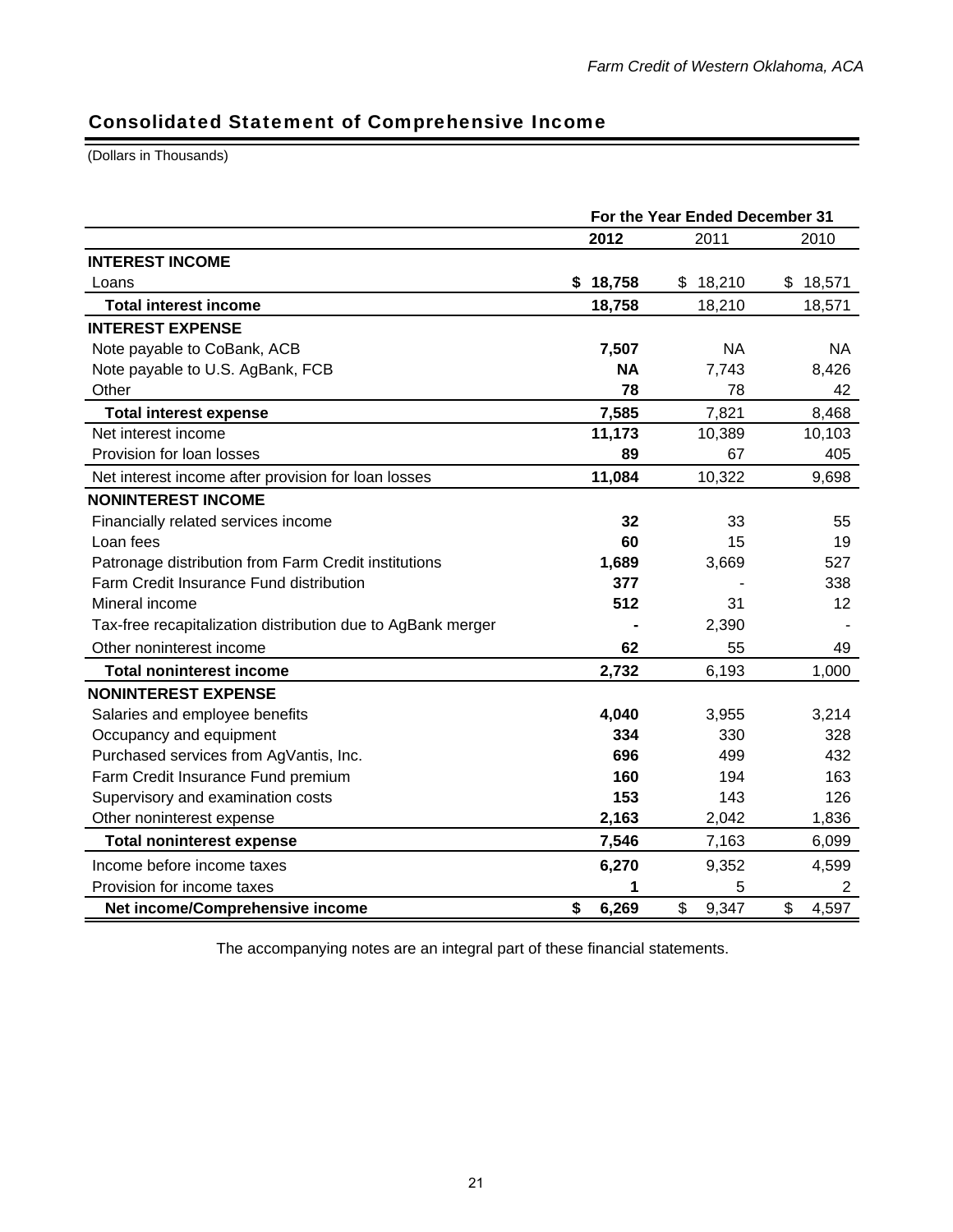# Consolidated Statement of Changes in Shareholders' Equity

(Dollars in Thousands)

|                                     | <b>Protected</b><br><b>Borrower</b><br><b>Stock</b> | Capital<br><b>Stock</b> |      | Unallocated<br><b>Retained</b><br><b>Earnings</b> |     | <b>Total</b><br>Shareholders'<br><b>Equity</b> |
|-------------------------------------|-----------------------------------------------------|-------------------------|------|---------------------------------------------------|-----|------------------------------------------------|
| <b>Balance at December 31, 2009</b> | \$<br>9                                             | \$<br>1,328             | - \$ | 66,678                                            | -\$ | 68,015                                         |
| Net income/Comprehensive income     |                                                     |                         |      | 4,597                                             |     | 4,597                                          |
| Stock issued                        |                                                     | 208                     |      |                                                   |     | 208                                            |
| Stock retired                       | (4)                                                 | (140)                   |      |                                                   |     | (144)                                          |
| Patronage distributions: Cash       |                                                     |                         |      | (1,400)                                           |     | (1,400)                                        |
| <b>Balance at December 31, 2010</b> | 5                                                   | 1,396                   |      | 69,875                                            |     | 71,276                                         |
| Net income/Comprehensive income     |                                                     |                         |      | 9,347                                             |     | 9,347                                          |
| Stock issued                        |                                                     | 159                     |      |                                                   |     | 159                                            |
| Stock retired                       | (2)                                                 | (172)                   |      |                                                   |     | (174)                                          |
| Patronage distributions: Cash       |                                                     |                         |      | (1,500)                                           |     | (1,500)                                        |
| <b>Balance at December 31, 2011</b> | 3                                                   | 1,383                   |      | 77,722                                            |     | 79,108                                         |
| Net income/Comprehensive income     |                                                     |                         |      | 6,269                                             |     | 6,269                                          |
| Stock issued                        |                                                     | 176                     |      |                                                   |     | 176                                            |
| Stock retired                       | (3)                                                 | (182)                   |      |                                                   |     | (185)                                          |
| Patronage distributions: Cash       |                                                     |                         |      | (1,250)                                           |     | (1, 250)                                       |
| <b>Balance at December 31, 2012</b> | \$                                                  | \$<br>1,377             | S    | 82,741                                            | \$  | 84,118                                         |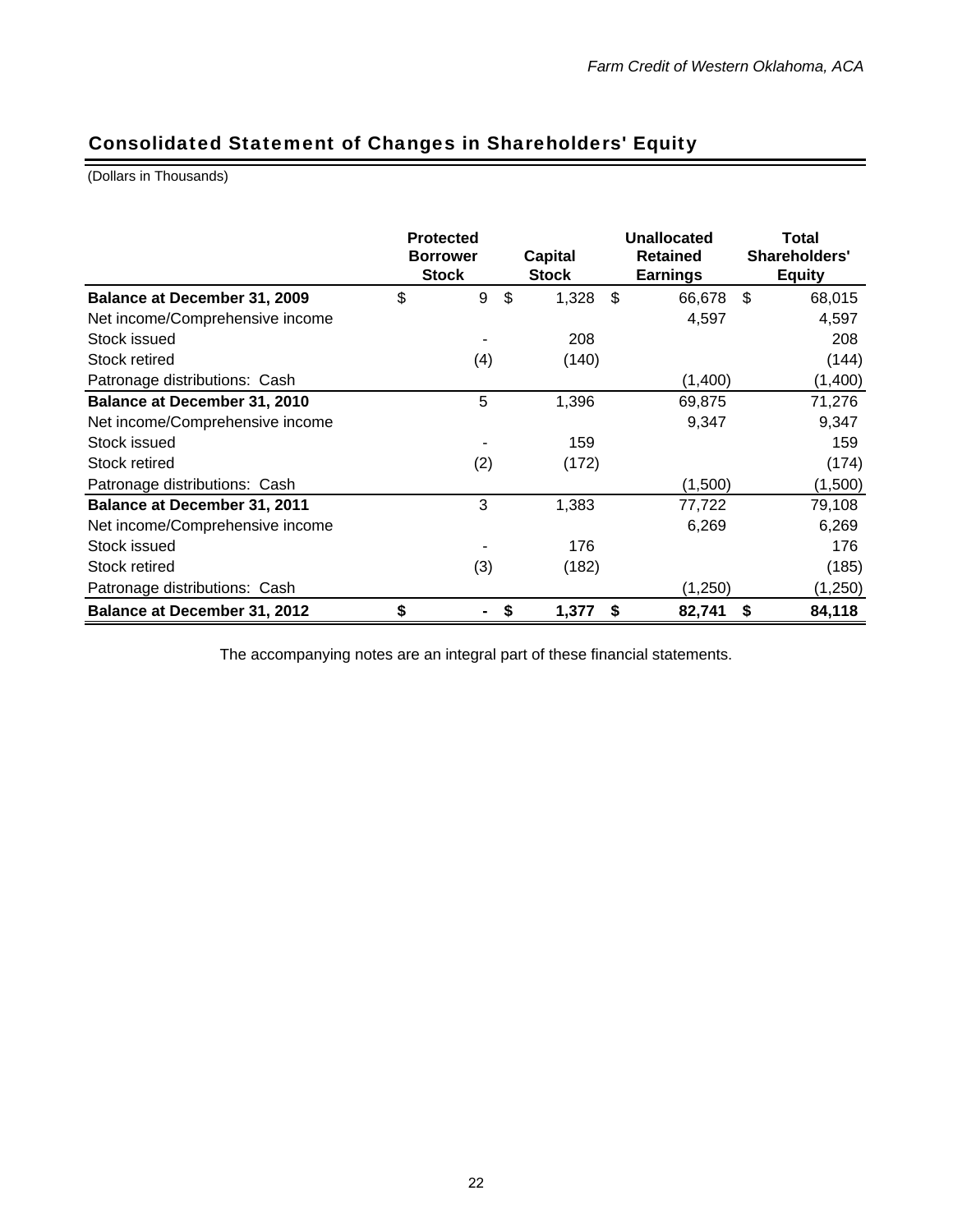÷

# Consolidated Statement of Cash Flows

(Dollars in Thousands)

|                                                             | For the Year Ended December 31 |           |    |                |    |           |
|-------------------------------------------------------------|--------------------------------|-----------|----|----------------|----|-----------|
|                                                             |                                | 2012      |    | 2011           |    | 2010      |
| <b>CASH FLOWS FROM OPERATING ACTIVITIES:</b>                |                                |           |    |                |    |           |
| Net income/Comprehensive income                             | S                              | 6,269     | \$ | 9,347          | \$ | 4,597     |
| Adjustments to reconcile net income to net                  |                                |           |    |                |    |           |
| cash provided by/(used in) operating activities:            |                                |           |    |                |    |           |
| Depreciation                                                |                                | 262       |    | 272            |    | 260       |
| Provision for loan losses                                   |                                | 89        |    | 67             |    | 405       |
| Tax-free recapitalization distribution due to AgBank merger |                                |           |    | (2, 390)       |    |           |
| Allocated patronage from AgVantis                           |                                | (97)      |    |                |    |           |
| Gains on sales of premises and equipment                    |                                | (25)      |    | (12)           |    | (21)      |
| Change in assets and liabilities:                           |                                |           |    |                |    |           |
| (Increase)/Decrease in accrued interest receivable          |                                | (593)     |    | 26             |    | (443)     |
| Decrease in prepaid benefit expense                         |                                | 11        |    | 84             |    | 103       |
| Decrease/(Increase) in other assets                         |                                | 143       |    | (1,715)        |    | (42)      |
| Decrease in accrued interest payable                        |                                | (21)      |    | (123)          |    | (96)      |
| Decrease in accrued benefits liability                      |                                | (16)      |    | (18)           |    | (18)      |
| Increase/(Decrease) in other liabilities                    |                                | 12        |    | 38             |    | (395)     |
| Total adjustments                                           |                                | (235)     |    | (3, 771)       |    | (247)     |
| Net cash provided by operating activities                   |                                | 6,034     |    | 5,576          |    | 4,350     |
| <b>CASH FLOWS FROM INVESTING ACTIVITIES:</b>                |                                |           |    |                |    |           |
| (Increase)/Decrease in loans, net                           |                                | (71, 485) |    | 10,729         |    | (50, 154) |
| Increase in investment in CoBank/AgBank                     |                                | (784)     |    |                |    | (1, 211)  |
| Expenditures for premises and equipment, net                |                                | (180)     |    | (223)          |    | (152)     |
| Net cash (used in)/provided by investing activities         |                                | (72, 449) |    | 10,506         |    | (51, 517) |
| <b>CASH FLOWS FROM FINANCING ACTIVITIES:</b>                |                                |           |    |                |    |           |
| Net draw on/(repayment of) note payable to CoBank/AgBank    |                                | 74,175    |    | (19, 671)      |    | 47,369    |
| (Decrease)/Increase in advance conditional payments         |                                | (3, 117)  |    | 4,561          |    | 1,446     |
| Protected borrower stock retired                            |                                | (3)       |    | (2)            |    | (4)       |
| Capital stock retired                                       |                                | (182)     |    | (172)          |    | (140)     |
| Capital stock issued                                        |                                | 176       |    | 159            |    | 208       |
| Cash patronage distributions paid                           |                                | (1,500)   |    | (1,400)        |    | (1,000)   |
| Net cash provided by/(used in) financing activities         |                                | 69,549    |    | (16, 525)      |    | 47,879    |
| Net increase/(decrease) in cash                             |                                | 3,134     |    | (443)          |    | 712       |
| Cash at beginning of year                                   |                                | 3,113     |    | 3,556          |    | 2,844     |
| Cash at end of year                                         | \$                             | 6,247     | \$ | 3,113          | \$ | 3,556     |
| <b>SUPPLEMENTAL CASH INFORMATION:</b>                       |                                |           |    |                |    |           |
| Cash paid during the year for:                              |                                |           |    |                |    |           |
| Interest                                                    | \$                             | 7,606     | \$ | 7,944          | \$ | 8,564     |
| Income taxes                                                | \$                             | 5         | \$ | $\overline{2}$ | \$ |           |
|                                                             |                                |           |    |                |    |           |
| SUPPLEMENTAL SCHEDULE OF NON-CASH INVESTING                 |                                |           |    |                |    |           |
| <b>AND FINANCING ACTIVITIES:</b>                            |                                |           |    |                |    |           |
| Tax-free recapitalization distribution due to AgBank merger | \$                             |           | \$ | 2,390          | \$ |           |
| Allocated patronage from AgVantis                           | \$                             | 97        | \$ |                | \$ |           |
| Net charge-offs/(recoveries)                                | \$                             | 76        | \$ | (26)           | \$ | 343       |
| Patronage distributions payable                             | \$                             | 1,250     | \$ | 1,500          | \$ | 1,400     |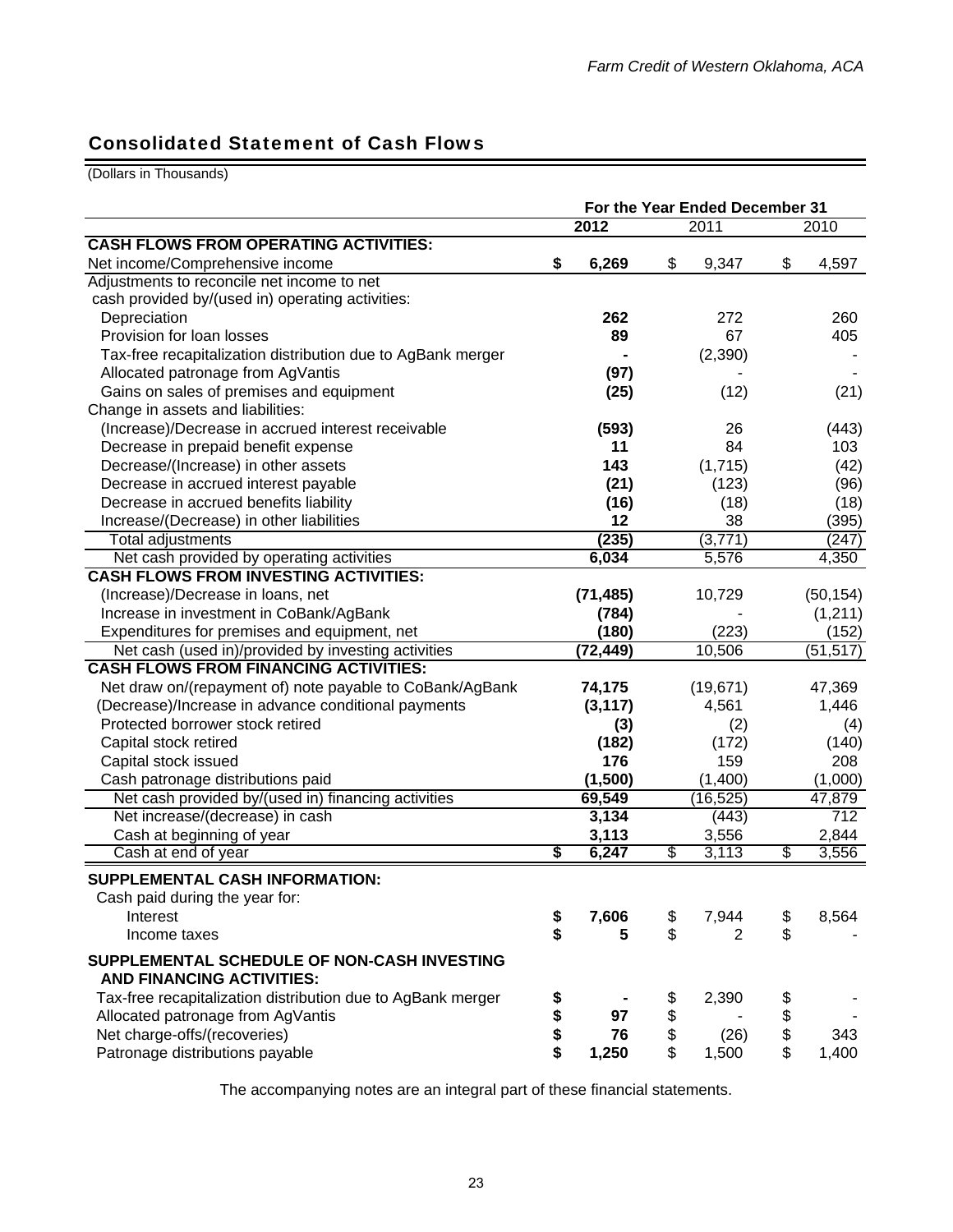# NOTES TO CONSOLIDATED FINANCIAL STATEMENTS

(Dollars in Thousands, Except as Noted)

## **NOTE 1 – ORGANIZATION AND OPERATIONS**

A. Organization: Farm Credit of Western Oklahoma, ACA and its subsidiaries, Farm Credit of Western Oklahoma, FLCA, (Federal Land Credit Association) (FLCA)) and Farm Credit of Western Oklahoma, PCA, (Production Credit Association (PCA)), (collectively called "the Association") are member-owned cooperatives which provide credit and credit-related services to or for the benefit of eligible borrowers/shareholders for qualified agricultural purposes in the counties of Beaver, Beckham, Cimarron, Custer, Dewey, Ellis, Harper, Roger Mills, Texas, Washita, Woods and Woodward in the state of Oklahoma.

The Association is a lending institution of the Farm Credit System (System), a nationwide system of cooperatively owned banks and associations, which was established by Acts of Congress to meet the credit needs of American agriculture and is subject to the provisions of the Farm Credit Act of 1971, as amended (the Farm Credit Act). At December 31, 2012, the System was comprised of three Farm Credit Banks, one Agricultural Credit Bank and 82 associations.

Effective January 1, 2012, U.S. AgBank, FCB (AgBank) merged with and into CoBank, FCB, a wholly owned subsidiary of CoBank, ACB (CoBank). As a result of the merger, CoBank became the funding bank of the Association beginning January 1, 2012. For purposes throughout this disclosure, "the Bank" refers to AgBank for periods prior to January 1, 2012 and to CoBank for periods subsequent to December 31, 2011.

CoBank, its related associations and AgVantis, Inc. (AgVantis) are collectively referred to as the District. CoBank provides the funding to associations within the District and is responsible for supervising certain activities of the District Associations. AgVantis, which is owned by the entities it serves, provides technology and other operational services to certain associations and to CoBank. The CoBank District consists of CoBank, 27 Agricultural Credit Associations (ACA), which each have two wholly owned subsidiaries, (a FLCA and a PCA), two FLCAs and AgVantis.

ACA parent companies provide financing and related services through their FLCA and PCA subsidiaries. Generally, the FLCA makes secured long-term agricultural real estate and rural home mortgage loans and the PCA makes short- and intermediate-term loans for agricultural production or operating purposes.

The Farm Credit Administration (FCA) is delegated authority by Congress to regulate the System Banks and Associations. The FCA examines the activities of System institutions to ensure their compliance with the Farm Credit Act, FCA regulations and safe and sound banking practices.

The Farm Credit Act established the Farm Credit System Insurance Corporation (Insurance Corporation) to administer the Farm Credit Insurance Fund (Insurance Fund). By law, the Insurance Fund is required to be used (1) to ensure the timely payment of principal and interest on Systemwide debt obligations (Insured Debt), (2) to ensure the retirement of protected stock at par or stated value, and (3) for other specified purposes. The Insurance Fund is also available for discretionary use by the Insurance Corporation in providing assistance to certain troubled System institutions and to cover the operating expenses of the Insurance Corporation. Each System Bank is required to pay premiums, which may be passed on to the Associations, into the Insurance Fund based on its annual average outstanding insured debt adjusted to reflect the reduced risk on loans or investments guaranteed by federal or state governments until the assets in the Insurance Fund reach the "secure base amount," which is defined in the Farm Credit Act as 2.0 percent of the aggregate Insured Debt or such other percentage of the Insured Debt as the Insurance Corporation, in its sole discretion, determines to be actuarially sound. When the amount in the Insurance Fund exceeds the secure base amount, the Insurance Corporation is required to reduce premiums, as necessary to maintain the Insurance Fund at the 2.0 percent level. As required by the Farm Credit Act, as amended, the Insurance Corporation may return excess funds above the secure base amount to System institutions. The Bank passes this premium expense and the return of excess funds as applicable through to each Association based on the Association's average adjusted note payable with the Bank.

B. Operations: The Farm Credit Act sets forth the types of authorized lending activity, persons eligible to borrow, and financial services which can be provided by the Association. The Association is authorized to provide, either directly or in participation with other lenders, credit, credit commitments and related services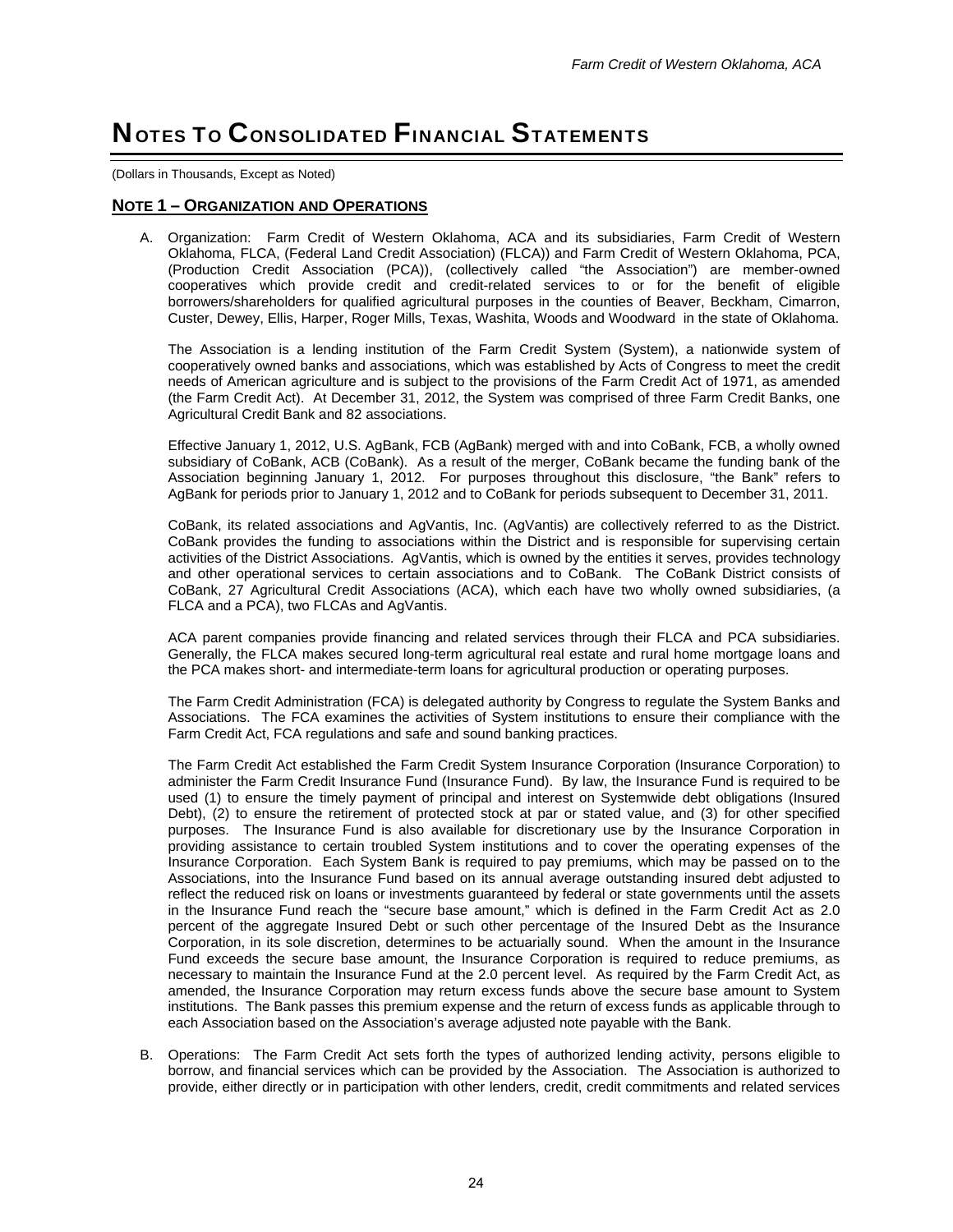to eligible borrowers. Eligible borrowers include farmers, ranchers, producers or harvesters of aquatic products, their cooperatives, rural residents and farm-related businesses.

The Association also offers credit life insurance, advance conditional payment accounts and provides additional services to borrowers such as fee appraisals.

The Association's financial condition may be impacted by factors affecting CoBank. The CoBank Annual Report is available free of charge on CoBank's website, www.cobank.com; or may be obtained at no charge by contacting the Association at 3302 Williams Avenue, Woodward, Oklahoma 73801-6944 or calling (580) 256-3465 or (800) 299-3465. Upon request, Association shareholders will be provided with a copy of the CoBank Annual Report, which includes the unaudited condensed combined balance sheet and income statement of CoBank and its related Associations, and AgVantis. The CoBank Annual Report discusses the material aspects of the Bank's and District's financial condition, changes in financial condition, and results of operations.

### **NOTE 2 – SUMMARY OF SIGNIFICANT ACCOUNTING POLICIES**

The accounting and reporting policies of the Association conform to accounting principles generally accepted in the United States of America (GAAP) and prevailing practices within the banking industry. The preparation of financial statements in conformity with GAAP requires Association management to make estimates and assumptions that affect the amounts reported in the consolidated financial statements and accompanying notes. Actual results may differ from these estimates. Significant estimates are discussed in these footnotes as applicable. Certain amounts in prior years' consolidated financial statements have been reclassified to conform to the current year's financial statement presentation.

The consolidated financial statements include the accounts of Farm Credit of Western Oklahoma, FLCA and Farm Credit of Western Oklahoma, PCA. All significant inter-company transactions have been eliminated in consolidation. Recently issued or adopted accounting pronouncements follow.

In June and December 2011, the Financial Accounting Standards Board (FASB) issued guidance entitled, "Comprehensive Income – Presentation of Comprehensive Income." This guidance is intended to increase the prominence of other comprehensive income in financial statements. The main provisions of the guidance provides that an entity that reports items of other comprehensive income has the option to present comprehensive income in either one or two consecutive financial statements. This guidance did not change the items that must be reported in other comprehensive income. With either approach, an entity is required to present reclassification adjustments for items reclassified from other comprehensive income to net income in the statement(s). The December 2011 guidance deferred the effective date for the presentation of reclassification adjustments. This guidance is to be applied retrospectively and is effective for fiscal years, and interim periods within those years, beginning after December 15, 2011. The adoption of this guidance did not impact financial condition or results of operations, but resulted in changes to the presentation of comprehensive income.

Below is a summary of our significant accounting policies.

A. Loans and Allowance for Loan Losses: Long-term real estate mortgage loans generally have original maturities ranging from five to 40 years. Substantially all short- and intermediate-term loans made for agricultural production or operating purposes have maturities of ten years or less. Loans are carried at their principal amount outstanding adjusted for charge-offs and deferred loan fees or costs. Interest on loans is accrued and credited to interest income based upon the daily principal amount outstanding. Loan origination fees and direct loan origination costs are capitalized and the net fee or cost is amortized over the life of the related loan as an adjustment to yield.

Impaired loans are loans for which it is probable that principal and interest will not be collected according to the contractual terms of the loan and are generally considered substandard or doubtful, which is in accordance with the loan rating model, as described below. Impaired loans include nonaccrual loans, restructured loans and loans past due 90 days or more and still accruing interest. A loan is considered contractually past due when any principal repayment or interest payment required by the loan contract is not received on or before the due date. A loan shall remain contractually past due until it is formally restructured or until the entire amount past due, including principal, accrued interest, and penalty interest incurred is collected in full or otherwise discharged.

Impaired loans are generally placed in nonaccrual status when principal or interest is delinquent for 90 days or more (unless adequately collateralized and in the process of collection) or when circumstances indicate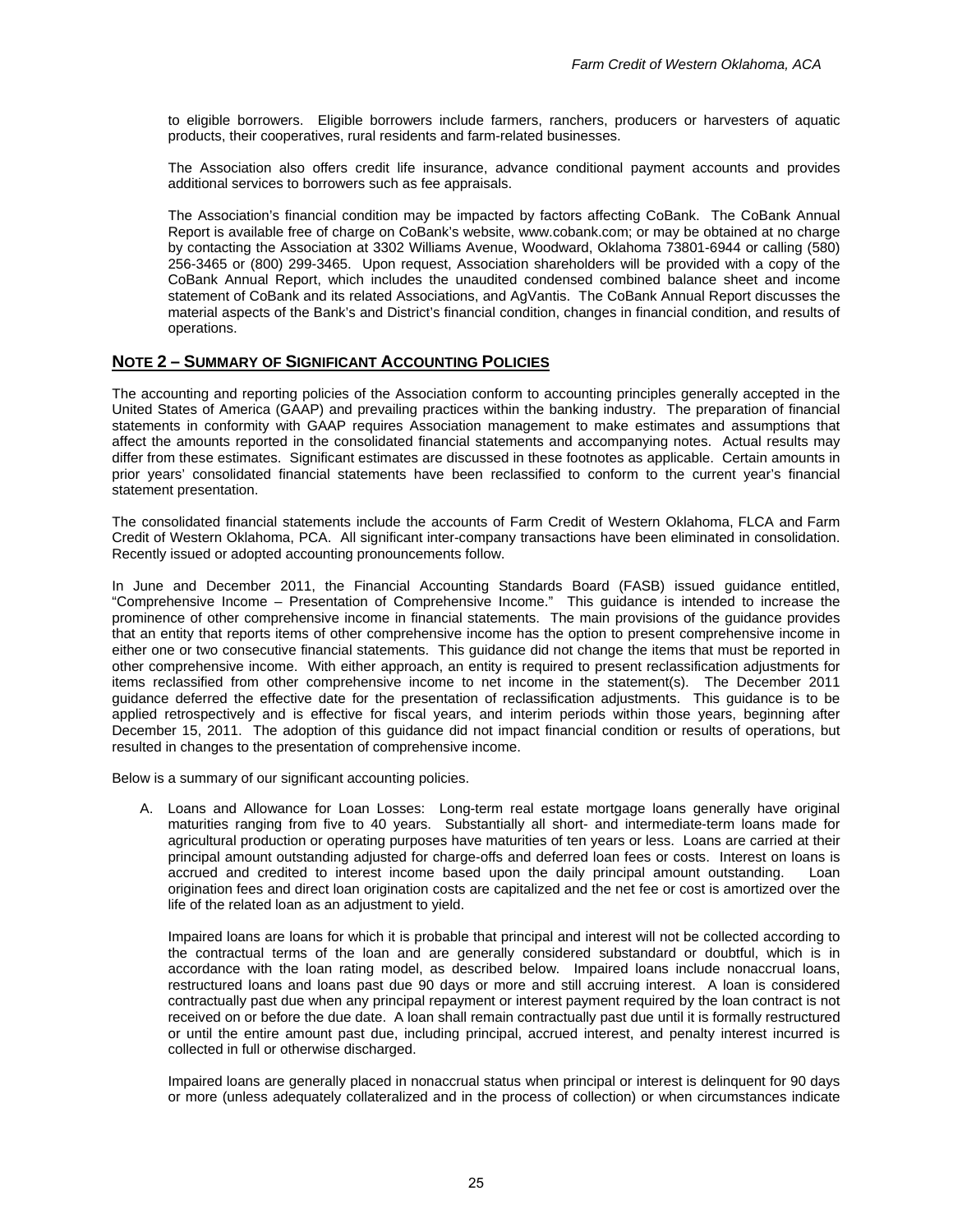that collection of principal and/or interest is in doubt. Additionally, all loans over 180 days past due are placed in nonaccrual status. When a loan is placed in nonaccrual status, accrued interest deemed uncollectible is reversed (if accrued in the current year) and/or included in the recorded nonaccrual balance (if accrued in prior years). Loans are charged-off at the time they are determined to be uncollectible.

A restructured loan constitutes a troubled debt restructuring if for economic or legal reasons related to the debtor's financial difficulties the Association grants a concession to the debtor that it would not otherwise consider.

When loans are in nonaccrual status, loan payments are generally applied against the recorded nonaccrual balance. A nonaccrual loan may, at times, be maintained on a cash basis. As a cash basis nonaccrual loan, the recognition of interest income from cash payments received is allowed when the collectibility of the recorded investment in the loan is no longer in doubt and the loan does not have a remaining unrecovered charge-off associated with it. Nonaccrual loans may be returned to accrual status when all contractual principal and interest is current, the borrower has demonstrated payment performance, there are no unrecovered prior charge-offs and collection of future payments is no longer in doubt. If previously unrecognized interest income exists at the time the loan is transferred to accrual status, cash received at the time of or subsequent to the transfer is first recorded as interest income until such time as the recorded balance equals the contractual indebtedness of the borrower.

In cases where a borrower experiences financial difficulties and the Association makes certain monetary concessions to the borrower through modifications to the contractual term of the loan, the loan is classified as a restructured loan. If the borrower's ability to meet the revised payment schedule is uncertain, the loan is classified as a nonaccrual loan.

The Association purchases loan participations from other System and non-System entities to generate additional earnings and diversify risk related to existing commodities financed and the geographic area served. Additionally, the Association sells a portion of certain large loans to other System and non-System entities to reduce risk and comply with established lending limits. Loans are sold following accounting requirements for sale treatment.

The Association uses a two-dimensional loan rating model based on an internally generated combined System risk rating guidance that incorporates a 14-point risk-rating scale to identify and track the probability of borrower default and a separate scale addressing loss given default over a period of time. Probability of default is the probability that a borrower will experience a default within 12 months from the date of the determination of the risk rating. A default is considered to have occurred if the lender believes the borrower will not be able to pay its obligation in full or the borrower is past due more than 90 days. The loss given default is management's estimate as to the anticipated economic loss on a specific loan assuming default has occurred or is expected to occur within the next 12 months.

Each of the probability of default categories carries a distinct percentage of default probability. The 14-point risk rating scale provides for granularity of the probability of default, especially in the acceptable ratings. There are nine acceptable categories that range from a borrower of the highest quality to a borrower of minimally acceptable quality. The probability of default between 1 and 9 is very narrow and would reflect almost no default to a minimal default percentage. The probability of default grows more rapidly as a loan moves from a "9" to other assets especially mentioned and grows significantly as a loan moves to a substandard (viable) level. A substandard (non-viable) rating indicates that the probability of default is almost certain.

The credit risk rating methodology is a key component of the Association's allowance for loan losses evaluation, and is generally incorporated into its loan underwriting standards and internal lending limit. The allowance for loan losses is maintained at a level considered adequate by management to provide for probable and estimable losses inherent in the loan portfolio. The allowance is increased through provision for loan losses and loan recoveries and is decreased through loan loss reversals and loan charge-offs. The allowance is based on a periodic evaluation of the loan portfolio by management in which numerous factors are considered, including economic conditions, environmental conditions, loan portfolio composition, collateral value, portfolio quality, current production conditions and prior loan loss experience. The allowance for loan losses encompasses various judgments, evaluations and appraisals with respect to the loans and their underlying collateral that, by their nature, contain elements of uncertainty, imprecision and variability. Changes in the agricultural economy and environment and their impact on borrower repayment capacity will cause various judgments, evaluations and appraisals to change over time. Accordingly, actual circumstances could vary significantly from the Association's expectations and predictions of those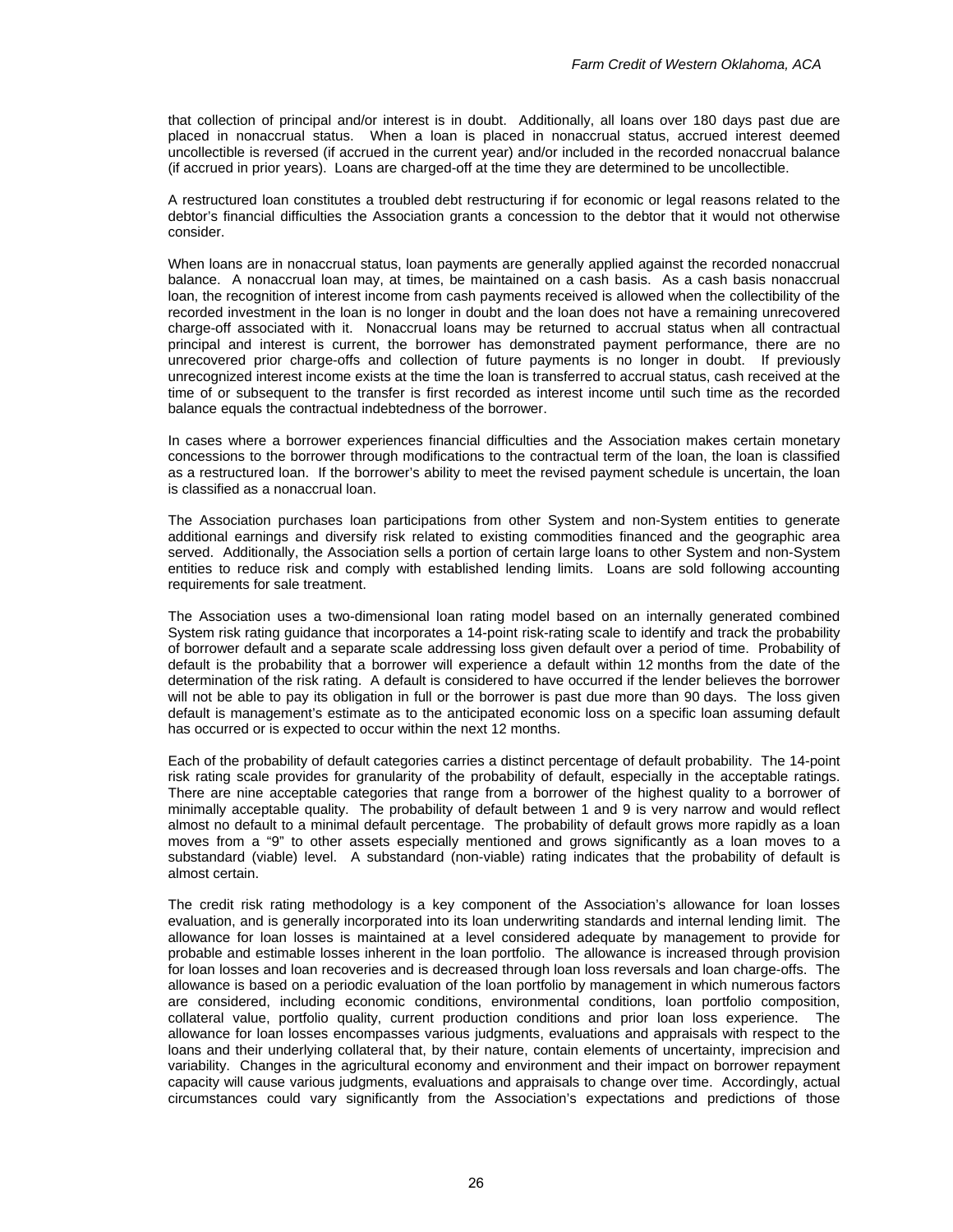circumstances. Management considers the following macro-economic factors in determining and supporting the level of allowance for loan losses: the concentration of lending in agriculture, combined with uncertainties associated with farmland values, commodity prices, exports, government assistance programs, regional economic effects and weather-related influences.

The allowance for loan losses includes components for loans individually evaluated for impairment, loans collectively evaluated for impairment. Generally, for loans individually evaluated, the allowance for loan losses represents the difference between the recorded investment in the loan and the present value of the cash flows expected to be collected discounted at the loan's effective interest rate, or at the fair value of the collateral, if the loan is collateral dependent. For those loans collectively evaluated for impairment, the allowance for loan losses is determined using the risk-rating model as previously discussed.

- B. Cash: Cash, as included in the consolidated financial statements, represents cash on hand and on deposit at financial institutions.
- C. Investment in CoBank: The Association's required investment in CoBank is in the form of Class A Stock. The minimum required investment is 4.00 percent of the prior year's average direct loan volume. The investment in CoBank is composed of patronage based stock and purchased stock.

 Prior to the bank merger on January 1, 2012, the Association's investment in AgBank was in the form of Class A Stock. The minimum required investment in AgBank was 5.00 percent of average direct loan volume, net of excess investment. The required investment was adjusted on a quarterly basis to reflect changes in direct loan volume. The required investment was composed of AgBank surplus attributed to the Association, patronage based stock and purchased stock. At the time of the merger, the investment in AgBank was converted to an investment in CoBank.

- D. Premises and Equipment: Land is carried at cost. Premises and equipment are carried at cost less accumulated depreciation. Depreciation is provided on the straight-line method over the estimated useful lives of the assets. Estimated useful lives for the buildings are 10 to 45 years and range from 2 to 8 years for furniture, equipment and automobiles. Gains and losses on dispositions are reflected in current operating results. Maintenance and repairs are charged to operating expense and improvements above certain thresholds are capitalized.
- E. Other Assets and Other Liabilities: Other assets are comprised primarily of accounts receivable, prepaid expenses, and investment in Farm Credit institutions. Significant components of other liabilities primarily include accounts payable and employee benefits.
- F. Advance Conditional Payments: The Association is authorized under the Farm Credit Act to accept advance payments from borrowers. To the extent the borrower's access to such advance payments is restricted, the advance conditional payments are netted against the borrower's related loan balance. Unrestricted advance conditional payments are included in other interest bearing liabilities. Restricted advance conditional payments are primarily associated with mortgage loans, while non-restricted are primarily related to production and intermediate-term loans and insurance proceeds on mortgage loans. Advance conditional payments are not insured. Interest is generally paid by the Association on advance conditional payments.
- G. Employee Benefit Plans: Substantially all employees of the Association participate in the Ninth Farm Credit District Pension Plan (Pension Plan) and/or the Farm Credit Foundations Defined Contribution/401(k) Plan (401(k) Plan). The Pension Plan is a non-contributory defined benefit plan. Benefits are based on compensation and years of service. The Association recognizes its proportional share of expense and contributes its proportional share of funding. The Pension Plan was closed to employees beginning January 1, 2007. All defined contribution costs are expensed in the same period that participants earn employer contributions. The Association also participates in the Farm Credit Foundations Retiree Medical Plan. These postretirement benefits (other than pensions) are provided to eligible retired employees of the Association. The anticipated costs of these benefits were accrued during the period of the employee's active service. The authoritative accounting guidance requires the accrual of the expected cost of providing postretirement benefits during the years that the employee renders service necessary to become eligible for these benefits.

The Association also participates in the Ninth District nonqualified defined benefit Pension Restoration Plan. This plan provides retirement benefits above the Internal Revenue Code compensation limit to certain highly compensated eligible employees. Benefits payable under this plan are offset by the benefits payable from the pension plan.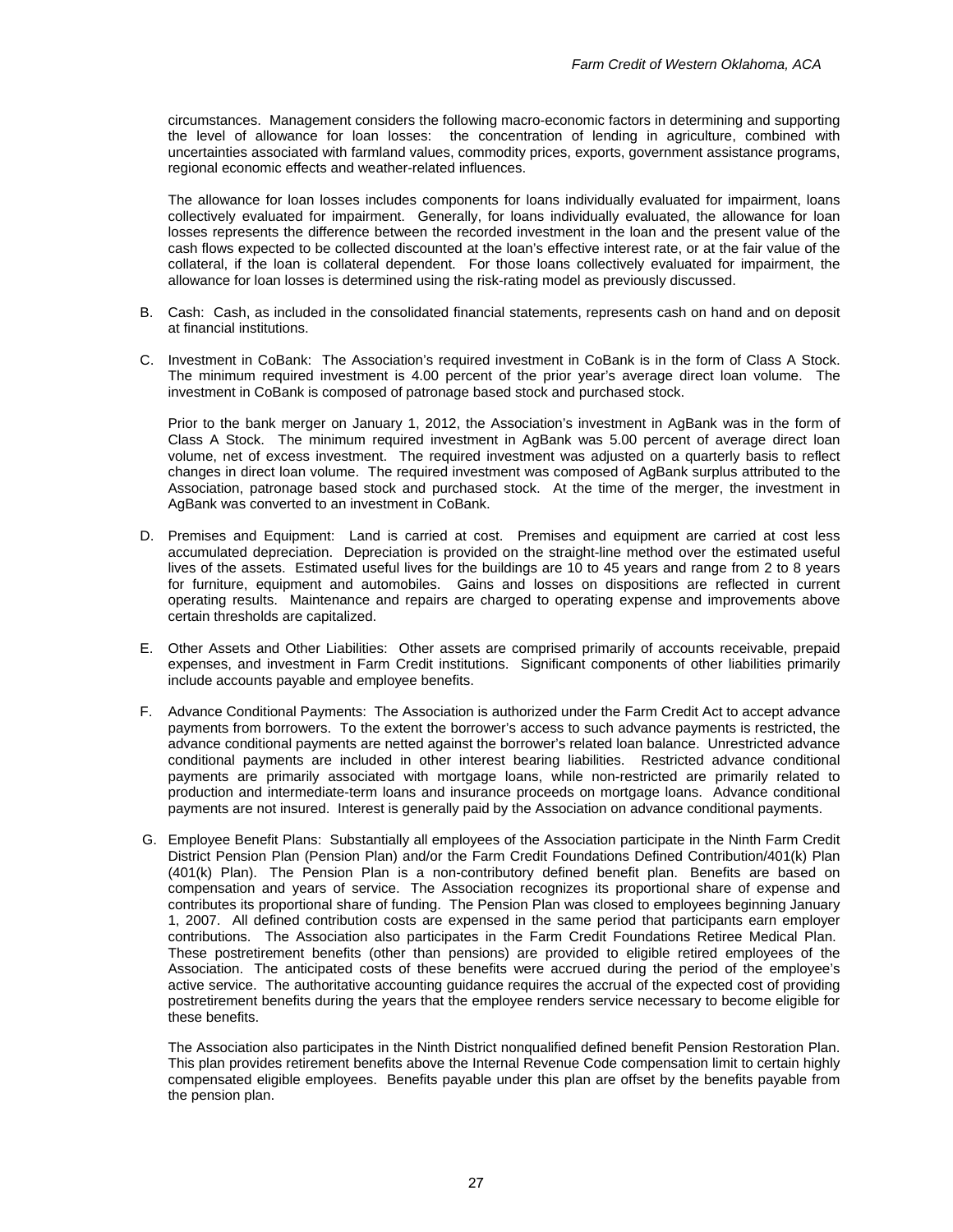Eligible employees may also participate in a Salary Deferral Plan governed by Section 401(k) of the Internal Revenue Code. The Association matches a certain percentage of employee contributions to the plan.

- H. Patronage Distribution from CoBank: Effective January 1, 2012, patronage distributions from CoBank are accrued by the Association. Prior to the bank merger, the Association historically recorded patronage distributions from AgBank upon receipt of the distribution. Effective December 31, 2011, the Association accrued the AgBank patronage from its 2011 earnings. This resulted in the Association recording two years of patronage income from AgBank in 2011. The accrued 2011 patronage was paid by CoBank to the Association in March 2012.
- I. Income Taxes: As previously described, the ACA holding company conducts its business activities through two wholly owned subsidiaries. Long-term mortgage lending activities are operated through a wholly owned FLCA subsidiary which is exempt from federal and state income tax. Short- and intermediate-term lending activities are operated through a wholly owned PCA subsidiary. Operating expenses are allocated to each subsidiary based on estimated relative service. All significant transactions between the subsidiaries and the parent company have been eliminated in consolidation. The ACA, along with the PCA subsidiary, is subject to income taxes. The Association accounts for income taxes under the liability method. Accordingly, deferred taxes are recognized for estimated taxes ultimately payable or recoverable based on federal, state or local laws.

The Association is eligible to operate as a cooperative that qualifies for tax treatment under Subchapter T of the Internal Revenue Code. Accordingly, under specified conditions, the Association can exclude from taxable income amounts distributed as qualified patronage refunds in the form of cash, stock or allocated retained earnings. Provisions for income taxes are made only on those earnings that will not be distributed as qualified patronage distributions. Deferred taxes are recorded on the tax effect of all temporary differences based on the assumption that such temporary differences are retained by the Association and will therefore impact future tax payments. A valuation allowance is provided against deferred tax assets to the extent that it is more likely than not (over 50 percent probability), based on management's estimate, the deferred tax assets will not be realized. The consideration of valuation allowances involves various estimates and assumptions as to future taxable earnings, including the effects of the Association's expected patronage program, which reduces taxable earnings.

Deferred income taxes have not been recorded by the Association on stock patronage distributions received from the Bank prior to January 1, 1993, the adoption date of accounting guidance on income taxes. Association management's intent is to permanently invest these and other undistributed earnings in the Bank, or if converted to cash, to pass through any such earnings to Association borrowers through qualified patronage allocations.

The Association has not provided deferred income taxes on amounts allocated to the Association which relate to the Bank's post-1992 earnings to the extent that such earnings will be passed through to Association borrowers through qualified patronage allocations. Additionally, deferred income taxes have not been provided on the Bank's post-1992 unallocated earnings.

On December 31, 2011, AgBank, in anticipation of its January 1, 2012 merger with CoBank, recapitalized and distributed stock to its Association members. Deferred taxes have not been recorded by the Association on that distribution as management's intent, if that stock is ever converted to cash, is to pass through any related earnings to Association borrowers through qualified patronage allocations.

- J. Other Comprehensive Income/Loss: Other comprehensive income refers to revenue, expenses, gains and losses that under GAAP are recorded as an element of shareholders' equity and comprehensive income but are excluded from net income. Accumulated other comprehensive income/loss refers to the balance of these transactions. The Association records other comprehensive income/loss associated with the liability under the Pension Restoration Plan.
- K. Fair Value Measurement: Accounting guidance defines fair value, establishes a framework for measuring fair value and expands disclosures about fair value measurements. It describes three levels of inputs that may be used to measure fair value:

Level 1 — Quoted prices in active markets for identical assets or liabilities that the reporting entity has the ability to access at the measurement date. Level 1 assets include assets held in trust funds which relate to the Association's deferred compensation plan and supplemental retirement plan. The trust funds include investments that are actively traded and have quoted net asset values that are observable in the marketplace.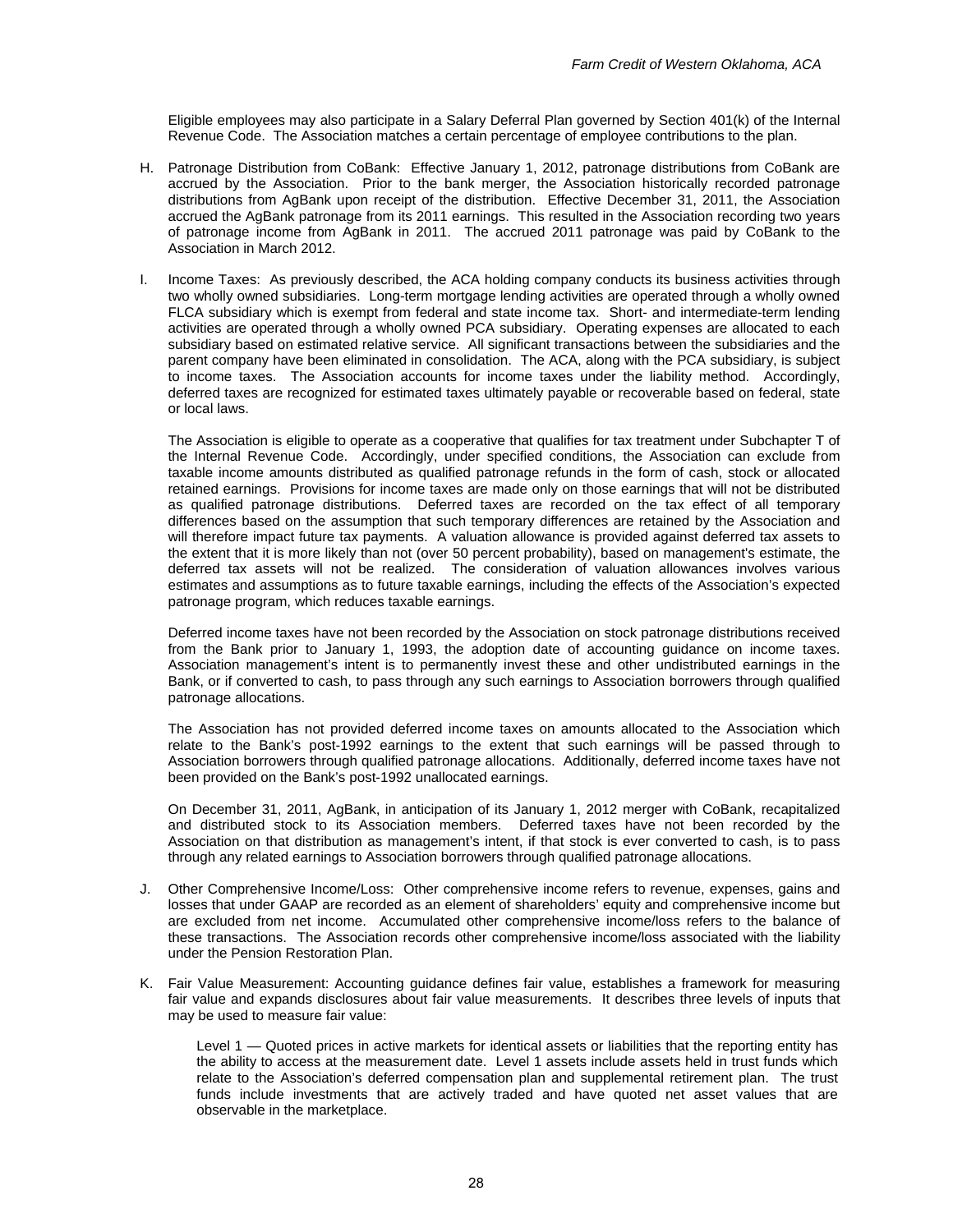Level 2 — Observable inputs other than quoted prices included within Level 1 that are observable for the asset or liability either directly or indirectly. Level 2 inputs include the following: (a) quoted prices for similar assets or liabilities in active markets; (b) quoted prices for identical or similar assets or liabilities in markets that are not active so that they are traded less frequently than exchange-traded instruments, the prices are not current or principal market information is not released publicly; (c) inputs other than quoted prices that are observable such as interest rates and yield curves, prepayment speeds, credit risks and default rates; and, (d) inputs derived principally from or corroborated by observable market data by correlation or other means.

Level 3 — Unobservable inputs are those that are supported by little or no market activity and that are significant to the determination of the fair value of the assets or liabilities. These unobservable inputs reflect the reporting entity's own assumptions about factors that market participants would use in pricing the asset or liability. Level 3 assets and liabilities include financial instruments whose values are determined using pricing models, discounted cash flow methodologies, or similar techniques, as well as instruments for which the determination of fair value requires significant management judgment or estimation. Level 3 assets include loans and other property owned.

The fair value disclosures are presented in Note 14.

L. Off-balance-sheet credit exposures: Commitments to extend credit are agreements to lend to customers, generally having fixed expiration dates or other termination clauses that may require payment of a fee. Commercial letters of credit are conditional commitments issued to guarantee the performance of a customer to a third party. These letters of credit are issued to facilitate commerce and typically result in the commitment being funded when the underlying transaction is consummated between the customer and third party. The credit risk associated with commitments to extend credit and commercial letters of credit is essentially the same as that involved with extending loans to customers and is subject to normal credit policies. Collateral may be obtained based on management's assessment of the customer's creditworthiness.

# **NOTE 3 – LOANS AND ALLOWANCE FOR LOAN LOSSES**

A summary of loans follows.

|                                  | December 31 |           |            |  |  |  |
|----------------------------------|-------------|-----------|------------|--|--|--|
|                                  | 2012        | 2011      | 2010       |  |  |  |
| Real estate mortgage             | \$300,101   | \$242,137 | \$229,858  |  |  |  |
| Production and intermediate-term | 137,879     | 126,506   | 149.201    |  |  |  |
| Agribusiness:                    |             |           |            |  |  |  |
| Loans to cooperatives            | 8.345       | 2,644     | 5.714      |  |  |  |
| Processing and marketing         | 4,356       | 6,120     | 3,843      |  |  |  |
| Farm related business            | 1,022       | 375       | 287        |  |  |  |
| Rural residential real estate    | 1,594       | 4,106     | 3,688      |  |  |  |
| Total loans                      | 453,297     | \$381,888 | \$ 392,591 |  |  |  |

The Association purchases or sells loan participations with other parties in order to diversify risk, manage loan volume and comply with FCA regulations. The following table presents information regarding participations purchased and sold as of December 31, 2012:

|                                  | <b>Other Farm Credit</b><br>Institutions |              |           | Non-Farm Credit<br>Institutions | Total     |          |  |  |
|----------------------------------|------------------------------------------|--------------|-----------|---------------------------------|-----------|----------|--|--|
|                                  | Purchased                                | Sold         | Purchased | Sold                            | Purchased | Sold     |  |  |
| Real estate mortgage             | \$34,382                                 | \$12,494     | 266       |                                 | 34.648    | \$12,495 |  |  |
| Production and intermediate-term | 19.691                                   | 1,723        |           |                                 | 19.691    | 1,723    |  |  |
| Agribusiness                     | 4,356                                    |              |           | 146                             | 4.356     | 146      |  |  |
| Total                            | \$58.429                                 | 14.217<br>\$ | 266       | 147                             | 58.695    | \$14,364 |  |  |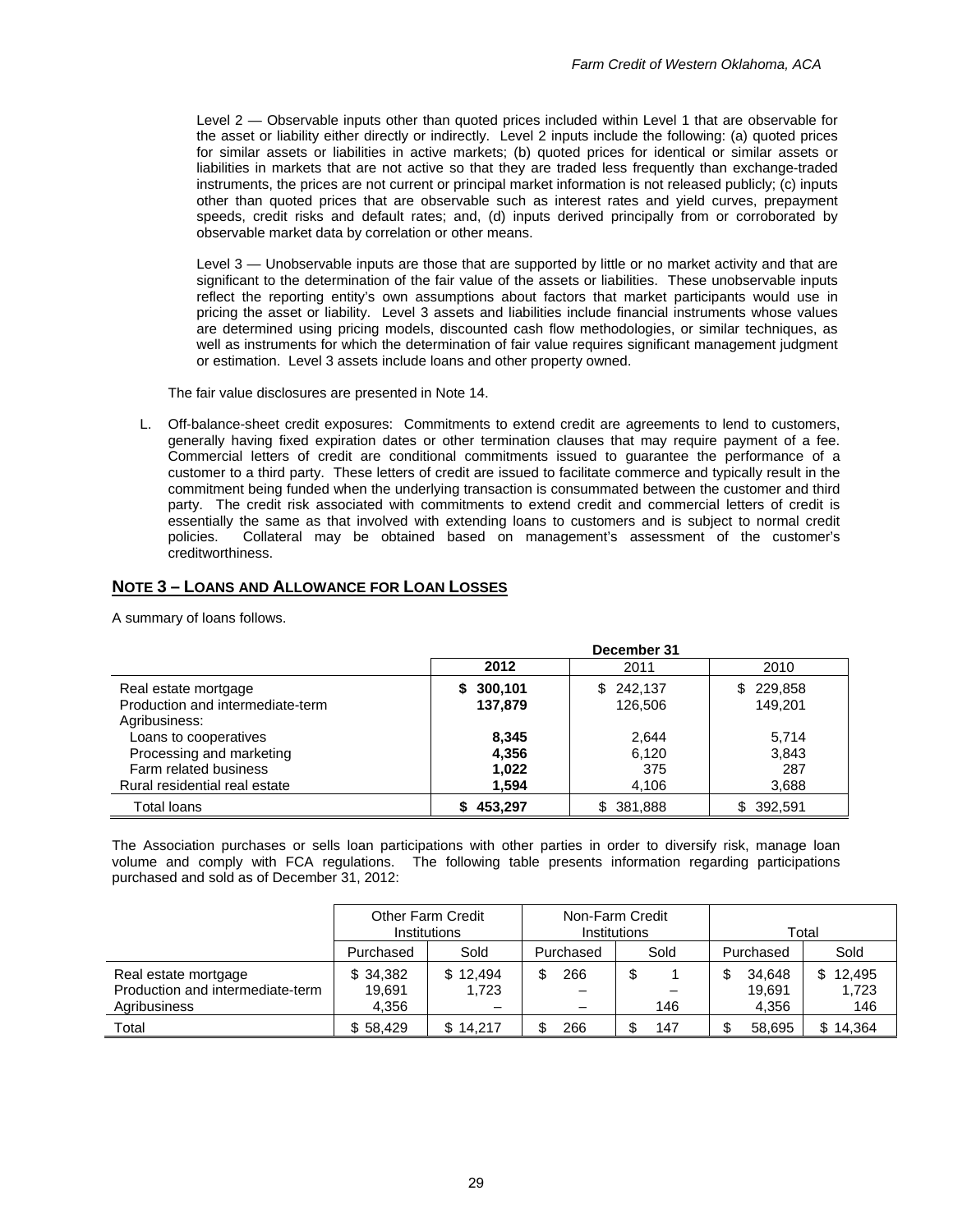|                                   | December 31   |                |           |         |           |         |  |  |
|-----------------------------------|---------------|----------------|-----------|---------|-----------|---------|--|--|
|                                   | 2012          |                | 2011      |         | 2010      |         |  |  |
| <b>SIC Category</b>               | Amount        | <b>Percent</b> | Amount    | Percent | Amount    | Percent |  |  |
| <b>Beef</b>                       | \$279.321     | 61.62%         | \$237,840 | 62.28%  | \$231,040 | 58.85%  |  |  |
| Cash Grain/Corn/Sorghum           | 62.782        | 13.85%         | 52.815    | 13.83%  | 54.531    | 13.89%  |  |  |
| Wheat                             | 54,985        | 12.13%         | 43.841    | 11.48%  | 46,090    | 11.74%  |  |  |
| Peanuts/Cotton/Peppers/Watermelon | 9,655         | 2.13%          | 7,103     | 1.86%   | 5,379     | 1.37%   |  |  |
| Ag Services                       | 9,474         | 2.09%          | 4,048     | 1.06%   | 6,007     | 1.53%   |  |  |
| Landlords                         | 6,255         | 1.38%          | 6,874     | 1.80%   | 4,750     | 1.21%   |  |  |
| Hay                               | 5,485         | 1.21%          | 4,468     | 1.17%   | 5,025     | 1.28%   |  |  |
| Dairy                             | 4,760         | 1.05%          | 4,048     | 1.06%   | 10,129    | 2.58%   |  |  |
| Hogs                              | 4,261         | 0.94%          | 4,124     | 1.08%   | 7,027     | 1.79%   |  |  |
| Nursery                           | 997           | 0.22%          | 1,184     | 0.31%   | 3,887     | 0.99%   |  |  |
| Harvesting                        | 499           | 0.11%          | 878       | 0.23%   | 3,376     | 0.86%   |  |  |
| Poultry                           | 272           | 0.06%          | 802       | 0.21%   | 785       | 0.20%   |  |  |
| Other                             | 14,551        | 3.21%          | 13,863    | 3.63%   | 14,565    | 3.71%   |  |  |
| Total                             | 453,297<br>\$ | 100.00%        | \$381.888 | 100.00% | \$392.591 | 100.00% |  |  |

The Association's concentration of credit risk in various agricultural commodities is shown in the following table.

While the percentages shown in the previous table represent the relative amounts of the Association's potential credit risk as it relates to recorded loan principal, a substantial portion of the Association's loans are collateralized. Accordingly, the Association's exposure to credit loss associated with lending activities is considerably less than the recorded loan balances. An estimate of the Association's current loss exposure is indicated in the consolidated financial statements in the allowance for loan losses.

The amount of collateral obtained, if deemed necessary upon extension of credit, is based on management's credit evaluation of the borrower. Collateral held varies, but typically includes farmland and income-producing property, such as crops and livestock, as well as receivables. Long-term real estate loans are secured by first liens on the underlying real property. Federal regulations state that long-term real estate loans are not to exceed 85 percent (97 percent if guaranteed or enhanced by a government agency) of the property's appraised value. However, a decline in a property's market value subsequent to loan origination or advances, or other actions necessary to protect the financial interest of the Association in the collateral, may result in loan to value ratios in excess of the regulatory maximum.

Credit enhancements with federal government agencies of \$20,063 at year-end 2012, \$19,649 at year-end 2011 and \$16,988 at year-end 2010 were outstanding.

One credit quality indicator utilized by the Association is the Farm Credit Administration Uniform Loan Classification System that categorizes loans into five categories. The categories are defined as follows:

- Acceptable assets are expected to be fully collectible and represent the highest quality,
- Other assets especially mentioned (OAEM) assets are currently collectible but exhibit some potential weakness,
- Substandard assets exhibit some serious weakness in repayment capacity, equity, and/or collateral pledged on the loan,
- Doubtful assets exhibit similar weaknesses to substandard assets; however, doubtful assets have additional weaknesses in existing factors, conditions and values that make collection in full highly questionable, and
- Loss assets are considered uncollectible.

The following table shows loans and related accrued interest classified under the FCA Uniform Loan Classification system as a percentage of total loans and related accrued interest receivable by loan type as of December 31.

|                      | 2012     | 2011    | 2010    |
|----------------------|----------|---------|---------|
| Real estate mortgage |          |         |         |
| Acceptable           | 98.50%   | 98.25%  | 95.96%  |
| <b>OAEM</b>          | 1.44%    | 1.35%   | 3.81%   |
| Substandard          | $0.06\%$ | 0.40%   | 0.23%   |
| Total                | 100.00%  | 100.00% | 100.00% |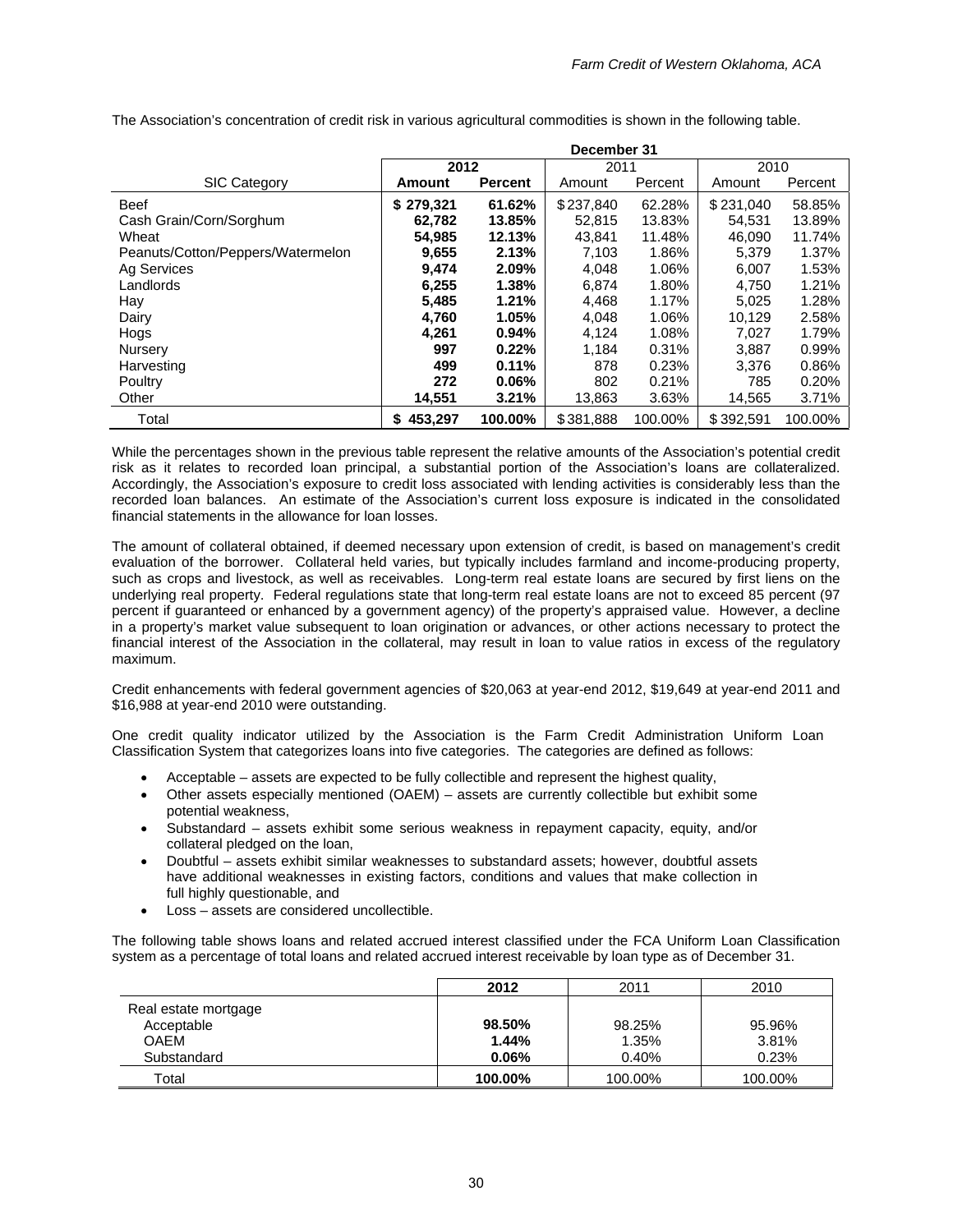| (continued from previous page)                                                        | 2012                                | 2011                                | 2010                                |
|---------------------------------------------------------------------------------------|-------------------------------------|-------------------------------------|-------------------------------------|
| Production and intermediate-term<br>Acceptable<br><b>OAEM</b><br>Substandard<br>Total | 97.94%<br>1.84%<br>0.22%<br>100.00% | 98.23%<br>1.43%<br>0.34%<br>100.00% | 95.14%<br>2.92%<br>1.94%<br>100.00% |
| Agribusiness<br>Acceptable<br><b>OAEM</b><br>Substandard                              | 84.19%<br>8.29%<br>7.52%            | 98.57%<br>1.43%                     | 98.65%<br>1.29%<br>0.06%            |
| Total                                                                                 | 100.00%                             | 100.00%                             | 100.00%                             |
| Rural residential real estate<br>Acceptable<br><b>OAEM</b><br>Substandard             | 100.00%                             | 98.75%<br>1.25%                     | 97.10%<br>1.54%<br>1.36%            |
| Total                                                                                 | 100.00%                             | 100.00%                             | 100.00%                             |
| <b>Total Loans</b><br>Acceptable<br><b>OAEM</b><br>Substandard                        | 97.90%<br>1.77%<br>0.33%            | 98.25%<br>1.33%<br>0.42%            | 95.73%<br>3.38%<br>0.89%            |
| Total                                                                                 | 100.00%                             | 100.00%                             | 100.00%                             |

Impaired loans are loans for which it is probable that all principal and interest will not be collected according to the contractual terms. The following presents information relating to impaired loans including accrued interest.

|                                                                       | December 31 |                 |              |  |  |
|-----------------------------------------------------------------------|-------------|-----------------|--------------|--|--|
|                                                                       | 2012        | 2011            | 2010         |  |  |
| Nonaccrual loans:<br>Current as to principal and interest<br>Past due | 171<br>37   | \$<br>34<br>415 | 2,395<br>186 |  |  |
| Total nonaccrual loans                                                | 208         | 449             | 2,581        |  |  |
| Impaired accrual loans:<br>90 days or more past due                   |             | 390             |              |  |  |
| Total impaired accrual loans                                          |             | 390             |              |  |  |
| Total impaired loans                                                  | 208         | 839             | 2,581        |  |  |

There were no loans classified as accruing restructured for the years presented.

Commitments to lend additional funds to debtors whose loans were classified as impaired at December 31, 2012 totaled \$712.

High risk assets consist of impaired loans and other property owned. The following table presents these in a more detailed manner than the previous table. These nonperforming assets (including related accrued interest) are as follows:

| (dollars in thousands)                                                                                                        | 2012           | 2011             | 2010              |
|-------------------------------------------------------------------------------------------------------------------------------|----------------|------------------|-------------------|
| Nonaccrual loans<br>Real estate mortgage<br>Production and intermediate-term<br>Agribusiness<br>Rural residential real estate | 171<br>S<br>37 | \$<br>320<br>128 | \$<br>72<br>2,509 |
| Total nonaccrual loans                                                                                                        | 208            | 449              | 2,581             |
| Accruing loans 90 days past due<br>Real estate mortgage                                                                       |                | 390              |                   |
| Total accruing loans 90 days past due                                                                                         |                | 390              |                   |
| Total impaired loans                                                                                                          | 208            | 839              | 2,581             |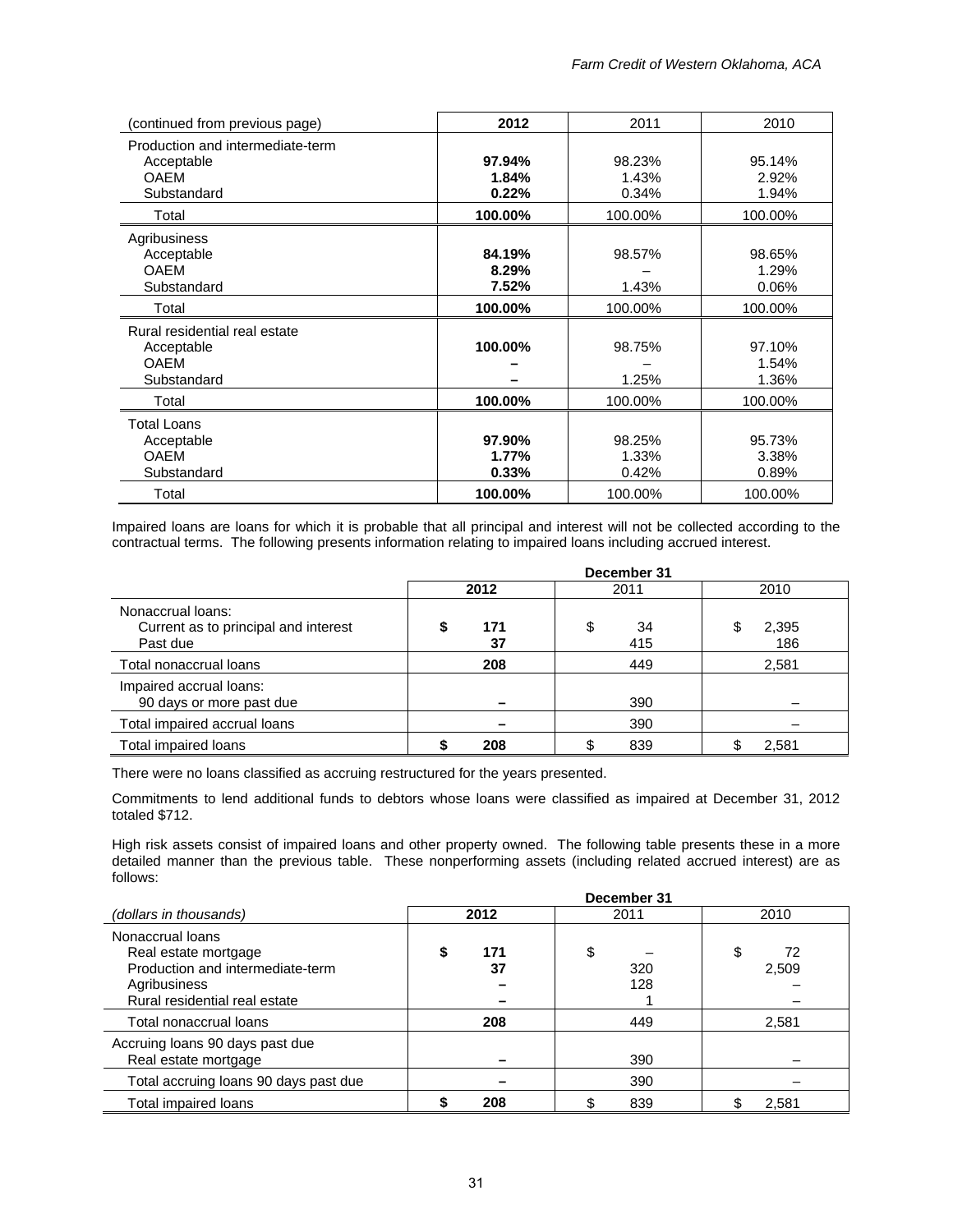Additional impaired loan information is as follows:

|                                                                                                                                                                                      |     | Recorded<br>Investment<br>at 12/31/12 | Unpaid<br>Principal<br>Balance* | Related<br>Allowance |     | Average<br>Impaired<br>Loans |   | Interest<br>Income<br>Recognized |
|--------------------------------------------------------------------------------------------------------------------------------------------------------------------------------------|-----|---------------------------------------|---------------------------------|----------------------|-----|------------------------------|---|----------------------------------|
| Impaired loans with no related<br>allowance for credit losses:<br>Real estate mortgage<br>Production and intermediate-term<br>Loans to cooperatives<br>Rural residential real estate | \$  | 171<br>37                             | \$<br>181<br>1.498              |                      | S   | 914<br>163<br>78             | S | 55<br>12<br>12<br>2              |
| Total                                                                                                                                                                                | \$. | 208                                   | \$<br>1,679                     |                      | \$. | 1,155                        |   | 81                               |

|                                                                                                                    |    | Recorded<br>Investment<br>at 12/31/11 | Unpaid<br>Principal<br>Balance* | Related<br>Allowance |   | Average<br>Impaired<br>Loans |   | Interest<br>Income<br>Recognized |
|--------------------------------------------------------------------------------------------------------------------|----|---------------------------------------|---------------------------------|----------------------|---|------------------------------|---|----------------------------------|
| Impaired loans with no related<br>allowance for credit losses:                                                     |    |                                       |                                 |                      |   |                              |   |                                  |
| Real estate mortgage<br>Production and intermediate-term<br>Loans to cooperatives<br>Rural residential real estate | \$ | 390<br>320<br>128                     | \$<br>360<br>1,866<br>124       |                      | S | 99<br>323<br>33              | S | 18<br>6                          |
| Total                                                                                                              | c  | 839                                   | 2.353                           |                      |   | 456                          |   | 24                               |

\* Unpaid principal balance represents the recorded principal balance of the loan

There were no impaired loans with a related allowance for the periods presented.

Interest income is recognized and cash payments are applied on nonaccrual impaired loans as described in Note 2. The following table presents interest income recognized on impaired loans.

|                                              | <b>Year Ended December 31</b> |      |      |  |  |  |  |
|----------------------------------------------|-------------------------------|------|------|--|--|--|--|
|                                              | 2012                          | 2011 | 2010 |  |  |  |  |
| Interest income recognized on:               |                               |      |      |  |  |  |  |
| Nonaccrual loans                             |                               | 20   |      |  |  |  |  |
| Restructured                                 |                               |      |      |  |  |  |  |
| 90 days or more past due                     | 14                            |      |      |  |  |  |  |
| Interest income recognized on impaired loans |                               | 24   |      |  |  |  |  |

Interest income on nonaccrual and accruing restructured loans that would have been recognized under the original terms of the loans follows.

|                                                                                                                       | <b>Year Ended December 31</b> |           |      |  |  |  |
|-----------------------------------------------------------------------------------------------------------------------|-------------------------------|-----------|------|--|--|--|
|                                                                                                                       | 2012                          | 2011      | 2010 |  |  |  |
| Interest income which would have been recognized<br>under the original loan terms<br>Less: interest income recognized | 70                            | 118<br>20 | 253  |  |  |  |
| Interest income not recognized                                                                                        |                               | 98        | 247  |  |  |  |

The following table provides an age analysis of past due loans (including accrued interest).

|                                  | 30-89<br>Days Past | 90 Days<br>or More |          | <b>Total Past</b> |                 |           |           | Not Past<br>Due or<br>less than<br>30 Days | Total | Recorded<br>Investment ><br>90 Days and |  |
|----------------------------------|--------------------|--------------------|----------|-------------------|-----------------|-----------|-----------|--------------------------------------------|-------|-----------------------------------------|--|
| December 31, 2012                | Due                |                    | Past Due |                   | Past Due<br>Due |           | Loans     | Accruing                                   |       |                                         |  |
| Real estate mortgage             | \$<br>40           | \$                 | —        | \$                | 40              | \$303,664 | \$303,704 | \$                                         |       |                                         |  |
| Production and intermediate-term | 162                |                    | 37       |                   | 199             | 139,730   | 139,929   |                                            |       |                                         |  |
| Agribusiness                     | 8                  |                    |          |                   | 8               | 13,759    | 13,767    |                                            |       |                                         |  |
| Rural residential real estate    |                    |                    | -        |                   |                 | 1,604     | 1,604     |                                            |       |                                         |  |
| Total                            | \$<br>210          |                    | 37       | \$.               | 247             | \$458,757 | \$459,004 | \$                                         |       |                                         |  |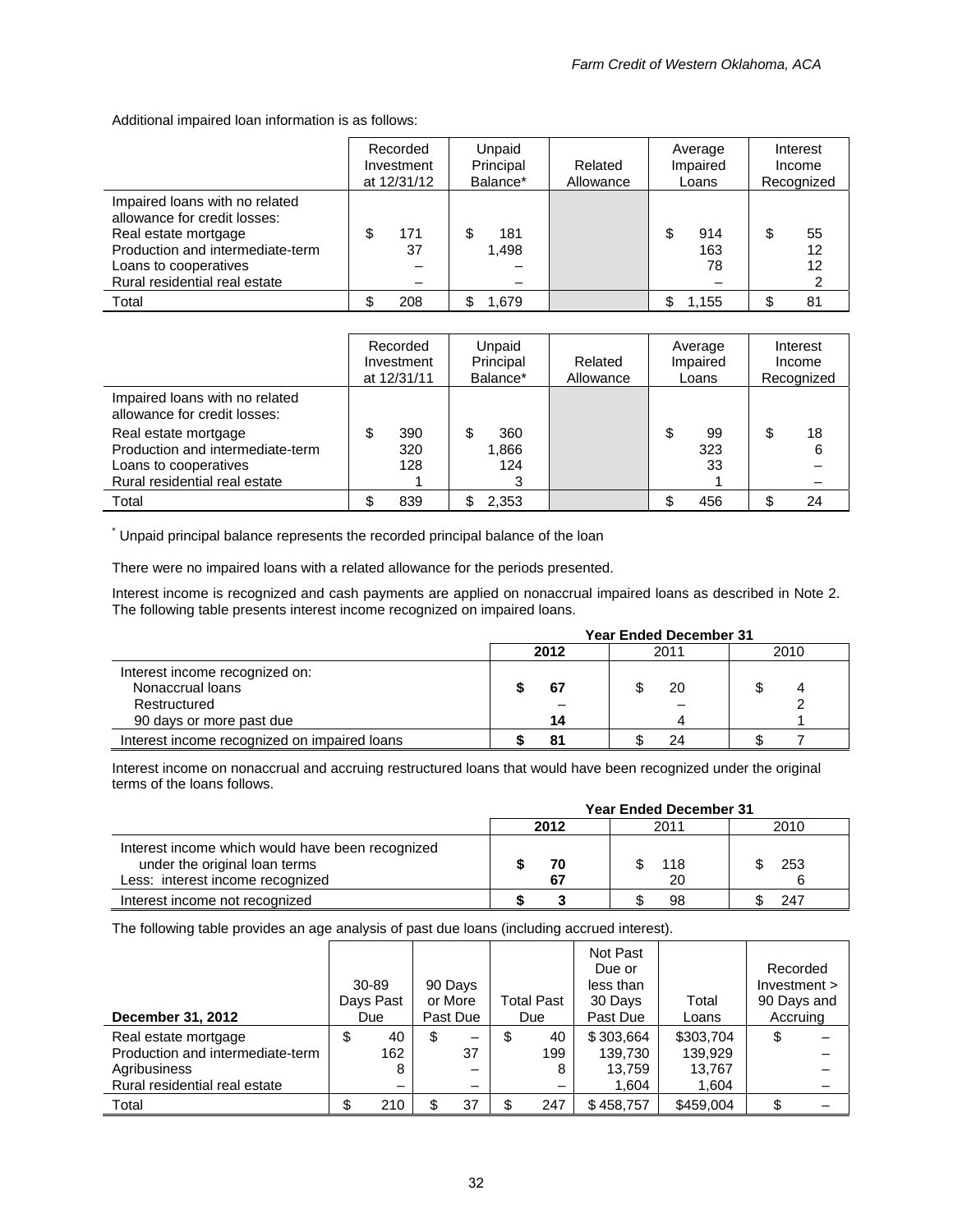| December 31, 2011                | 30-89<br>Days Past | 90 Days<br>or More<br>Past Due | <b>Total Past</b> | Not Past<br>Due or<br>less than<br>30 Days<br>Past Due | Total     | Recorded<br>Investment<br>90 Days and |
|----------------------------------|--------------------|--------------------------------|-------------------|--------------------------------------------------------|-----------|---------------------------------------|
|                                  | Due                |                                | Due               |                                                        | Loans     | Accruing                              |
| Real estate mortgage             | 1,037<br>\$        | 390<br>\$                      | 1,427<br>S        | \$243.947                                              | \$245,374 | \$<br>390                             |
| Production and intermediate-term | 22                 | 287                            | 309               | 127,927                                                | 128,236   |                                       |
| Agribusiness                     |                    | 128                            | 128               | 9.115                                                  | 9,243     |                                       |
| Rural residential real estate    |                    |                                |                   | 4.149                                                  | 4,149     |                                       |
| Total                            | 1,059              | 805                            | 1,864             | \$385,138                                              | \$387,002 | S<br>390                              |

Note: The recorded investment in the receivable is the face amount increased or decreased by applicable accrued interest and unamortized premium, discount, finance charges, or acquisitions costs and may also reflect a previous direct write-down of the investment.

A restructuring of a debt constitutes a troubled debt restructuring if the creditor for economic or legal reasons related to the debtor's financial difficulties grants a concession to the debtor that it would not otherwise consider. The Association recorded no troubled debt restructurings during 2012 or 2011.

A summary of changes in the allowance for loan losses and period end recorded investment in loans is as follows:

|                                  | Balance at<br>December 31. |       |             |            |   | Provision for Loan<br>Losses/(Loan | Balance at<br>December 31. |
|----------------------------------|----------------------------|-------|-------------|------------|---|------------------------------------|----------------------------|
|                                  |                            | 2011  | Charge-offs | Recoveries |   | Loss Reversals)                    | 2012                       |
| Real estate mortgage             |                            | 54    | 41          | 41         | S | 128                                | 182                        |
| Production and intermediate-term |                            | 2.018 | 116         | 40         |   | (34)                               | 1908                       |
| Agribusiness                     |                            | 73    |             |            |   | (3)                                | 70                         |
| Rural residential real estate    |                            |       |             | -          |   | (2)                                |                            |
| Total                            |                            | 2.149 | 157         | 81         |   | 89                                 | 2.162                      |

|                                                                                                           | Balance at<br>December 31,<br>2010 |                    | Charge-offs |    | Recoveries |                                     | Provision for Loan<br>Losses/(Loan<br>Loss Reversals) |                    | Balance at<br>December 31.<br>2011 |                   |
|-----------------------------------------------------------------------------------------------------------|------------------------------------|--------------------|-------------|----|------------|-------------------------------------|-------------------------------------------------------|--------------------|------------------------------------|-------------------|
| Real estate mortgage<br>Production and intermediate-term<br>Agribusiness<br>Rural residential real estate |                                    | 188<br>1,828<br>37 | \$          | 57 |            | $\overline{\phantom{0}}$<br>83<br>- | \$                                                    | (134)<br>164<br>36 |                                    | 54<br>2,018<br>73 |
| Total                                                                                                     |                                    | 2.056              |             | 57 |            | 83                                  |                                                       | 67                 |                                    | 2.149             |

|                                  |                                     |  |               |                                     | Recorded Investment in |              |               |         |  |
|----------------------------------|-------------------------------------|--|---------------|-------------------------------------|------------------------|--------------|---------------|---------|--|
|                                  | Allowance for Credit Losses         |  |               | Loans Outstanding                   |                        |              |               |         |  |
|                                  | Ending Balance at December 31, 2012 |  |               | Ending Balance at December 31, 2012 |                        |              |               |         |  |
|                                  | Collectively<br>Individually        |  | Individually  |                                     |                        | Collectively |               |         |  |
|                                  | evaluated for                       |  | evaluated for |                                     | evaluated for          |              | evaluated for |         |  |
|                                  | impairment                          |  | impairment    |                                     | impairment             |              | impairment    |         |  |
| Real estate mortgage             |                                     |  |               | 182                                 |                        | 171          |               | 303.533 |  |
| Production and intermediate-term |                                     |  |               | 1.908                               |                        | 37           |               | 139,892 |  |
| Agribusiness                     |                                     |  |               | 70                                  |                        |              |               | 13.767  |  |
| Rural residential real estate    |                                     |  |               |                                     |                        |              |               | 1,604   |  |
| Total                            |                                     |  |               | 2.162                               |                        | 208          |               | 458.796 |  |

|                                  |                                     |  |            |                                     | Recorded Investment in |               |               |         |
|----------------------------------|-------------------------------------|--|------------|-------------------------------------|------------------------|---------------|---------------|---------|
|                                  | Allowance for Credit Losses         |  |            |                                     | Loans Outstanding      |               |               |         |
|                                  | Ending Balance at December 31, 2011 |  |            | Ending Balance at December 31, 2011 |                        |               |               |         |
|                                  | Collectively<br>Individually        |  |            | Individually                        |                        | Collectively  |               |         |
|                                  | evaluated for                       |  |            | evaluated for                       |                        | evaluated for | evaluated for |         |
|                                  | impairment                          |  | impairment |                                     | impairment             |               | impairment    |         |
| Real estate mortgage             |                                     |  |            | 54                                  | S                      | 390           | S.            | 244.984 |
| Production and intermediate term |                                     |  |            | 2.018                               |                        | 320           |               | 127.916 |
| Agribusiness                     |                                     |  |            | 73                                  |                        | 128           |               | 9.115   |
| Rural residential real estate    |                                     |  |            | 4                                   |                        |               |               | 4,148   |
| Total                            |                                     |  |            | 2.149                               |                        | 839           |               | 386.163 |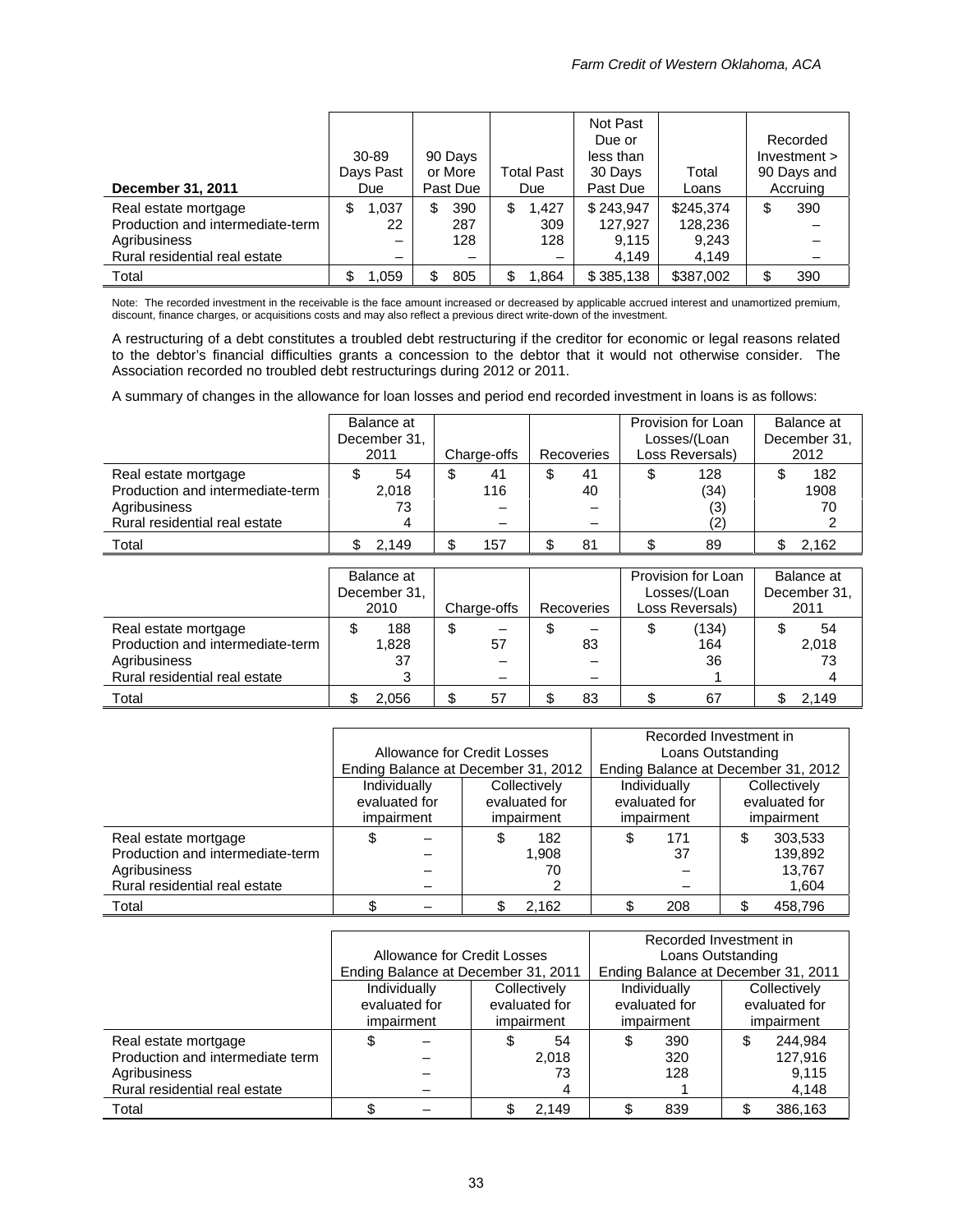# **NOTE 4 – INVESTMENT IN COBANK**

The Association is required to maintain an investment in CoBank equal to 4.00 percent of the prior year's average direct loan volume. The investment in CoBank is composed of patronage based stock and purchased stock. Pursuant to the January 1, 2012 merger between CoBank and AgBank, at year-end 2011, AgBank undertook a recapitalization transaction in order to align all associations with CoBank's stock investment requirement. The recapitalization involved the tax-free issuance of AgBank common stock to each association in exchange for an equal amount of attributed surplus previously allocated on a patronage basis to such association. As a result of the merger, the Association's investment in AgBank stock was converted to CoBank stock.

Prior to the AgBank/CoBank merger, the Association was required to maintain an investment in AgBank equal to 5.00 percent of average direct loan volume, net of excess investment. The Association's investment in AgBank may have consisted of AgBank surplus attributed to the Association, patronage based stock and purchased stock. The Association's stock investment in AgBank was in the form of Class A Stock. The investment in AgBank was adjusted on a quarterly basis to reflect changes in direct loan volume. If needed to meet capital adequacy requirements, AgBank required the Association to purchase at-risk stock subject to a limit of one percent of the Association's average Direct Loan Volume in a twelve month period.

## **NOTE 5 – PREMISES AND EQUIPMENT**

Premises and equipment consisted of the following.

|                                      | December 31 |       |       |  |  |  |  |
|--------------------------------------|-------------|-------|-------|--|--|--|--|
|                                      | 2012        | 2011  | 2010  |  |  |  |  |
| Land                                 | 158         | 158   | 145   |  |  |  |  |
| Buildings and leasehold improvements | 2.427       | 2,427 | 2,428 |  |  |  |  |
| Furniture, equipment and automobiles | 1,538       | 1,439 | 1,461 |  |  |  |  |
|                                      | 4,123       | 4,024 | 4.034 |  |  |  |  |
| Less: accumulated depreciation       | 2.431       | 2.275 | 2,248 |  |  |  |  |
| Total                                | \$1,692     | 1.749 | 1,786 |  |  |  |  |

# **NOTE 6 – NOTE PAYABLE TO COBANK**

The Association's indebtedness to CoBank represents borrowings by the Association to fund its loan portfolio. This indebtedness is collateralized by a pledge of substantially all of the Association's assets and is governed by a General Financing Agreement (GFA) which provides for a \$410 million line of credit. The GFA and promissory note are subject to periodic renewals in the normal course of business. The Association was in compliance with the terms and conditions of the GFA as of December 31, 2012. Substantially all borrower loans are match-funded with CoBank. Payments and disbursements are made on the note payable to CoBank on the same basis the Association collects payments from and disburses on borrower loans. The interest rate may periodically be adjusted by CoBank based on the terms and conditions of the borrowing. The weighted average interest rate was 2.16 percent for the year ended December 31, 2012, compared with 2.49 percent at December 31, 2011, and 2.77 percent at December 31, 2010. With the merger of AgBank and CoBank on January 1, 2012, the GFA was extended and will expire on May 31, 2013. Management expects renewal of the GFA at that time.

The Association has the opportunity to commit funds with CoBank under a variety of programs at either fixed or variable rates for specified timeframes. Participants in the program receive a credit on the committed funds balance classified as a reduction of interest expense. These committed funds are netted against the note payable to the Bank. The average committed funds as of December 31 are as follows:

|                 | 2012     | 2011      | 2010     |
|-----------------|----------|-----------|----------|
| Committed funds | \$70,625 | \$ 67,945 | \$60,713 |
| Average rates   | 0.26%    | 0.29%     | 0.41%    |

Under the Farm Credit Act, the Association is obligated to borrow only from CoBank, unless CoBank gives approval to borrow elsewhere. CoBank, consistent with FCA regulations, has established limitations on the Association's ability to borrow funds based on specified factors or formulas relating primarily to credit quality and financial condition. At December 31, 2012, the Association's note payable was within the specified limitations.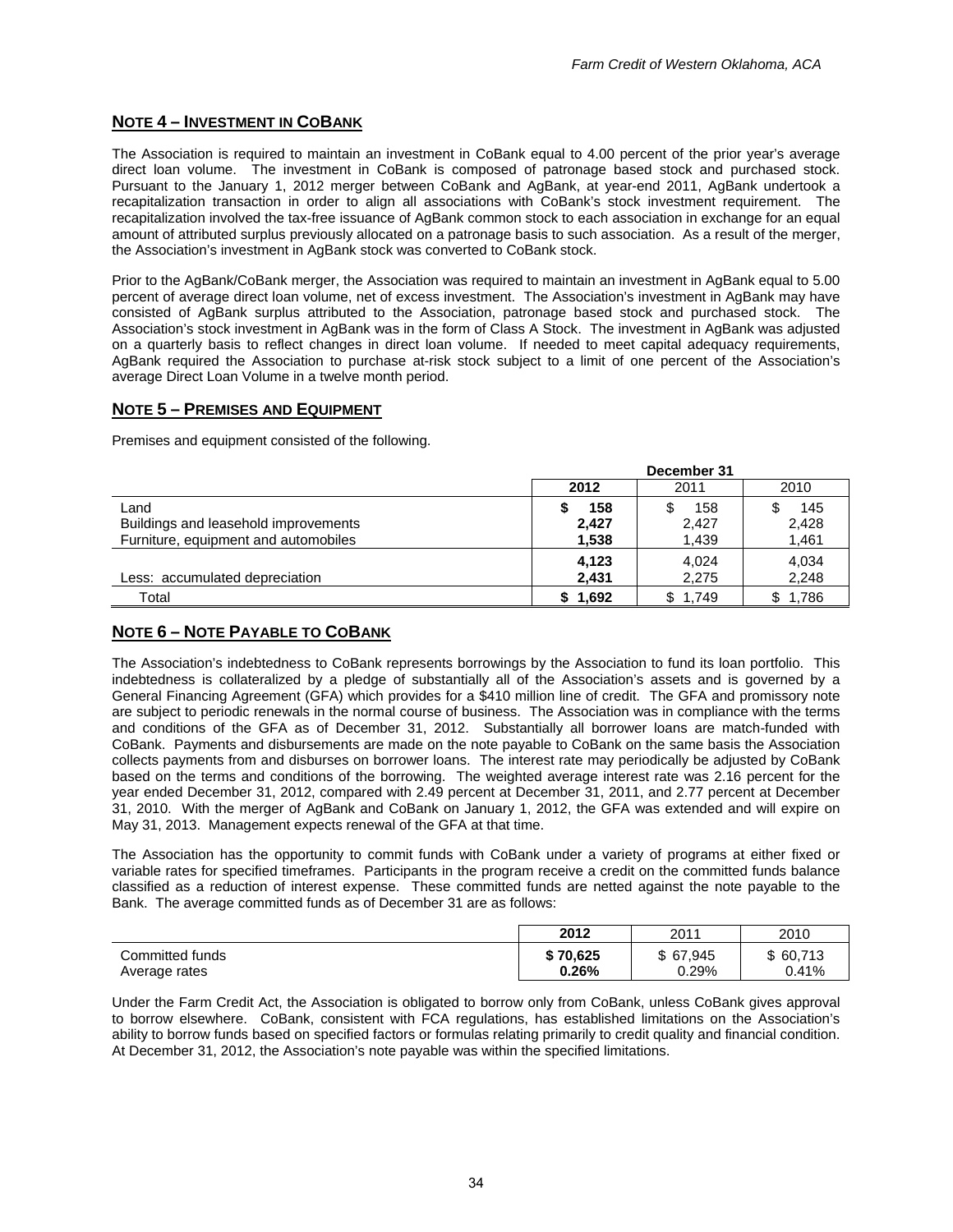# **NOTE 7 – SHAREHOLDERS' EQUITY**

Descriptions of the Association's capitalization, protection mechanisms, regulatory capitalization requirements and restrictions, and equities are provided below.

A. Protected Borrower Stock

Protection of certain stock is provided under the Farm Credit Act which requires the Association, when retiring protected stock, to retire it at par or stated value regardless of its book value. Protected stock includes stock and allocated equities which were outstanding as of January 6, 1988, or were issued or allocated prior to October 6, 1988. If an association is unable to retire protected stock at par value or stated value, amounts required to retire this stock would be obtained from the Insurance Fund.

B. Capital Stock

In accordance with the Farm Credit Act, each borrower is required to invest in the Association as a condition of borrowing. The borrower normally acquires ownership of the stock at the time the loan is made, but usually does not make a cash investment. Generally, the aggregate par value of the stock is added to the principal amount of the related loan obligation. The Association has a first lien on the stock owned by its borrowers. At the discretion of the Board of Directors, retirement of such equities will generally be at the lower of par or book value, and repayment of a loan does not automatically result in retirement of the corresponding stock.

Capitalization bylaws allow stock requirements to range from the lesser of one thousand dollars or 2.00 percent of the amount of the loan to 10.00 percent of the loan. The Board of Directors has the authority to change the minimum required stock level of a shareholder as long as the change is within this range. Currently, the Association has a stock requirement of the lesser of one thousand dollars or 2.00 percent of the amount of the borrower's combined loan volume.

C. Regulatory Capitalization Requirements and Restrictions

The FCA's capital adequacy regulations require the Association to maintain permanent capital of 7.00 percent of average risk-adjusted assets. Failure to meet the requirement can initiate certain mandatory and possibly additional discretionary actions by FCA that, if undertaken, could have a direct material effect on the Association's consolidated financial statements. The Association is prohibited from reducing permanent capital by retiring stock or making certain other distributions to shareholders unless the prescribed capital standard is met. The FCA regulations also require other additional minimum standards for capital be maintained. These standards require all System institutions to achieve and maintain ratios of total surplus as a percentage of average risk-adjusted assets of 7.00 percent and of core surplus (generally unallocated surplus) as a percentage of average risk-adjusted assets of 3.50 percent. At December 31, 2012, the Association's permanent capital ratio was 15.44 percent, total surplus ratio was 15.14 percent and core surplus ratio was 14.98 percent.

An existing regulation empowers FCA to direct a transfer of funds or equities by one or more System institutions to another System institution under specified circumstances. This regulation has not been utilized to date. The Association has not been called upon to initiate any transfers and is not aware of any proposed action under this regulation.

D. Description of Equities

The following paragraphs describe the attributes of each class of stock authorized by the Association bylaws and indicate the number of shares outstanding at December 31, 2012. Unless otherwise indicated all classes of stock have a par value of \$5.00.

- Class A Common Stock (Nonvoting, at-risk, no shares outstanding) Issued in exchange for Class B Common Stock or Class C Common Stock; as a patronage refund; as a dividend; or in exchange for allocated surplus. Retirement is at the sole discretion of the Board of Directors.
- Class B Common Stock (Voting, at-risk, 274,302 shares outstanding) Issued solely to, and shall be acquired by, borrowers and other applicants who are farmers, ranchers, or producers or harvesters of aquatic products and who are eligible to vote. Class B Common Stock may also be held by those borrowers who exchanged one share of Class F Common Stock for one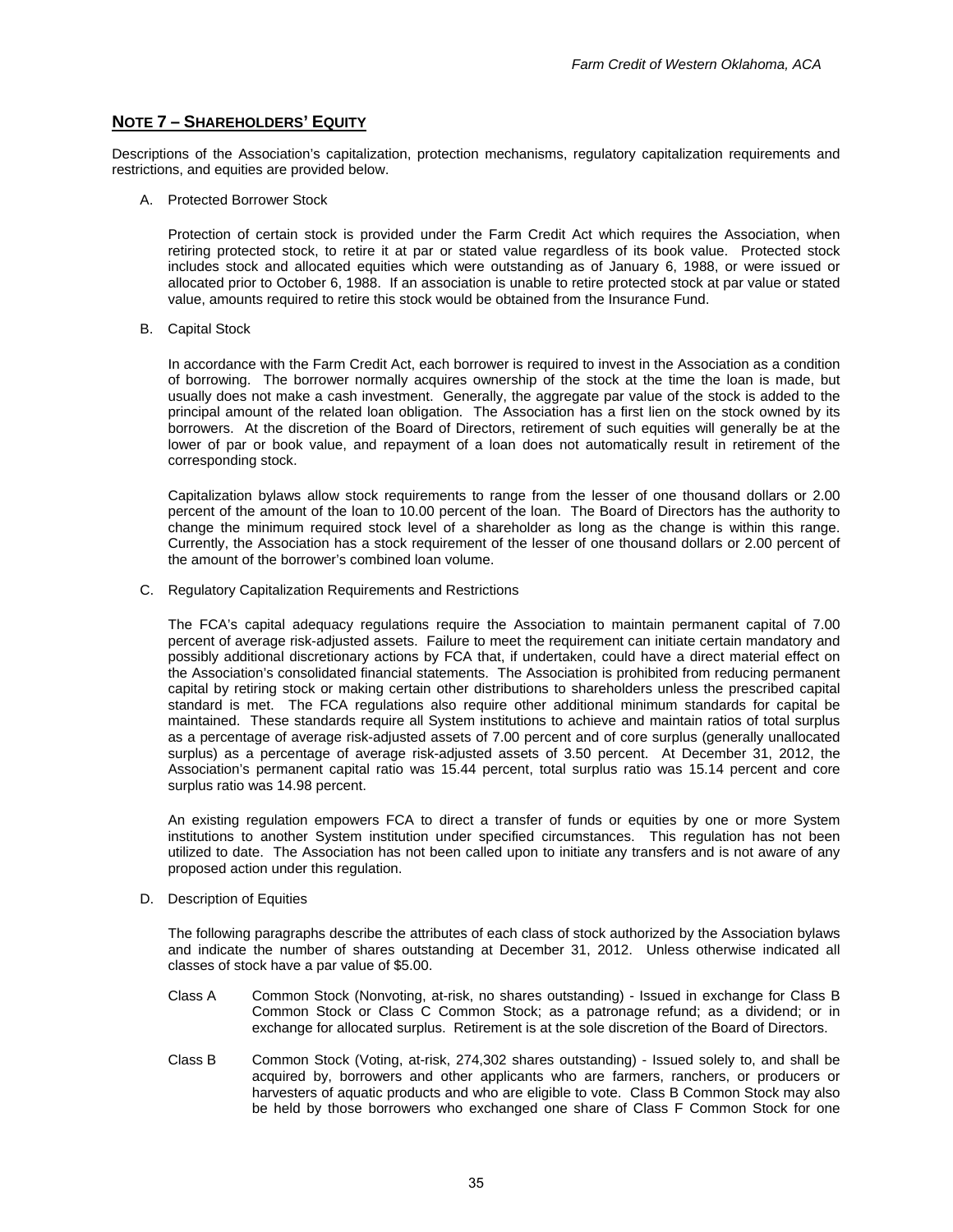share of Class B Common Stock. Each Class B Common shareholder shall hold at least one share as long as the holder continues business with the Association. Within two years after the holder terminates its relationship with the Association, any outstanding Class B Common Stock shall be converted to Class A Common Stock. Retirement is at the sole discretion of the Board of Directors.

- Class C Common Stock (Nonvoting, at-risk, 1,000 shares outstanding) Class C Common Stock may be issued to borrowers or applicants who are: (a) rural residents, including persons eligible to hold voting stock, to capitalize rural housing loans; (b) persons or organizations furnishing farm-related services; (c) other persons or organizations who are eligible to borrow from or participate with the Association but who are not eligible to hold voting stock. Class C Common Stock may be issued to any person who is not a shareholder but who is eligible to borrow from the Association for the purpose of qualifying such person for technical assistance, financially related services and leasing services offered by the Association. Within two years after the holder terminates its relationship with the Association, any outstanding Class C Common Stock shall be converted to Class A Common Stock. Retirement is at the sole discretion of the Board of Directors.
- Class D Common Stock (Nonvoting, at-risk, no shares outstanding, par value of one thousand dollars) – Issued to CoBank or to any person through direct sale.
- Class E Preferred Stock (Nonvoting, at-risk, no shares outstanding, par value as may be determined by any agreement of financial assistance between the Association and CoBank) - Issued only to CoBank in consideration of financial assistance to the Association from CoBank. Retirement is at the sole discretion of the Board of Directors.
- Class F Common Stock (Voting, protected, no shares outstanding) Shall be issued to those individuals and entities who held the same class of stock in a predecessor to the Association. The Association shall not issue any additional Class F Common Stock. Each Class F Common shareholder shall hold at least one share as long as the holder continues business with the Association. Within two years after the holder terminates its relationship with the Association, any outstanding Class F Common Stock shall be converted to Class G Common Stock. Retirement is at the sole discretion of the Board of Directors.
- Class G Common Stock (Nonvoting, protected, 61 shares outstanding) Issued only to those individuals and entities who held the same class of stock in a predecessor to the Association and as necessary for conversions from Class F Common Stock. No further shares of Class G Common Stock will be issued. It must be retired upon repayment of the loan.
- E. Patronage and/or Dividends

Dividends may be declared or patronage distributions allocated to holders of Class B, C, F and G Stock out of the whole or any part of net earnings which remain at the end of the fiscal year, as the Board of Directors may determine, in accordance with the regulations for banks and associations of the System. However, distributions and retirements are precluded by regulation until the minimum capital adequacy standards have been attained. Amounts not distributed are retained as unallocated retained earnings. The Association made a cash patronage distribution of \$1,500 in 2012, \$1,400 in 2011, and \$1,000 in 2010 and declared a \$1,250 patronage in 2012 to be distributed in April 2013.

In the event of liquidation or dissolution of the Association, any assets of the Association remaining after payment or retirement of all liabilities shall be distributed to retire stock in the following order of priority: First, pro rata to all classes of preferred stock; second, pro rata to all classes of common stock; third, to the holders of allocated surplus evidenced by qualified written notices of allocation, in the order of year of issuance and pro rata by year of issuance; fourth, to the holders of allocated surplus evidenced by nonqualified written notices of allocation, in the order of year of issuance and pro rata by year of issuance. Any remaining assets of the Association after such distributions shall be distributed to present and former Patrons on a patronage basis, to the extent practicable.

At each year end, the Board of Directors evaluates whether to retain the Association's net income to strengthen its capital position or to distribute a portion of the net income to customers by declaring a qualified/cash patronage refund. For 2012, the Association allocated 19.96 percent of its patronage-sourced net income to its patrons.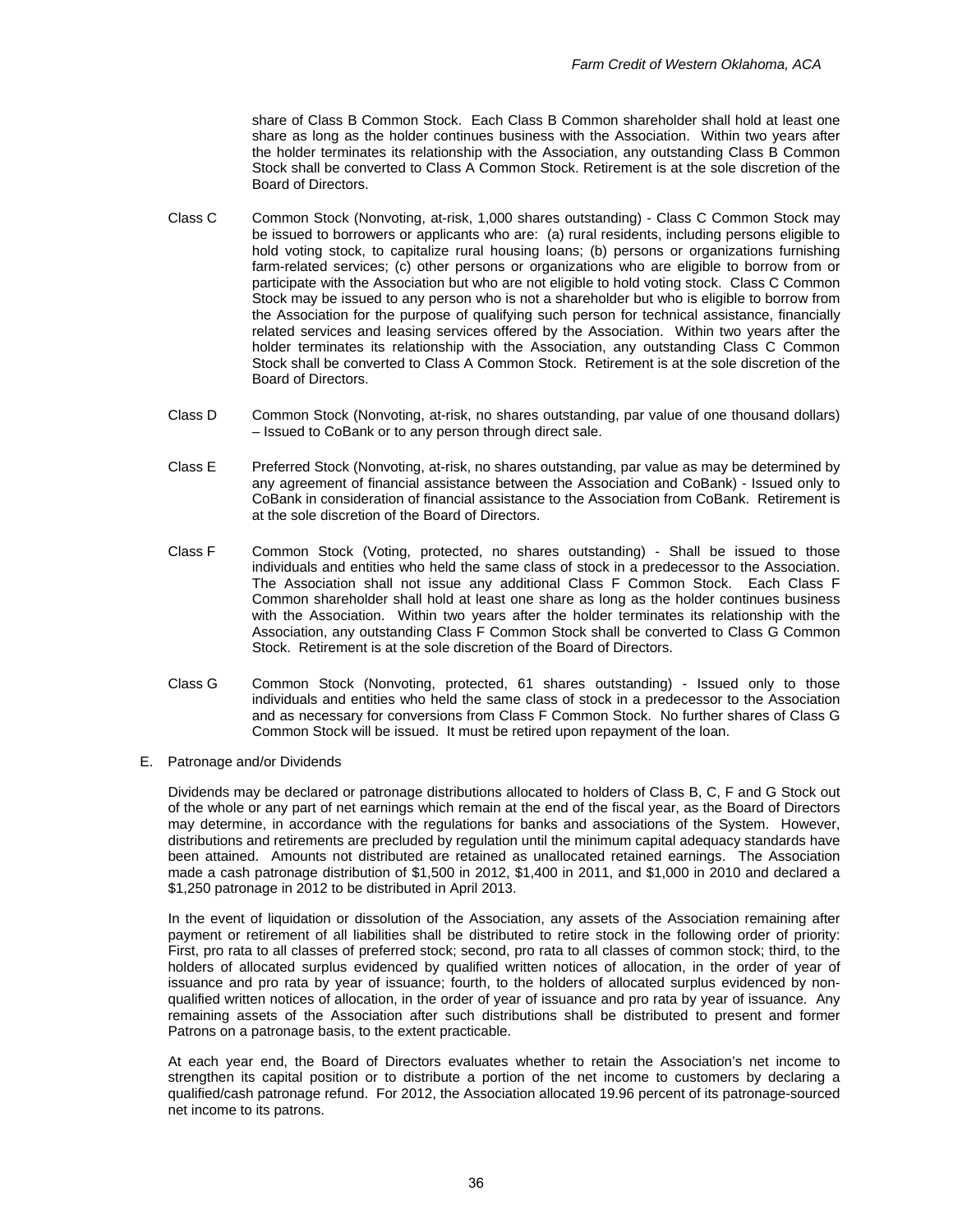# **NOTE 8 – PATRONAGE DISTRIBUTION FROM FARM CREDIT INSTITUTIONS**

Patronage income recognized from Farm Credit Institutions to the Association follows.

|                                            | 2012        |    | 2011         | 2010 |            |
|--------------------------------------------|-------------|----|--------------|------|------------|
| CoBank<br>AgBank                           | .563<br>N/A | ง  | N/A<br>3,669 | J    | N/A<br>527 |
| AgVantis<br><b>Farm Credit Foundations</b> | 121         |    | -<br>-       |      |            |
| Total                                      | .689        | ۰D | 3,669        |      | 527        |

Patronage distributed from CoBank and from AgBank was in cash. The amount declared in December 2012 was accrued and will be paid by CoBank in March 2013. The amount declared in December 2011 by AgBank was accrued in 2011 and was paid in March 2012. Patronage received in March 2011 and March 2010 was recognized as received.

Patronage distribution from AgVantis was in the form of a Notice of Allocation; 20 percent was distributed in cash with the balance of the allocation recorded as an investment in AgVantis which is recorded in other assets in the year received. This patronage program replaced the previous program whereby we received a rebate from AgVantis which reduced the cost of our purchased services from AgVantis. Patronage distributed by Farm Credit Foundations was in cash and was recorded in the year received. Farm Credit Foundations, a human resource service provider for a number of Farm Credit institutions, provides our payroll and human resource services.

# **NOTE 9 – INCOME TAXES**

The provision for income taxes follows.

|                            | <b>Year Ended December 31</b> |                          |      |  |      |  |  |  |
|----------------------------|-------------------------------|--------------------------|------|--|------|--|--|--|
|                            | 2012                          |                          | 2011 |  | 2010 |  |  |  |
| Current:                   |                               |                          |      |  |      |  |  |  |
| Federal                    |                               |                          |      |  |      |  |  |  |
| <b>State</b>               |                               | $\overline{\phantom{0}}$ |      |  |      |  |  |  |
| Provision for income taxes |                               |                          |      |  |      |  |  |  |

The provision for income tax differs from the amount of income tax determined by applying the applicable U.S. statutory federal income tax rate to pretax income as follows.

|                                                                   | <b>Year Ended December 31</b> |         |         |  |  |  |  |
|-------------------------------------------------------------------|-------------------------------|---------|---------|--|--|--|--|
|                                                                   | 2012                          | 2011    | 2010    |  |  |  |  |
| Federal tax at statutory rate                                     | \$2,131                       | \$3,180 | \$1,564 |  |  |  |  |
| State tax, net                                                    |                               |         |         |  |  |  |  |
| Effect of non-taxable FLCA subsidiary                             | (1,895)                       | (2,653) | (1,362) |  |  |  |  |
| Patronage distributions                                           |                               | (78)    | (232)   |  |  |  |  |
| Change in valuation allowance                                     | (25)                          | (240)   | 16      |  |  |  |  |
| Patronage refunds to borrowers                                    | (209)                         |         |         |  |  |  |  |
| Effect of tax-free recapitalization distribution from Bank merger |                               | (201)   |         |  |  |  |  |
| Prior year return to provision difference                         |                               |         |         |  |  |  |  |
| Other                                                             |                               | (4)     |         |  |  |  |  |
| Provision for income taxes                                        |                               | 5       |         |  |  |  |  |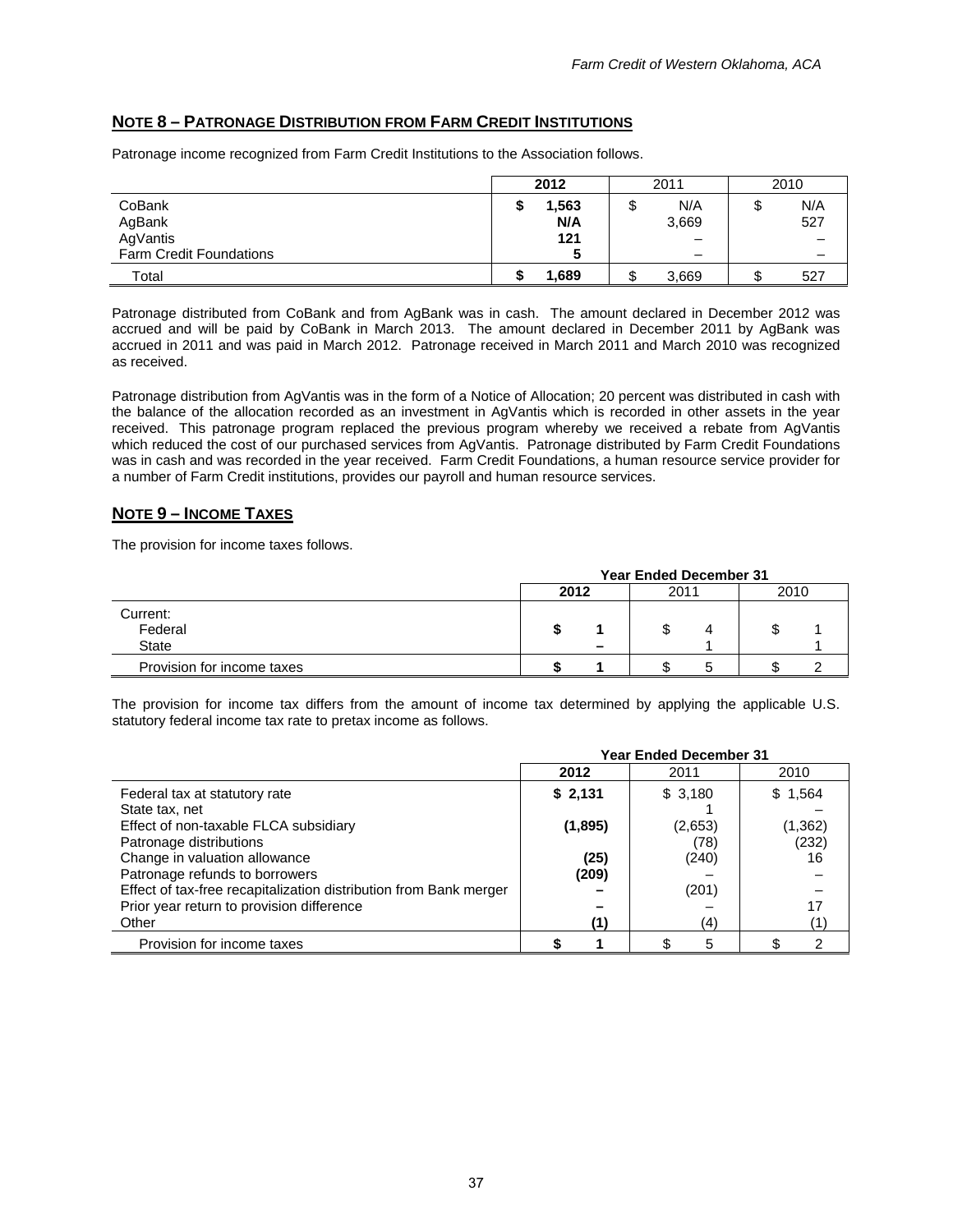Deferred tax assets and liabilities are comprised of the following.

|                                                                                                                                                                               | December 31          |                             |                             |  |  |  |  |  |
|-------------------------------------------------------------------------------------------------------------------------------------------------------------------------------|----------------------|-----------------------------|-----------------------------|--|--|--|--|--|
|                                                                                                                                                                               | 2012                 | 2011                        | 2010                        |  |  |  |  |  |
| Deferred income tax assets:<br>Allowance for loan losses<br>Nonaccrual loan interest<br>Depreciation<br>Charitable contribution carryover<br>Net operating loss carryforwards | 296<br>S<br>36<br>40 | \$<br>282<br>62<br>36<br>40 | \$<br>332<br>79<br>35<br>40 |  |  |  |  |  |
| Gross deferred tax assets                                                                                                                                                     | 381                  | 422                         | 488                         |  |  |  |  |  |
| Deferred tax asset valuation allowance                                                                                                                                        | (168)                | (196)                       | (464)                       |  |  |  |  |  |
| Deferred income tax liabilities:<br>Bank patronage allocation<br>Sale of fixed assets<br>Depletion                                                                            | (187)<br>(3)<br>(23) | (200)<br>(3)<br>(23)        | (3)<br>(21)                 |  |  |  |  |  |
| Gross deferred tax liability                                                                                                                                                  | (213)                | (226)                       | (24)                        |  |  |  |  |  |
| Net deferred tax asset                                                                                                                                                        |                      |                             |                             |  |  |  |  |  |

The calculation of deferred tax assets and liabilities involves various management estimates and assumptions as to future taxable earnings, including the amount of non-patronage income and patronage income retained. The expected future tax rates are based upon enacted tax laws.

The Association recorded a valuation allowance of \$168 in 2012, \$196 in 2011 and \$464 in 2010. The Association will continue to evaluate the realizability of the deferred tax assets and adjust the valuation allowance accordingly. At December 31, 2012, the Association had federal net operating loss carryforwards that expire from 2024 to 2026.

The Association has no uncertain tax positions as of December 31, 2012, 2011 or 2010. The tax years that remain open for federal and major state income tax jurisdictions are 2009 and forward.

# **NOTE 10 – EMPLOYEE BENEFIT PLANS**

Certain employees participate in the Ninth Retirement Plan, a multi-employer defined benefit retirement plan. The Department of Labor has determined the plan to be a governmental plan; therefore, the plan is not subject to the provisions of the Employee Retirement Income Security Act of 1974, as amended (ERISA). As the plan is not subject to ERISA, the plan's benefits are not insured by the Pension Benefit Guaranty Corporation. Accordingly, the amount of accumulated benefits that participants would receive in the event of the plan's termination is contingent on the sufficiency of the plan's net assets to provide benefits at that time. This Plan is noncontributory and covers eligible employees. The assets, liabilities, and costs of the plan are not segregated by participating entities. As such, plan assets are available for any of the participating employers' retirees at any point in time. Additionally, if a participating employer stops contributing to the plan, the unfunded obligations of the plan may be borne by the remaining participating employers. Further, if the Association chooses to stop participating in the plan, the Association may be required to pay an amount based on the underfunded status of the plan, referred to as a withdrawal liability. Because of the multi-employer nature of the plan, any individual employer is not able to unilaterally change the provisions of the plan. If an employee moves to another employer within the same plan, the employee benefits under the plan transfer. Benefits are based on salary and years of service. There is no collective bargaining agreement in place as part of this plan.

The defined benefit pension plan reflects an unfunded liability totaling \$93.9 million at December 31, 2012. The pension benefits funding status reflects the net of the fair value of the plan assets and the projected benefit obligation at the date of these consolidated financial statements. The projected benefit obligation is the actuarial present value of all benefits attributed by the pension benefit formula to employee service rendered prior to the measurement date based on assumed future compensation levels. The projected benefit obligation of the plan was \$210.1 million at December 31, 2012, \$224.1 million at December 31, 2011 and \$184.9 million at December 31, 2010. The fair value of the plan assets was \$116.2 million at December 31, 2012, \$122.2 million at December 31, 2011 and \$119.7 million at December 31, 2010. The amount of the pension benefits funding status is subject to many variables including performance of plan assets and interest rate levels. Therefore, changes in assumptions could significantly affect these estimates.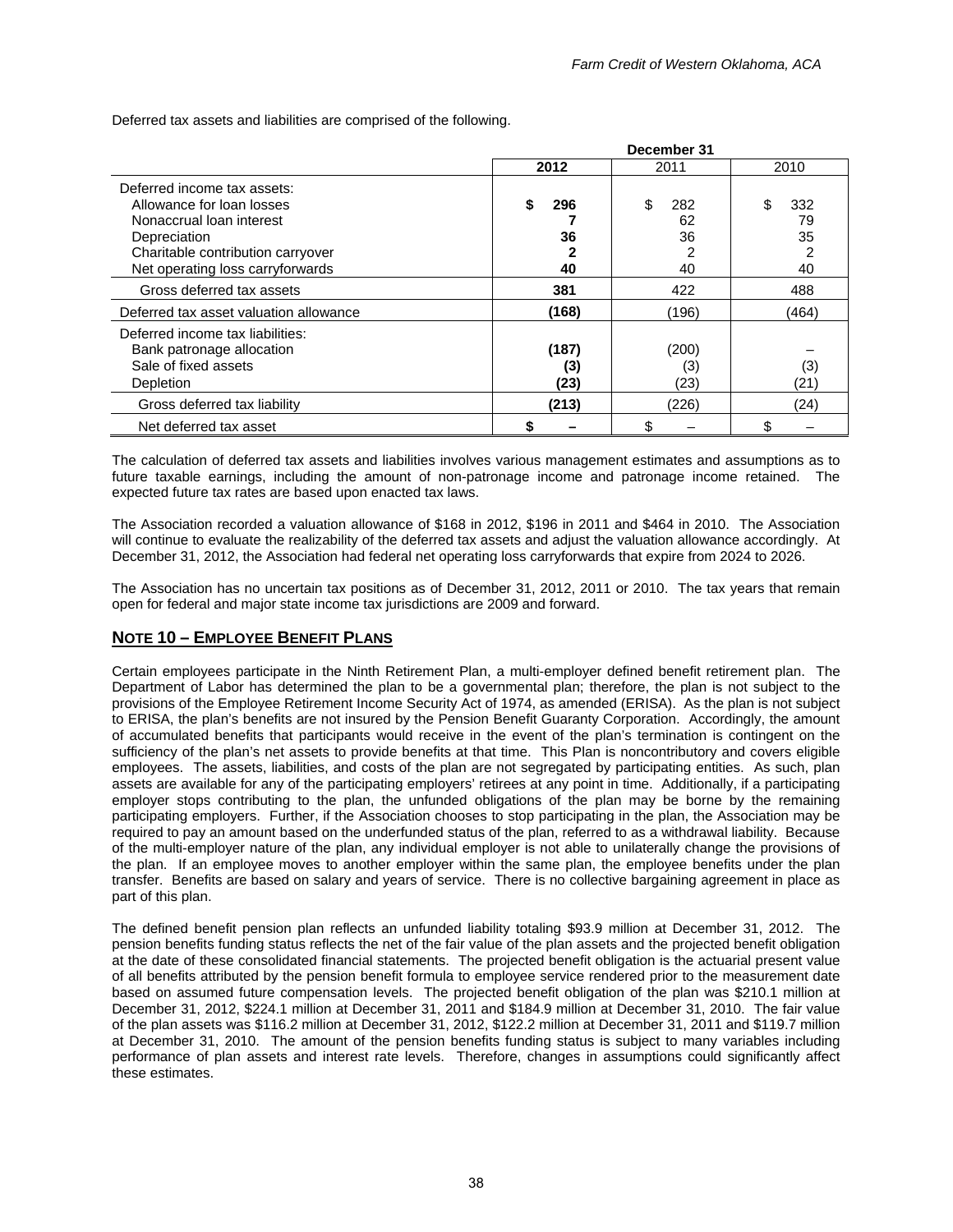Costs are determined for each individual employer based on costs directly related to their current employees as well as an allocation of the remaining costs based proportionately on the estimated projected liability of the employer under this plan. The Association recognizes its proportional share of expense and contributes a proportional share of funding. Total plan expense for participating employers was \$25.4 million in 2012, \$10.2 million in 2011, and \$8.6 million in 2010. The Association's allocated share of plan expenses included in salaries and employee benefits was \$741 in 2012, \$458 in 2011, and \$369 in 2010. Participating employers contributed \$12.8 million in 2012, \$8.3 million in 2011, and \$6.2 million in 2010 to the plan. The Association's allocated share of these pension contributions was \$730 in 2012, \$374 in 2011, and \$267 in 2010. While the plan is a governmental plan and is not subject to minimum funding requirements, the employers contribute amounts necessary on an actuarial basis to provide the plan with sufficient assets to meet the benefits to be paid to participants. The amount of the total employer contributions expected to be paid into the pension plans during 2013 is \$14.2 million. The Association's allocated share of these pension contributions is expected to be \$820 thousand. The amount ultimately to be contributed and the amount ultimately recognized as expense as well as the timing of those contributions and expenses, are subject to many variables including performance of plan assets and interest rate levels. These variables could result in actual contributions and expenses being greater than or less than anticipated.

Postretirement benefits other than pensions are provided through the Farm Credit Foundations Retiree Medical Plan to retired employees of the Association. Benefits provided are determined on a graduated scale based on years of service. The anticipated costs of these benefits were accrued during the period of the employee's active service. Postretirement benefits expense (primarily health care benefits) included in salaries and employee benefits were \$5 in 2012, \$6 in 2011 and \$3 in 2010. These expenses are equal to the Association's cash contributions for each year.

The Association also participates in the Farm Credit Foundations Defined Contribution/401(k) Plan (Contribution Plan). Employees who do not participate in the Pension Plan may receive benefits through the Employer Contribution portion of the Contribution Plan. In this plan, the Association provides a monthly contribution based on a defined percentage of the employee's salary. Employees may also participate in a Salary Deferral Plan governed by Section 401(k) of the Internal Revenue Code. The Association matches a certain percentage of employee contributions to the plan. Employer contributions to this plan were \$196 in 2012, \$191 in 2011 and \$162 in 2010.

# **NOTE 11 – RELATED PARTY TRANSACTIONS**

In the ordinary course of business, the Association enters into loan transactions with officers and directors of the Association, their immediate families and other organizations with which such persons may be associated. Such loans are subject to special approval requirements contained in the FCA regulations and are made on the same terms, including interest rates, amortization schedules and collateral, as those prevailing at the time for comparable transactions with unrelated borrowers.

The Association has a policy that loans to directors and senior officers must be maintained at an Acceptable or Other Assets Especially Mentioned (OAEM) credit classification. If the loan falls below the OAEM credit classification, corrective action must be taken and the loan brought back to either Acceptable or OAEM within a year. If not, the director or senior officer must resign from the Board of Directors or employment.

Loan information to related parties for the years ended December 31 is shown below.

|                | 2012  | 2011     | 2010  |
|----------------|-------|----------|-------|
| New loans      | 9.713 | \$10,783 | 8,760 |
| Repayments     | 8.984 | \$10,696 | 8,698 |
| Ending balance | .488  | 6.776    | 6.574 |

In the opinion of management, none of the loans outstanding to officers and directors at December 31, 2012 involved more than a normal risk of collectibility.

In October 2012, the Association paid \$16 to A&L Cattle, which is owned by Director Bobbie Apple, for services related to a prospective customer event.

The Association also has business relationships with certain other System entities. The Association paid \$696 in 2012, \$499 in 2011 and \$432 in 2010 to AgVantis for technology services and \$80 in 2012, \$83 in 2011 and \$80 in 2010 to the Bank for operational services.

## **NOTE 12 – REGULATORY ENFORCEMENT MATTERS**

There are no regulatory enforcement actions in effect for the Association.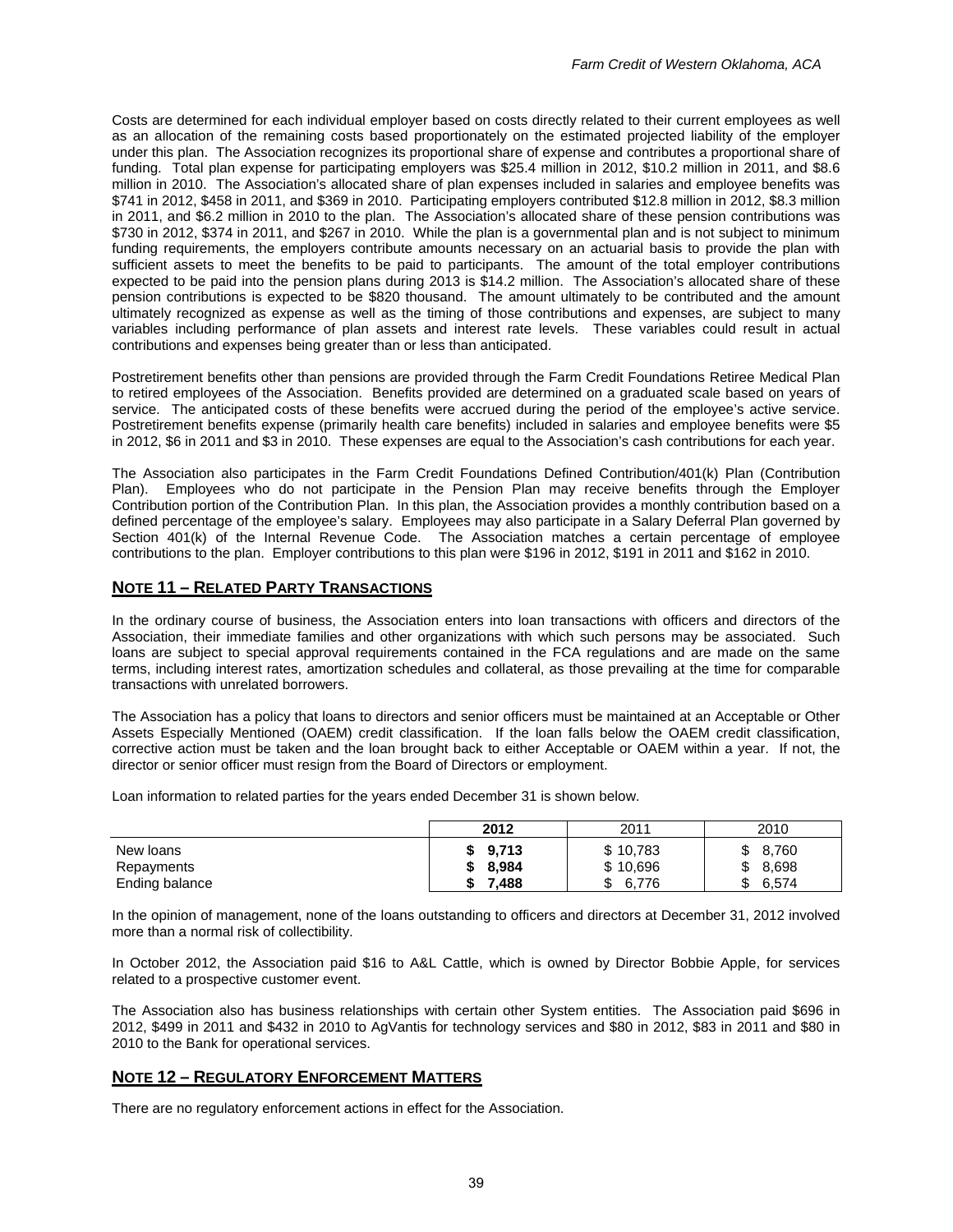# **NOTE 13 – COMMITMENTS AND CONTINGENCIES**

The Association has various commitments outstanding and contingent liabilities.

The Association may participate in financial instruments with off-balance sheet risk to satisfy the financing needs of its borrowers and to manage their exposure to interest-rate risk. These financial instruments include commitments to extend credit and commercial letters of credit. The instruments involve, to varying degrees, elements of credit risk in excess of the amount recognized in the consolidated financial statements. Commitments to extend credit are agreements to lend to a borrower as long as there is not a violation of any condition established in the contract. Commercial letters of credit are agreements to pay a beneficiary under conditions specified in the letter of credit. Commitments and letters of credit generally have fixed expiration dates or other termination clauses and may require payment of a fee by the borrower. At December 31, 2012, \$102,334 of commitments to extend credit and \$540 of commercial letters of credit were outstanding.

Since many of these commitments are expected to expire without being drawn upon, the total commitments do not necessarily represent future cash requirements. However, these credit-related financial instruments have offbalance-sheet credit risk because their amounts are not reflected on the Consolidated Statement of Condition until funded or drawn upon. The credit risk associated with issuing commitments and letters of credit is substantially the same as that involved in extending loans to borrowers and management applies the same credit policies to these commitments. Upon fully funding a commitment, the credit risk amounts are equal to the contract amounts, assuming that borrowers fail completely to meet their obligations and the collateral or other security is of no value. The amount of collateral obtained, if deemed necessary upon extension of credit, is based on management's credit evaluation of the borrower.

The Association also participates in standby letters of credits to satisfy the financing needs of its borrowers. These letters of credit are irrevocable agreements to guarantee payments of specified financial obligations. At December 31, 2012, \$165 of standby letters of credit were outstanding with a nominal fair value. Outstanding standby letters of credit have expiration dates ranging from 2013 to 2017. The maximum potential amount of future payments the Association is required to make under the guarantees is \$165.

With regard to contingent liabilities, there are no actions pending against the Association in which claims for monetary damages are asserted.

# **NOTE 14 – FAIR VALUE MEASUREMENTS**

Accounting guidance defines fair value as the exchange price that would be received for an asset or paid to transfer a liability in an orderly transaction between market participants in the principal or most advantageous market for the asset or liability. The fair value measurement is not an indication of liquidity. See Note 2 for additional information.

The Association has assets held in nonqualified benefit trusts measured at fair value on a recurring basis that are determined to be Level 1 of \$3 at December 31, 2012. The Association had no assets measured at fair value on a recurring basis for 2011 or 2010. The Association had no liabilities measured at fair value on a recurring basis for the periods presented.

|                          | Level 1 | <b>Fair Value Measurement Using</b> | Level 2 | <b>Total Fair</b><br>Value | <b>Total</b><br><b>Losses</b> |         |     |
|--------------------------|---------|-------------------------------------|---------|----------------------------|-------------------------------|---------|-----|
| Assets:<br>2012<br>Loans |         | $\qquad \qquad \blacksquare$        |         | $\qquad \qquad$            | 212                           | 212     | 99  |
| 2011<br>Loans            |         | $\overline{\phantom{0}}$            |         | -                          | 32<br>S                       | 32      | 39  |
| 2010<br>Loans            | \$      | $\overline{\phantom{0}}$            | \$      | -                          | \$2,418                       | \$2,418 | 323 |

The Association has no liabilities measured at fair value on a non-recurring basis for any of the periods presented.

The estimated fair values of the Association's financial instruments follow.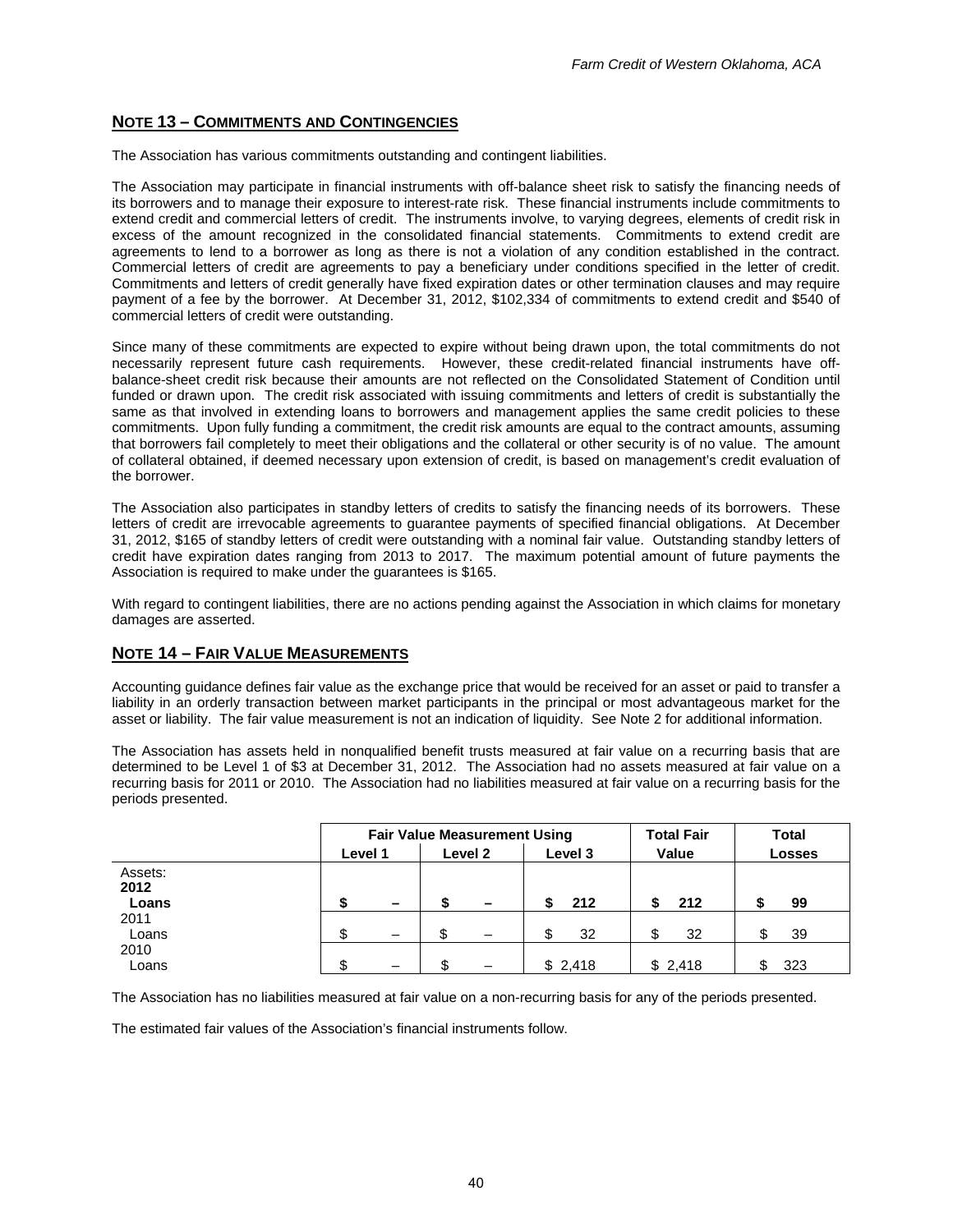|                              | December 31      |           |      |           |                  |       |          |           |    |           |    |           |
|------------------------------|------------------|-----------|------|-----------|------------------|-------|----------|-----------|----|-----------|----|-----------|
|                              |                  |           | 2011 |           |                  |       | 2010     |           |    |           |    |           |
|                              | Fair<br>Carrying |           |      |           | Fair<br>Carrying |       | Carrying |           |    | Fair      |    |           |
|                              | Amount           |           |      | Value     | Amount           |       |          | Value     |    | Amount    |    | Value     |
| Financial assets:            |                  |           |      |           |                  |       |          |           |    |           |    |           |
| Loans, net                   | \$451,135        |           |      | \$453,094 | \$379,739        |       |          | \$383,937 |    | \$390,535 |    | \$392,964 |
| Cash                         | \$<br>6,247      |           | S    | 6,247     | \$               | 3,113 | \$       | 3,113     | \$ | 3,556     | \$ | 3,556     |
| Assets held in nonqualified  |                  |           |      |           |                  |       |          |           |    |           |    |           |
| benefits trusts              | \$               | 3         | \$   | 3         | - \$             |       |          |           | \$ |           |    |           |
| Financial liabilities:       |                  |           |      |           |                  |       |          |           |    |           |    |           |
| Note payable to CoBank       | \$387,008        |           |      | \$391,295 |                  | ΝA    |          | NA        |    | <b>NA</b> |    | ΝA        |
| Note payable to AgBank       |                  | <b>NA</b> |      | <b>NA</b> | \$312,833        |       |          | \$317.536 |    | \$332,504 |    | \$335,054 |
| Advance conditional payments | \$               | 5,248     |      | 5,248     |                  | 8,365 | \$       | 8,365     |    | 3,804     |    | 3,804     |

NA – Not available.

#### *Valuation Techniques*

As more fully discussed in Note 2, accounting guidance establishes a fair value hierarchy, which requires an entity to maximize the use of observable inputs and minimize the use of unobservable inputs when measuring fair value. The following presents a brief summary of the valuation techniques used by the Association for assets and liabilities subject to fair value measurement:

#### *Cash*

The carrying value is a reasonable estimate of fair value.

#### *Assets Held in Non-Qualified Benefits Trusts*

Assets held in trust funds related to deferred compensation and supplemental retirement plans are classified within Level 1. The trust funds include investments that are actively traded and have quoted net asset values that are observable in the marketplace.

#### *Loans*

Fair value is estimated by discounting the expected future cash flows using the Association's current interest rates at which similar loans would be made to borrowers with similar credit risk. The discount rates are based on the District's current loan origination rates as well as management estimates of credit risk. Management has no basis to determine whether the estimated fair values presented would be indicative of the assumptions and adjustments that a purchaser of the Association's loans would seek in an actual sale.

For purposes of determining the fair value of accruing loans, the loan portfolio is segregated into pools of loans with homogeneous characteristics. Expected future cash flows and interest rates reflecting appropriate credit risk are separately determined for each individual pool.

Fair value of loans in a nonaccrual status is estimated as described above, with appropriately higher interest rates, which reflect the uncertainty of continued cash flows. For noncurrent nonaccrual loans, it is assumed that collection will result only from the disposition of the underlying collateral. Fair value of these loans is estimated to equal the aggregate net realizable value of the underlying collateral, discounted at an interest rate, which appropriately reflects the uncertainty of the expected future cash flows over the average disposal period. Where the net realizable value of the collateral exceeds the legal obligation for a particular loan, the legal obligation is generally used in place of the net realizable value.

With regards to impaired loans, it is not practicable to provide specific information on inputs as each collateral property is unique. For certain loans evaluated for impairment under accounting impairment guidance, the fair value is based upon the underlying collateral since the loans are collateral-dependent loans for which real estate is the collateral. The fair value measurement process uses independent appraisals and other market-based information, but in many cases it also requires significant input based on management's knowledge of and judgment about current market conditions, specific issues relating to the collateral and other matters. As a result, these fair value measurements fall within Level 3 of the hierarchy. When the value of the real estate, less estimated costs to sell, is less than the principal balance of the loan, a specific reserve is established and the net loan is reported at its fair value.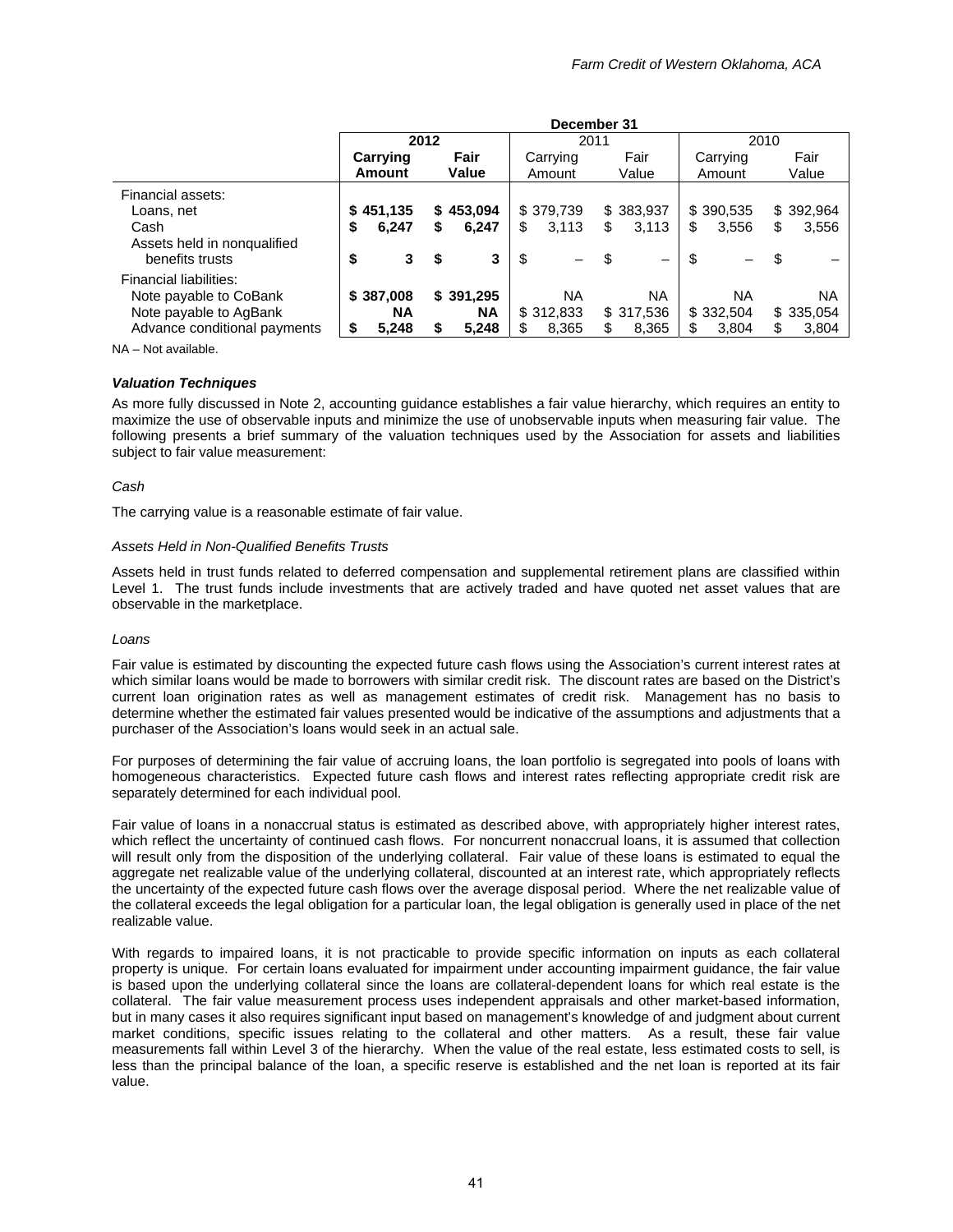### *Note Payable to the Funding Bank*

The notes payable are segregated into pricing pools according to the types and terms of the loans (or other assets), which they fund. Fair value of the notes payable is estimated by discounting the anticipated cash flows of each pricing pool using the current interest rate that would be charged for borrowings. For purposes of this estimate, it is assumed the cash flow on the notes payable is equal to the principal payments on the Association's loan receivables plus accrued interest on the notes payable.

### *Advance Conditional Payments*

The carrying value is a reasonable estimate of fair value as these funds are held in cash.

#### *Commitments to Extend Credit and Standby Letters of Credit*

The fair value of commitments is estimated using the fees currently charged for similar agreements, taking into account the remaining terms of the agreements and the creditworthiness of the counterparties. For fixed-rate loan commitments, estimated fair value also considers the difference between current levels of interest rates and the committed rates. The fair value of letters of credit approximate the fees currently charged for similar agreements or the estimated cost to terminate or otherwise settle similar obligations. These are generally classified as Level 3 and are valued by using discounted cash flows with unobservable inputs of rate of funding and risk-adjusted spread. As of December 31, 2012, 2011 and 2010, the fair value was considered nominal.

## **NOTE 15 – QUARTERLY FINANCIAL INFORMATION (UNAUDITED)**

Quarterly results of operations for the years ended December 31, 2012, 2011 and 2010, follow.

|                                                                                                                           | 2012                                    |                                            |                                         |                                         |                                      |  |  |
|---------------------------------------------------------------------------------------------------------------------------|-----------------------------------------|--------------------------------------------|-----------------------------------------|-----------------------------------------|--------------------------------------|--|--|
|                                                                                                                           | <b>First</b>                            | Second                                     | <b>Third</b>                            | <b>Fourth</b>                           | Total                                |  |  |
| Net interest income<br>Provision for Ioan Iosses/(Loan Ioss reversal)<br>Noninterest expenses, net                        | 2.690<br>S<br>92<br>1,725               | 2,759<br>S.<br>99<br>755                   | 2,854<br>\$<br>(32)<br>1,016            | 2,870<br>\$<br>(70)<br>1,319            | \$11,173<br>89<br>4,815              |  |  |
| <b>Net income</b>                                                                                                         | \$<br>873                               | \$<br>1,905                                | 1,870<br>\$                             | \$<br>1621                              | \$<br>6,269                          |  |  |
|                                                                                                                           |                                         |                                            | 2011                                    |                                         |                                      |  |  |
|                                                                                                                           | First                                   | Second                                     | Third                                   | Fourth                                  | Total                                |  |  |
| Net interest income<br>Provision for loan losses/(Loan loss reversal)<br>Noninterest expenses/(income), net<br>Net income | \$<br>2,681<br>43<br>129<br>\$<br>2,509 | \$<br>2,604<br>(2)<br>1,544<br>\$<br>1,062 | \$2,571<br>(12)<br>1,569<br>\$<br>1,014 | \$2,533<br>38<br>(2,267)<br>\$<br>4,762 | \$10,389<br>67<br>975<br>\$<br>9,347 |  |  |
|                                                                                                                           |                                         |                                            | 2010                                    |                                         |                                      |  |  |
|                                                                                                                           | First                                   | Second                                     | Third                                   | Fourth                                  | Total                                |  |  |
| Net interest income<br>Provision for loan losses/(Loan loss reversal)<br>Noninterest expenses, net                        | \$<br>2,658<br>343<br>759               | 2,350<br>\$<br>76<br>1,340                 | \$<br>2,480<br>(10)<br>1,323            | \$2,615<br>(4)<br>1,679                 | \$10,103<br>405<br>5,101             |  |  |
| Net income                                                                                                                | \$<br>1,556                             | \$<br>934                                  | \$<br>1,167                             | \$<br>940                               | \$<br>4,597                          |  |  |

## **NOTE 16 – SUBSEQUENT EVENTS**

The Association has evaluated subsequent events through March 15, 2013 which is the date the financial statements were issued, and no material subsequent events were identified.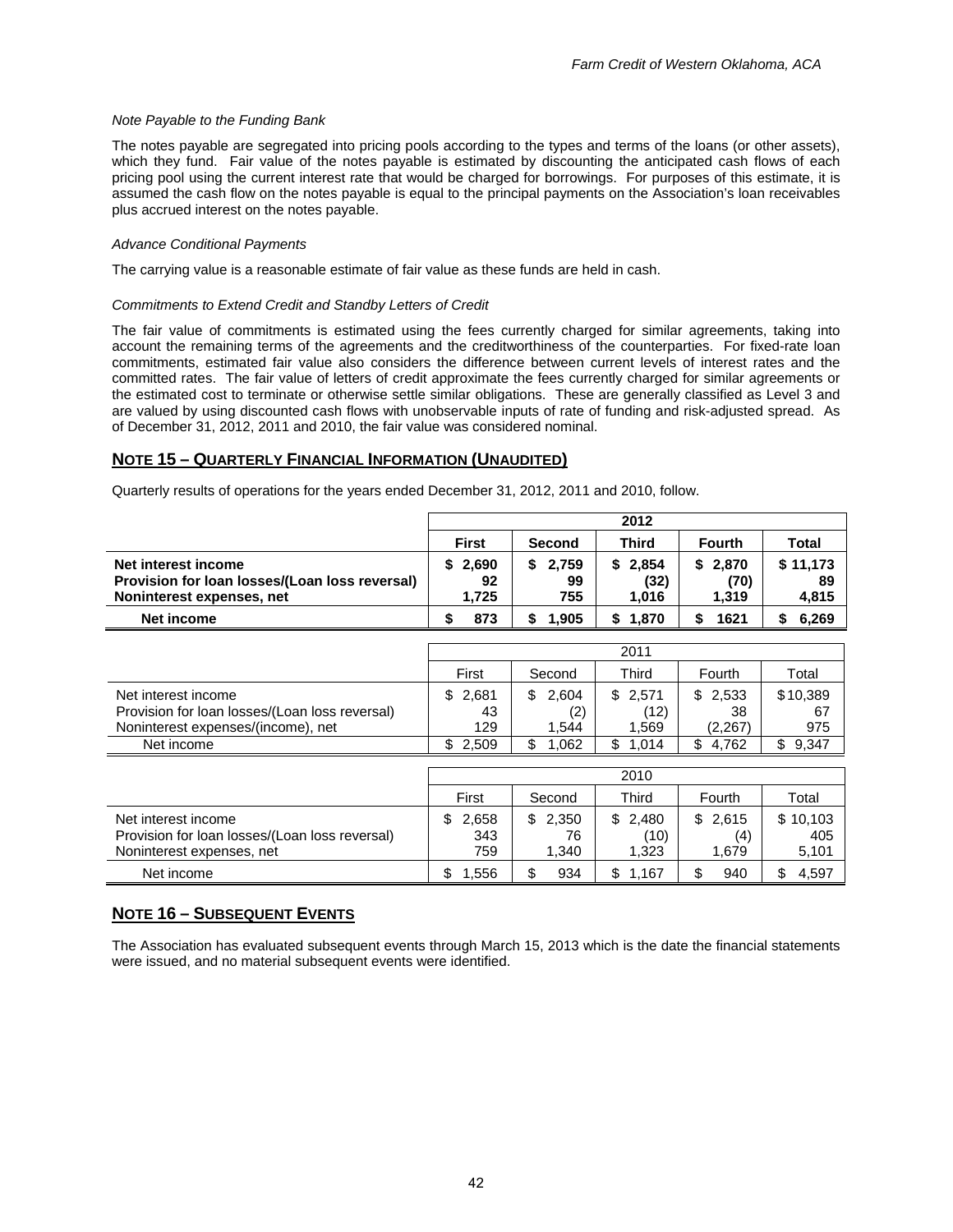# **DISCLOSURE INFORMATION REQUIRED BY** FARM CREDIT ADMINISTRATION REGULATIONS

(Amounts in Whole Dollars)

# **DESCRIPTION OF BUSINESS**

The description of the territory served, persons eligible to borrow, types of lending activities engaged in and financial services offered, and related Farm Credit organizations required to be disclosed in this section is incorporated herein by reference from Note 1 to the financial statements, "Organization and Operations," included in this annual report to shareholders.

The description of significant developments that had or could have a material impact on earnings or interest rates to borrowers, acquisitions or dispositions of material assets, material changes in the manner of conducting the business, seasonal characteristics, and concentrations of assets, if any, required to be disclosed in this section, is incorporated herein by reference from "Management's Discussion and Analysis" (MD&A) included in this annual report to shareholders.

# **DESCRIPTION OF PROPERTY**

The following table sets forth certain information regarding the properties of the Association:

| Location                                   | Description                | Form of Ownership |
|--------------------------------------------|----------------------------|-------------------|
| 3302 Williams Avenue<br>Woodward, Oklahoma | <b>Headquarters Office</b> | Owned             |
| 2600 Modelle Avenue<br>Clinton, Oklahoma   | <b>Branch Office</b>       | Owned             |
| 2143 Highway No. 64<br>Guymon, Oklahoma    | <b>Branch Office</b>       | Owned             |
| 219 Oklahoma Blvd<br>Alva, Oklahoma        | <b>Branch Office</b>       | Owned             |
| 101 Carter Road<br>Elk City, Oklahoma      | <b>Branch Office</b>       | Rented            |
| 430 N. Broadway<br>Taloga, Oklahoma        | Satellite Office           | Owned             |
| 106 East 1st Street<br>Cordell, Oklahoma   | Satellite Office           | Rented            |

## **LEGAL PROCEEDINGS AND ENFORCEMENT ACTIONS**

Information required to be disclosed in this section is incorporated herein by reference from Note 12 to the financial statements, "Regulatory Enforcement Matters," and Note 13 to the financial statements, "Commitments and Contingencies," included in this annual report to shareholders.

## **DESCRIPTION OF CAPITAL STRUCTURE**

Information required to be disclosed in this section is incorporated herein by reference from Note 7 to the financial statements, "Shareholders' Equity," included in this annual report to shareholders.

### **DESCRIPTION OF LIABILITIES**

The description of debt outstanding required to be disclosed in this section is incorporated herein by reference from Note 6 to the financial statements, "Note Payable to CoBank," included in this annual report to shareholders.

The description of advance conditional payments is incorporated herein by reference to Note 2 to the financial statements, "Summary of Significant Accounting Policies," included in this annual report to shareholders.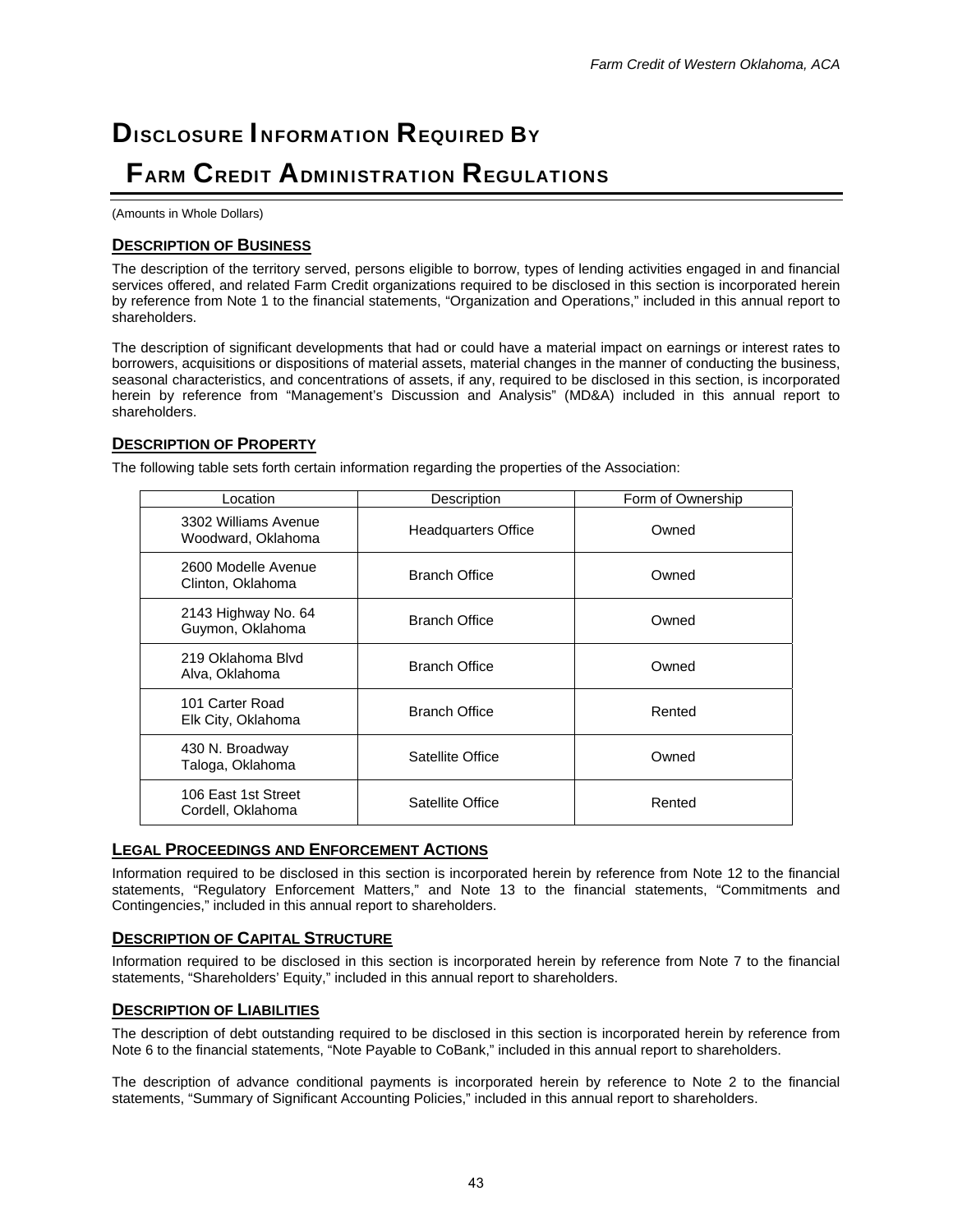The description of contingent liabilities required to be disclosed in this section is incorporated herein by reference from Note 13 included in this annual report to shareholders.

# **SELECTED FINANCIAL DATA**

The selected financial data for the five years ended December 31, 2012, required to be disclosed in this section is incorporated herein by reference from the "Five-Year Summary of Selected Consolidated Financial Data," included in this annual report to shareholders.

# **MANAGEMENT'S DISCUSSION AND ANALYSIS**

"Management's Discussion and Analysis," which appears within this annual report to shareholders and is required to be disclosed in this section, is incorporated herein by reference.

## **DIRECTORS AND SENIOR OFFICERS**

The following represents certain information regarding the directors and senior officers of the Association.

### **DIRECTORS**

| Jimmie Purvine      | Chairman. Mr. Purvine was elected to the board in May 2005. For the past five years, he<br>has been involved in the following agricultural enterprises: wheat, milo, soybeans, corn,<br>silage, beans, cow/calf and stockers. He is a Board Member and past treasurer of the<br>Dewey County Conservation District and is a former county committee member for Dewey<br>Farm Service Agency. His term expires in 2014.                                                                                                                                                                                                                                             |
|---------------------|--------------------------------------------------------------------------------------------------------------------------------------------------------------------------------------------------------------------------------------------------------------------------------------------------------------------------------------------------------------------------------------------------------------------------------------------------------------------------------------------------------------------------------------------------------------------------------------------------------------------------------------------------------------------|
| Ronald W. White     | Vice Chairman. Mr. White has been a member of the board since June 1988. For the<br>past five years he has been involved in the following agricultural enterprises: corn and<br>wheat. He is a director of Tri County Electric, a provider of electric power for the<br>Oklahoma Panhandle and surrounding states and was the owner of R & K Trailers LLC,<br>which did lease livestock trailers to Brent White Transportation LLC. His term expires in<br>2015.                                                                                                                                                                                                   |
| <b>Bobbie Apple</b> | Director. Mr. Apple has been a member of the board since May 1992. For the past five<br>years he has been involved in the following agricultural enterprises: cow/calf, stockers<br>and taking cattle in on a gain basis. He is part owner and operator of Hitching Post Bed<br>and Breakfast and log cabins in Kenton, which is a bed and breakfast plus hunting lease<br>business; and is a board member of the Cimarron Memorial Hospital, a community<br>hospital. His term expires in 2014.                                                                                                                                                                   |
| Ken Gore            | Director. Mr. Gore has been a member of the board since November 1997. For the past<br>five years he has been involved in the following agricultural enterprises: wheat, hay<br>production, cow/calf, stockers and taking cattle in on a gain basis. His term expires in<br>2013.                                                                                                                                                                                                                                                                                                                                                                                  |
| James E. Hardy      | Director. Mr. Hardy has been a member of the board since September 1986. For the past<br>five years he has been involved in wheat and hay production, cow/calf, registered Angus<br>cattle and stocker cattle. He retired in April 2011 as the Activities Officer II at the William<br>S. Key Correctional Facility, a minimum security prison. His term expires in 2014.                                                                                                                                                                                                                                                                                          |
| Kenton Javorsky     | Director. Mr. Javorsky has been a member of the board since November 2009. For the<br>past five years he has been involved in the following agricultural enterprises: wheat,<br>cotton, milo, sesame, cow-calf and custom cotton harvesting and some custom planting.<br>He is President of Welderson Farms Inc, a family farming operation; part owner of A&K<br>Skid Steer Service, a cedar tree removal business; on the Board of Directors of Midwest<br>Farmer's Coop, a cotton gin, feed, fertilizer and fuel coop; and board chairman of the<br>Western Oklahoma Christian School, a private elementary school in Clinton. His term will<br>expire in 2015. |
| Jimmie Musick       | Director. Mr. Musick has been a member of the board since September 1988. For the<br>past five years he has been involved in the following agricultural enterprises: wheat, alfalfa<br>hay, cotton, milo, corn and stocker cattle. He is owner of Musick Farms, a family farming<br>operation and an order buyer for Cross Roads Livestock; owner of Musick and Varner<br>Funeral Home, LLC, a funeral home business located in Cordell and Sentinel. He is on<br>the board of National Wheat Growers Foundation, past president of Oklahoma Wheat<br>Growers, Chairman of Washita County Health Board, Chairman of the Washita County                             |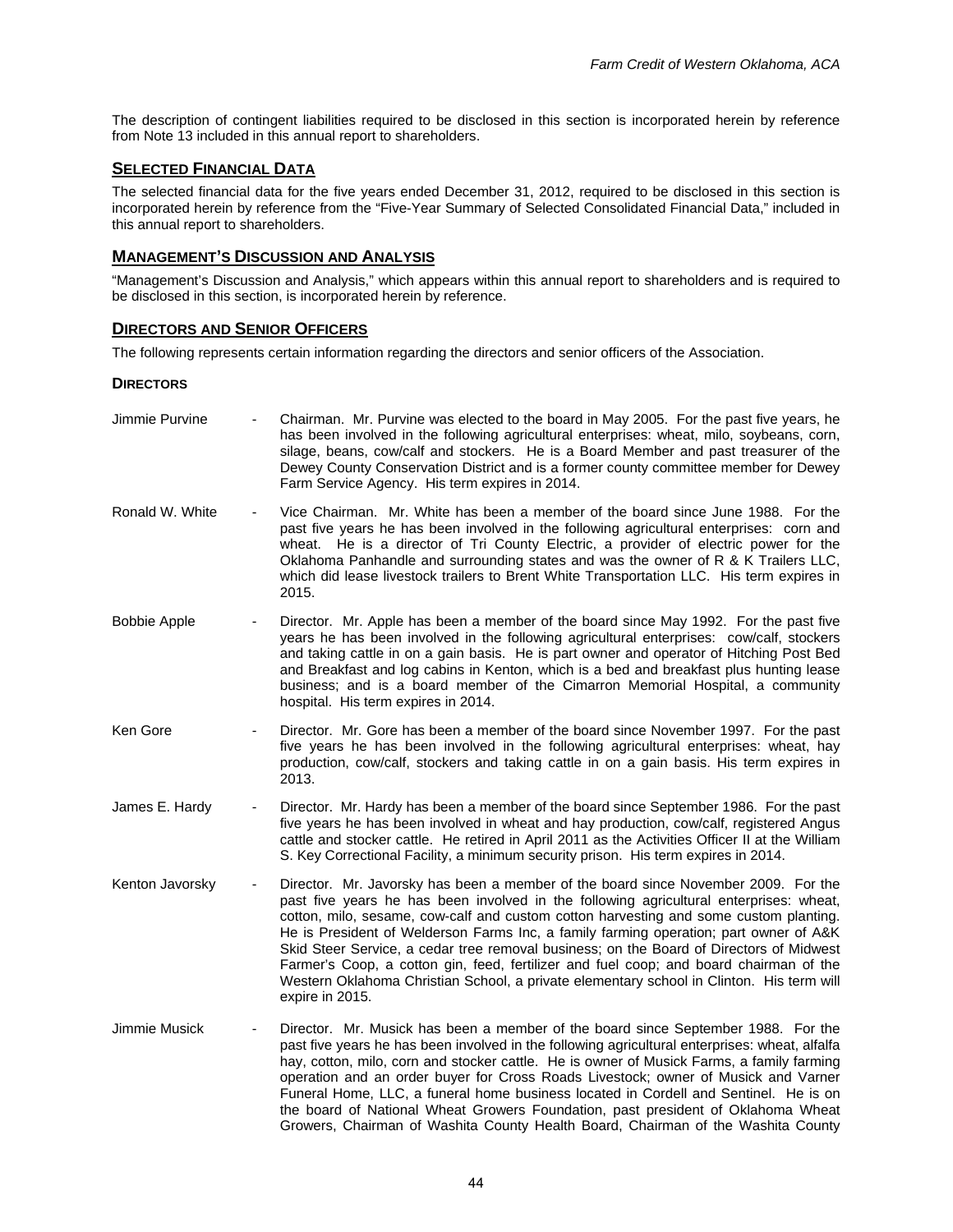Excise Board, and is currently a member of and in 2009 was Chairman of the former U.S. AgBank, FCB Stockholders Advisory Council now CoBank. His term expires in 2013.

- LaVern Phillips Appointed Director. Mr. Phillips has served as appointed director on the board since February 1996. For the past twenty-four years he has been employed by Woodward Industrial Foundation, an economic development business, and serves on the Health Services Foundation, an assisted living provider. His term expires in 2015.
- Steve Semmel Director. Mr. Semmel was elected to the board in May 2003. For the past five years he has been involved in the following agricultural enterprises: wheat and hay production, improved grasses, cow/calf, stocker and feedlot cattle. He is a partner with his son in S & S Farm & Ranch, a cattle and wheat business; a partner in the Woodward NAPA, an auto parts store; and OK Rental Equipment, an oilfield equipment rental business. Mr. Semmel is treasurer for the Woodward Elks Rodeo. His term expires in 2015.

### **SENIOR OFFICERS**

- John Grunewald President and CEO. Mr. Grunewald has served in the Farm Credit System since June 2, 1980. He has served as President/CEO since 1992. He is a board member on the Farm Bureau Foundation, an organization to promote Oklahoma agriculture; a board member for Oklahoma Grain & Stocker Producers, an organization to promote and benefit grain and stocker producers in Oklahoma; on the Advisory Board for the Oklahoma Agricultural Enhancement Program, an organization to develop agriculture programs in the state of Oklahoma; and a past board member of the National Young Farmers Education Association, an organization to promote young farmers and ranchers, and past board member of the Panhandle Economic Development, a organization to promote economic growth in the Oklahoma Panhandle.
- Mike McDonald Chief Credit Officer. Mr. McDonald has served in the Farm Credit System since January 31, 1996. He has served as Chief Credit Officer since December 2003. He also has a part-time farming and ranching operation and is a director for Northwest Travelers, Inc., a summer baseball program.
- Jamie Shirkey Chief Financial Officer. Mrs. Shirkey has served in the Farm Credit System since February 16, 1979. She has served as Chief Financial Officer since 1989 and also served as Branch Manager – Vice President of the Elk City office from 2008 through 2009.
- Greg Livingston Chief Lending Officer. Mr. Livingston has served in the Farm Credit System since January 2, 1992. He has served as Chief Lending Officer since January 2008. Mr. Livingston served as Chief Operations Officer from 2005 through 2007 and as Vice President of Business Development and Marketing from 2003 through 2004. He also has a part-time farming and ranching operation and serves on the Dewey County FSA Board, a government service agency for farmers; serves on the Dewey County Fair Board, an advisory group for a county fair association; and on the Seiling Cemetery Board.
- Curtis Constien Chief Operations Officer. Mr. Constien has served in the Farm Credit System since May 19, 1980. He has served as Chief Operations Officer since January 2008. Mr. Constien served as Branch Manager – Vice President of the Clinton office from 1989 through 2007.

## **COMPENSATION OF DIRECTORS AND SENIOR OFFICERS**

Directors of the Association were compensated for services on a per diem basis at the rate of \$400 per day, \$150 for conference calls and were reimbursed mileage at the rate of \$0.555 per mile, plus \$20 per hour driving time. Some of the Compensation committee and Audit committee meetings were held in conjunction with the regular board meetings or other meetings, so no additional compensation was paid to the directors for these meetings. However, two additional Audit committee meetings were held. Compensation for those meetings was \$400 per day and \$150 for conference call, plus \$20 per hour driving time.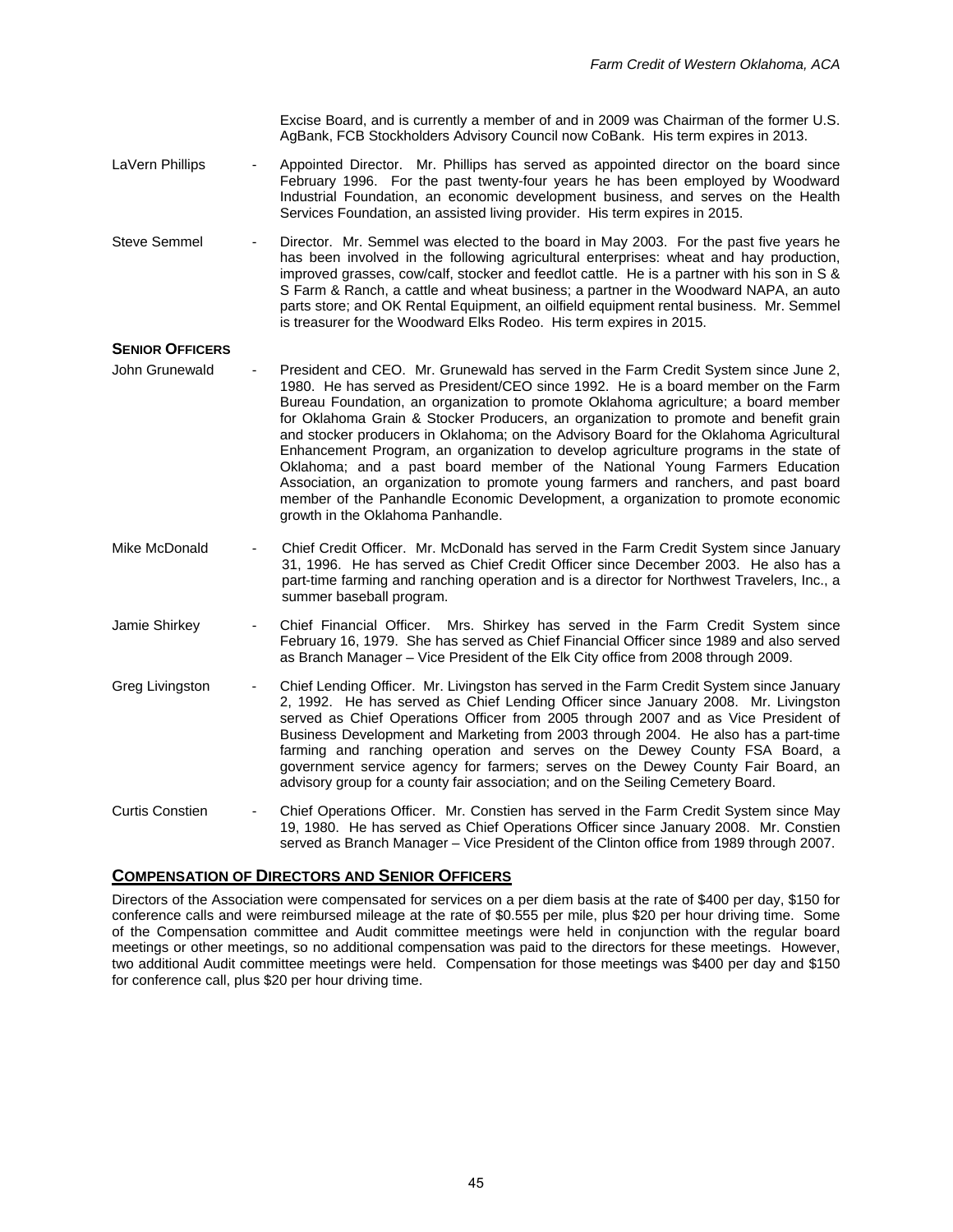|                           |          | Number of Days Served at | Compensation for       |             |                           |
|---------------------------|----------|--------------------------|------------------------|-------------|---------------------------|
|                           |          | Other                    | <b>Board Meetings</b>  |             |                           |
|                           | Board    | Official                 | and Other              | Audit       | <b>Total Compensation</b> |
| Name                      | Meetings | Activities               | <b>Official Duties</b> | Committee   | Paid During 2012          |
| Jimmie Purvine            | 9        | 12                       | \$<br>9.070            | \$<br>740   | \$<br>9.810               |
| Ronald W. White           | 9        | 9                        | 8.570                  | 1.110       | 9.680                     |
| <b>Bobbie Apple</b>       | 9        | 13                       | 10.480                 |             | 10,480                    |
| Ken Gore                  | 8        | 8                        | 6.870                  |             | 6,870                     |
| James E. Hardy            | 9        | 8                        | 6,980                  |             | 6,980                     |
| Kenton Javorsky           | 9        | 8                        | 7.420                  |             | 7,420                     |
| Jimmie Musick             | 8        | 9                        | 7,730                  |             | 7,730                     |
| LaVern Phillips           | 9        |                          | 5.300                  | 1,200       | 6,500                     |
| <b>Steve Semmel</b>       | 9        | 9                        | 7,500                  | 950         | 8,450                     |
| <b>Total Compensation</b> |          |                          | 69.920                 | \$<br>4.000 | \$<br>73.920              |

Additional information for each director is provided below:

Directors and senior officers are reimbursed for travel, subsistence and other expenses related to Association business according to Association policy. A copy of this policy is available to shareholders upon request. Aggregate reimbursements to directors for travel, subsistence and other related expenses were \$86,484 in 2012, \$83,481 in 2011 and \$83,991 in 2010. There was no non-cash compensation paid to directors as a group during 2012.

Required senior officer compensation information is included in the Association's Annual Meeting Information Statement (AMIS) mailed to all shareholders. The AMIS is available for public inspection at the Association office. Disclosure of information on the total compensation paid during the last fiscal year to any senior officer, or to any other officer included, is available and will be disclosed to shareholders upon request.

# **TRANSACTIONS WITH SENIOR OFFICERS AND DIRECTORS**

The Association's policies on loans to and transactions with its officers and directors, required to be disclosed in this section are incorporated herein by reference from Note 11 to the financial statements, "Related Party Transactions," included in this annual report to shareholders.

## **INVOLVEMENT OF SENIOR OFFICERS AND DIRECTORS IN CERTAIN LEGAL PROCEEDINGS**

There were no matters which came to the attention of management or the Board of Directors regarding involvement of senior officers or current directors in specified legal proceedings which are required to be disclosed in this section.

## **BORROWER PRIVACY STATEMENT**

Since 1972, Farm Credit Administration (FCA) regulations have forbidden the directors and employees of Farm Credit institutions from disclosing personal borrower information to others without borrower consent. The Association does not sell or trade customers' personal information to marketing companies or information brokers. Additional information regarding FCA rules governing the disclosure of customer information can be obtained by contacting the Association.

## **RELATIONSHIP WITH INDEPENDENT AUDITORS**

There were no changes in independent auditors since the prior annual report to shareholders and there were no material disagreements with our independent auditors on any matter of accounting principles or financial statement disclosure during this period.

## **RELATIONSHIP WITH COBANK, ACB (COBANK)**

The Association is materially affected by CoBank's financial condition and results of operations.

The Association's statutory obligation to borrow from CoBank is discussed in Note 6. Financial assistance agreements between the Association and CoBank are discussed in Note 7. Association requirement to invest in CoBank and CoBank's ability to access capital of the Association is discussed in Note 4 to the financial statements, "Investment in CoBank," included in this annual report to shareholders. CoBank's role in mitigating the Association's exposure to interest rate risk is discussed in the MD&A section – Liquidity.

CoBank is required to distribute its Annual Report to shareholders of the Association if the bank experiences a significant event that has a material effect on the Association as defined by FCA regulations.